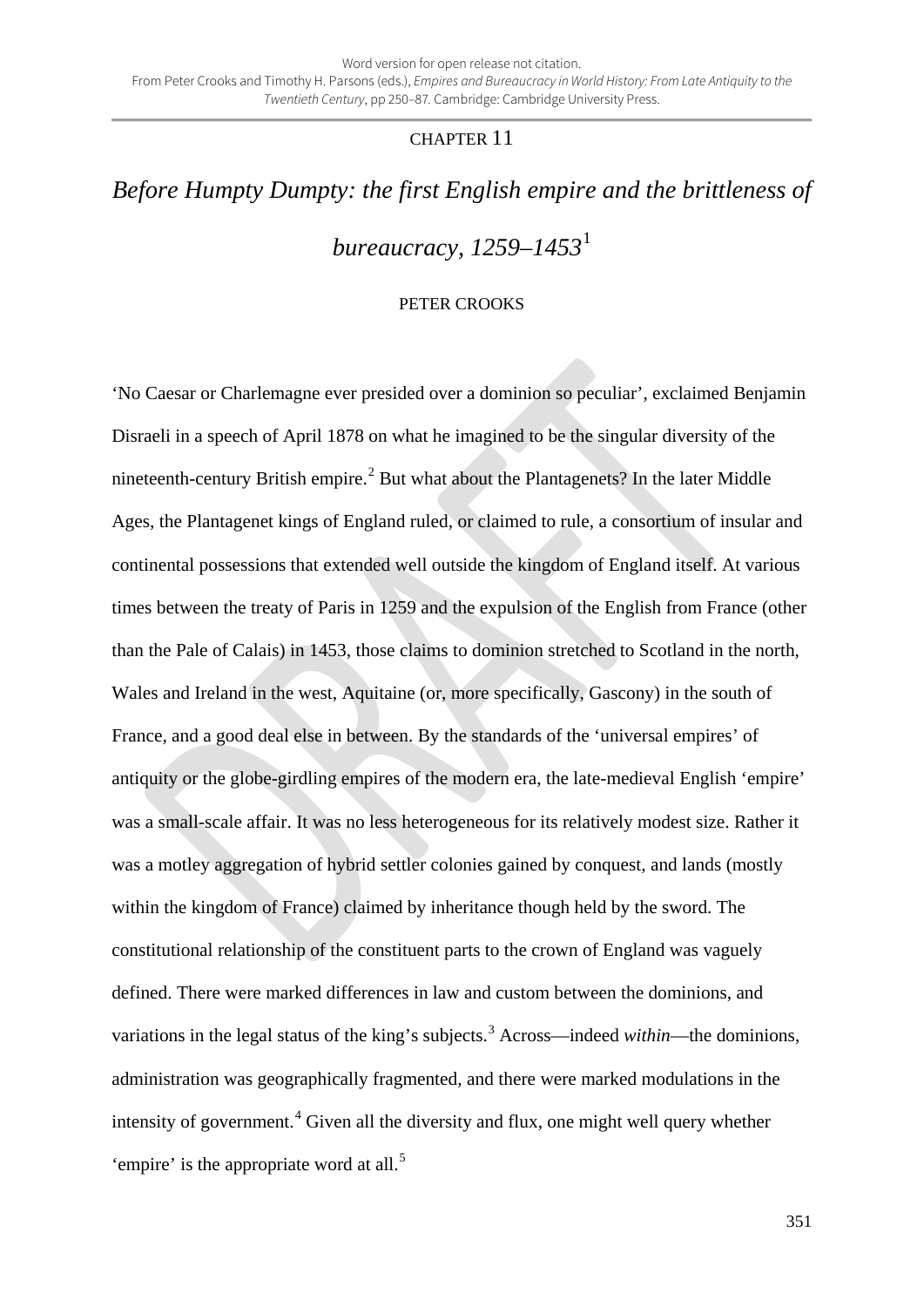This essay starts from the assumption that it is the very peculiarity of the wider realm of the Plantagenet monarchs that makes it typical when considered in comparative terms *as*  an empire.<sup>[6](#page-32-0)</sup> Among the structures that provided a degree of cohesion more than sufficient to warrant the ascription of that label was the royal bureaucracy.<sup>[7](#page-32-1)</sup> The 'transnational' nature of this bureaucracy, and its role in creating a political culture and a shared imperial 'space', are key themes in the pages that follow. A second theme, paradoxically, is the brittleness of that same bureaucracy. The overseas empire of the Plantagenets was unusual in the late Middle Ages for its capacity to mobilise resources and co-ordinate action across geographically dispersed territories. By comparison, the Catalan overseas 'empire' of the thirteenth and fourteenth centuries has been shown to be a chimera.<sup>[8](#page-32-2)</sup> And yet, for all the sophistication of its military and bureaucratic apparatus, the administrative reach of England's medieval empire was frequently beyond its grasp. Many of the lands that came into Plantagenet possession, whether through inheritance or conquest or a combination of the two, were subsequently lost—sometimes wrested away in wars of re-conquest (as occurred in Scotland and France), sometimes lost by piecemeal nibbling at the edges (as occurred across much of Ireland). The final part of the chapter seeks to show that an explanation for this brittleness must take account of the markedly different attitudes of officialdom towards the various peoples subject to the English crown. The key question is not to what extent was the English 'official mind' willing to devolve power upon local elites in general, but rather which particular ethnic groups were deemed sufficiently responsible and civilized to exercise the offices of government, and how did the 'rule of difference' constrain the Plantagenets' exercise of power across their empire.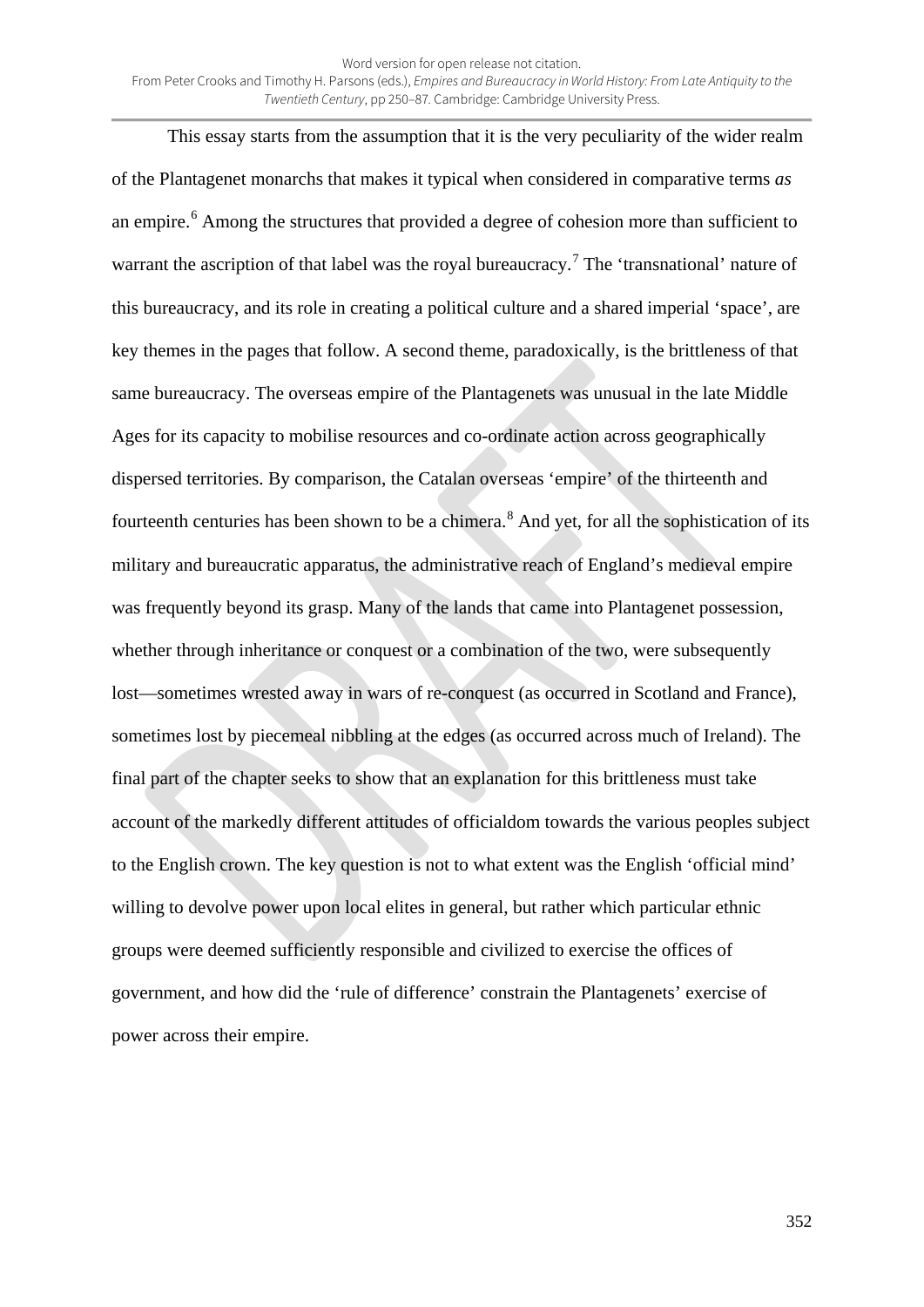#### I

#### CONCEPTS IN QUESTION

With some notable exceptions, historians of the late Middle Ages have been slow to adopt 'empire' as a conceptual frame through which to draw together the histories of England's continental and archipelagic possessions.<sup>[9](#page-33-0)</sup> The seminal study of the 'first English empire' by R. R. Davies was, for instance, primarily concerned with England's impact on its insular neighbours in Britain and Ireland.[10](#page-33-1) It is only recently that historians have thought to pursue the trail blazed by John Le Patourel, who sought to comprehend all the king's territorial possessions, whether located on the European mainland or in the 'British Isles', as a political system.<sup>[11](#page-33-2)</sup>

In this respect, historians of the (post-medieval) British empire long ago stole a march on medievalism when their interest in constitutional precedent and institutional origins set them on a whiggish quest for the 'foundations of a colonial system of government'.<sup>[12](#page-33-3)</sup> They found what they sought in the late Middle Ages. In 1950 Julius Goebel published an essay whose title employed a metaphor more likely to evoke, in a contemporary readership, the dystopian virtual network of cyberpunk science fiction—'The matrix'—than the image of incubation and incipient growth that its author originally intended.<sup>[13](#page-33-4)</sup> For Goebel, the Middle Ages were a period of institutional gestation; the Plantagenets, the unwitting midwives to an infant British imperial constitution: 'When the first expeditions were outfitted for America', he disclosed, 'the English were already old hands in the business of empire.'<sup>[14](#page-33-5)</sup> A generation later Freddie Madden reached a similar conclusion when he surveyed the Middle Ages for its 'relevance' to the post-medieval constitutional development of empire: 'Before ever [an] Elizabethan adventurer set foot in the New World there were five centuries (or more) of precedent stored away in the minds and archives of English officials.'[15](#page-33-0) There the matter appears to have rested. When, during the mid-1990s, the Humpty Dumpty historiography of

353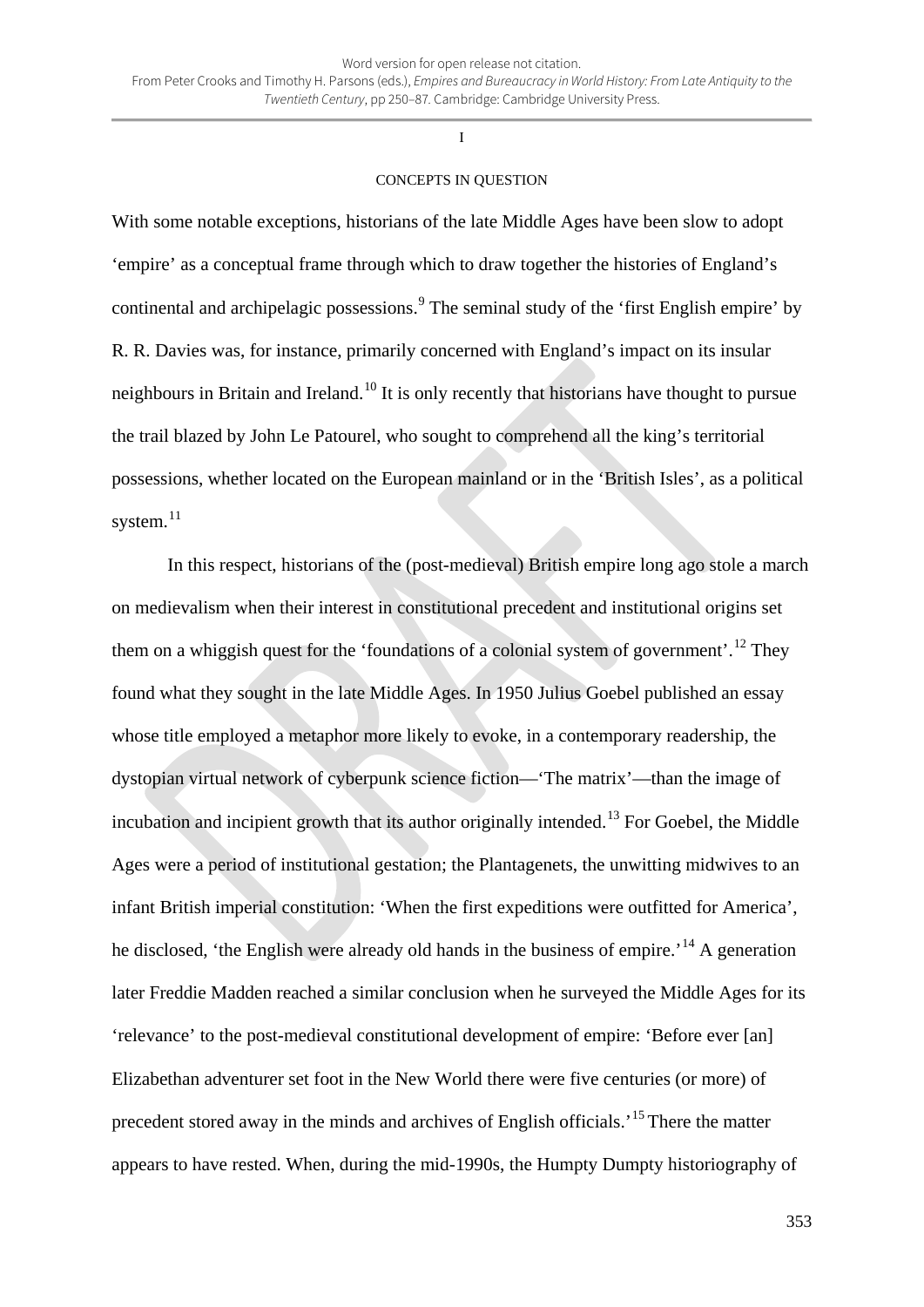the British empire was pieced together again with the publication of the *Oxford history of the British empire*, <sup>[16](#page-34-0)</sup> the 'origins of empire' were located in the late sixteenth and seventeenth centuries, with no more than a throwaway glance at medieval antecedents.<sup>[17](#page-34-1)</sup>

It was the achievement of the Humpty Dumpty school to demonstrate that the farflung polity ruled by England's medieval kings could be conceptualized as an empire in terms of its institutional structure. In the lexicon of the present volume, their concern was with the interplay of 'empire' and 'bureaucracy'. But the argument for straightforward continuity is problematical. Placed in diachronic perspective, the medieval English empire shows off a higher degree of central superintendence and institutional coherence than Britain's 'bureaucratically challenged' empire in colonial north America, at least until the later seventeenth century.<sup>[18](#page-34-2)</sup> Indeed, if the relational system between imperial core and overseas dominions resembles anything in the early modern era, it is the transatlantic bureaucracy of the Spanish monarchy.<sup>[19](#page-34-3)</sup> Comparisons of this kind have yet to be properly worked out. As Robin Frame recently remarked: 'The "English empire" may have been a small affair compared to the "Spanish system" of the early modern period, upon which so much ink has been expended; nevertheless, the character and speed of communications—and the whole business of networking and decision-making—deserves fuller study'.[20](#page-34-4)

In part, but only in part, the reluctance of medievalists to engage in comparisons of this kind may be explained by the fact that the wider realm of the Plantagenet monarchs was an 'unlabelled empire'.<sup>[21](#page-34-5)</sup> In unofficial contexts England might be vaunted or decried as an empire by analogy with the ancient world monarchies. Bishop Thomas Brinton of Rochester (d. 1389) employed the trope of imperial decline in 1375 when he compared England to the archetypal empire of antiquity: 'The kingdom of England has, in the manner of Rome, been called the kingdom of kingdoms, because it has had so many victories, has captured so many kings, and has seized so many dominions … But I fear that because of all our sins, our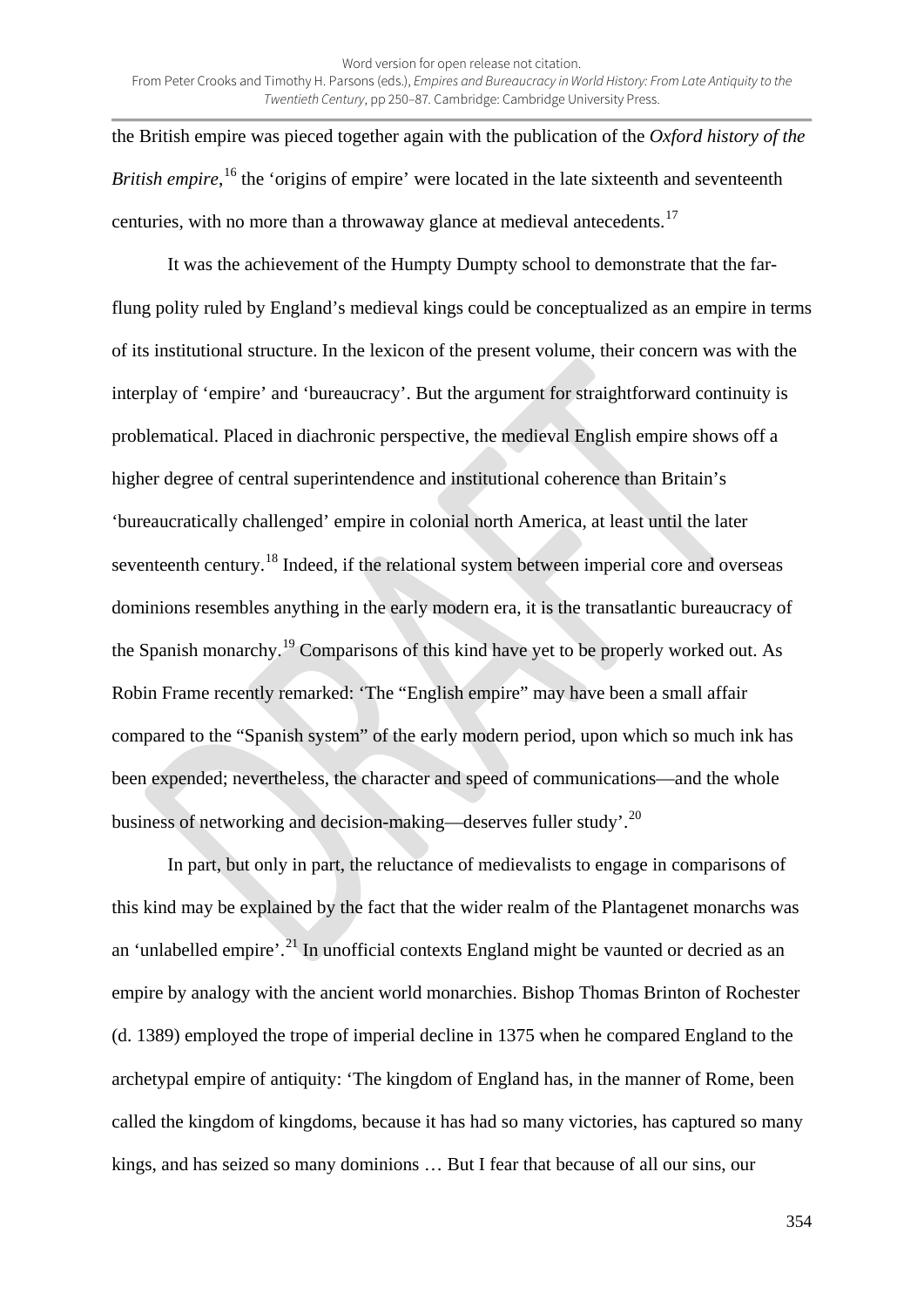kingdom has decayed and collapsed, and God, who used to be English, has withdrawn from us.<sup>[22](#page-35-0)</sup> This was the language of the sermon, not the official record. The king's ministers had no single collective noun to describe the wider realm. Instead, they resorted to omnibus phrases to refer to the dominions, such as the 'lordships and possessions overseas pertaining to the crown of England' or his 'lands and lordships overseas'.<sup>[23](#page-35-1)</sup> Nor was the title 'emperor' part of royal style, notwithstanding the appearance in the thirteenth century of the maxim that the 'king is emperor in his own realm' (L. *rex in regno suo est imperator*), which served as an assertion of England's national sovereignty.<sup>[24](#page-35-2)</sup> None of these deficiencies in imperial nomenclature prevented the Plantagenets from basking in the reflected glory of empires past. Upon his return to England after his victory over the French at the battle of Agincourt in 1415, Henry V (r. 1413–22) entered the city of London in the manner of an imperial triumph wearing a gown of purple and followed by a train of his prisoners.[25](#page-35-3)

Perhaps more significant as an explanation for the historical neglect of 'empire' is the fact that medievalists have, by and large, been more interested in matters of 'state' than 'empire'—specifically the origins or 'genesis' of the *modern* state.<sup>[26](#page-35-4)</sup> In this context, England appears as a precocious exemplar of a Europe-wide political development, providing an early case of the convergence of 'nation' and 'state'.[27](#page-35-5) Bureaucracy bulks large in this model. Indeed the word is something of a shibboleth among historians of medieval English government.[28](#page-35-6) The tone was set by the *doyen* of English administrative history, T. F. Tout (d. 1929). In a lecture delivered in 1915, Tout noted that the term 'civil service' originated with the English East India Company after Clive's conquest of Bengal, but he had no doubt that the history of a professional administration within England itself was much older: 'Whether or not we have the name, we have the thing, hundreds of years earlier.<sup>[29](#page-35-7)</sup> Inspired by Tout, several generations of English administrative and institutional historians operated within the assumption that the primary object of their labours was the kingdom of England.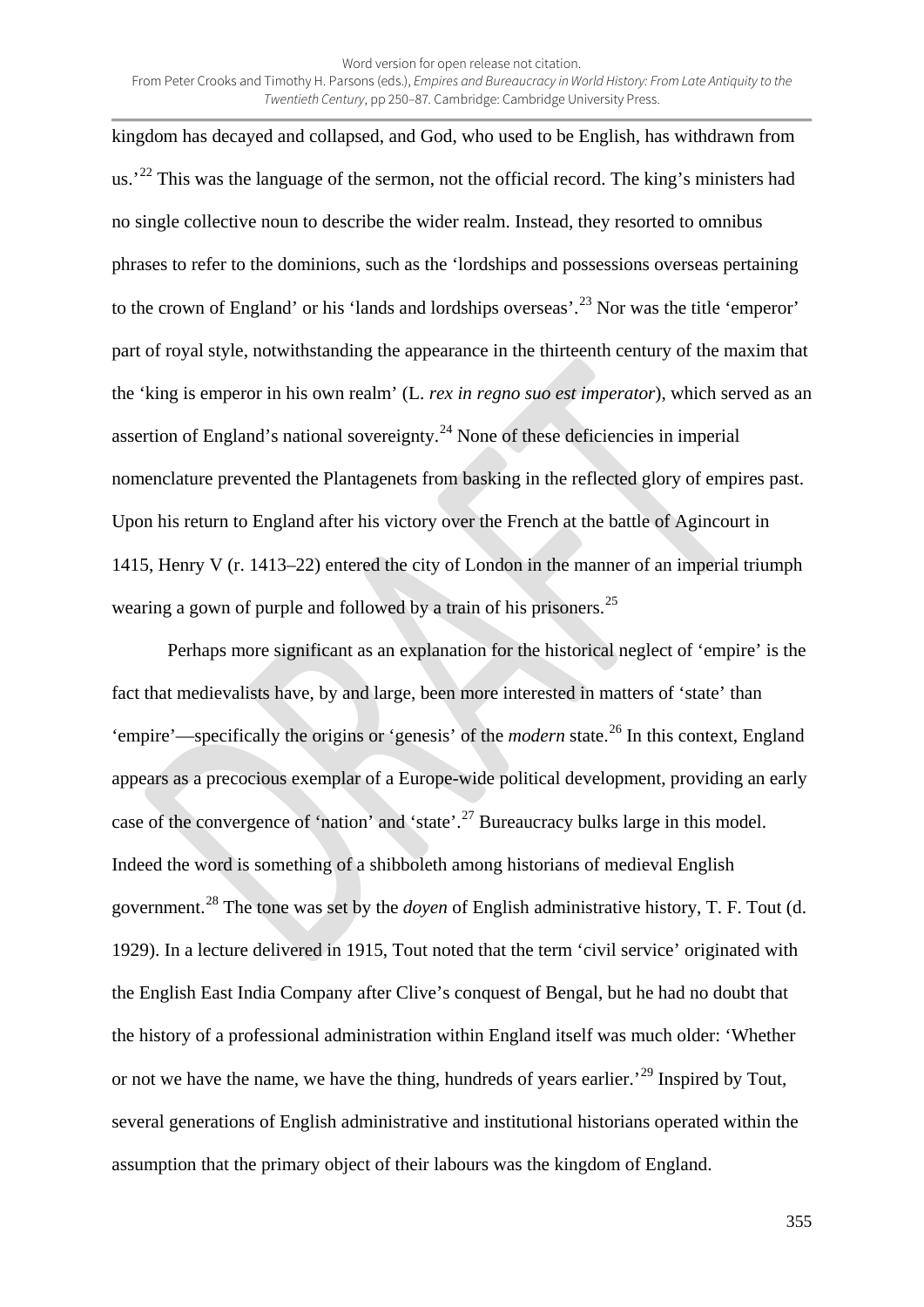Although the spectre of Max Weber rarely makes its presence felt in the work of these historians, their empirical findings fit some of the features of the weberian ideal type of 'bureaucracy'.[30](#page-36-0) By the mid-fourteenth century, the English monarchy presided over what was, for its time in the Latin West, an administrative behemoth staffed by careerist functionaries several hundred strong. The central government was based primarily at Westminster, although between 1298 and 1330 the offices of state periodically 'migrated' northwards to York, so to be closer to the king on campaign in Scotland.<sup>[31](#page-36-1)</sup> The administration was increasingly differentiated and specialized: witness the long-established division by function not only between the secretarial (the chancery), financial (the exchequer and wardrobe) and judicial departments, but further sub-divisions within the secretariat between the chancery and the offices of the privy seal and signet.<sup>[32](#page-36-2)</sup> The internal organization of departments was hierarchical, perhaps most obviously in the case of the chancery for which we have a detailed list of ordinances  $(1388-9)$ .<sup>[33](#page-36-3)</sup> Below the chief office of chancellor of England were a hundred or so chancery clerks. At their head were twelve 'masters' or 'clerks of the first form', followed by a further twelve 'clerks of the second form', twenty-four cursitors, and a large pool of assistants and servants. The king's ministers and clerks took a fee in their office, but since they were normally unmarried clerics—marriage being, in theory, subject to government prohibition as late as the reign of Henry V—they might also receive rewards in promotion to ecclesiastical livings and benefices.<sup>[34](#page-36-4)</sup> The occupants of the higher echelons of royal service often had university degrees and, increasingly during the fifteenth century, legal education.<sup>[35](#page-36-5)</sup> These mandarins offered English kings an impressive portfolio of services in furtherance of imperialist enterprises: a flair for legal casuistry was useful in diplomacy and treaty negotiation, while jingoistic propaganda sold the war-effort to the domestic audience, not least in parliament so as to prise open the purse-strings of the English commons.[36](#page-36-6) The lesser clerks received what would now be called in-house vocational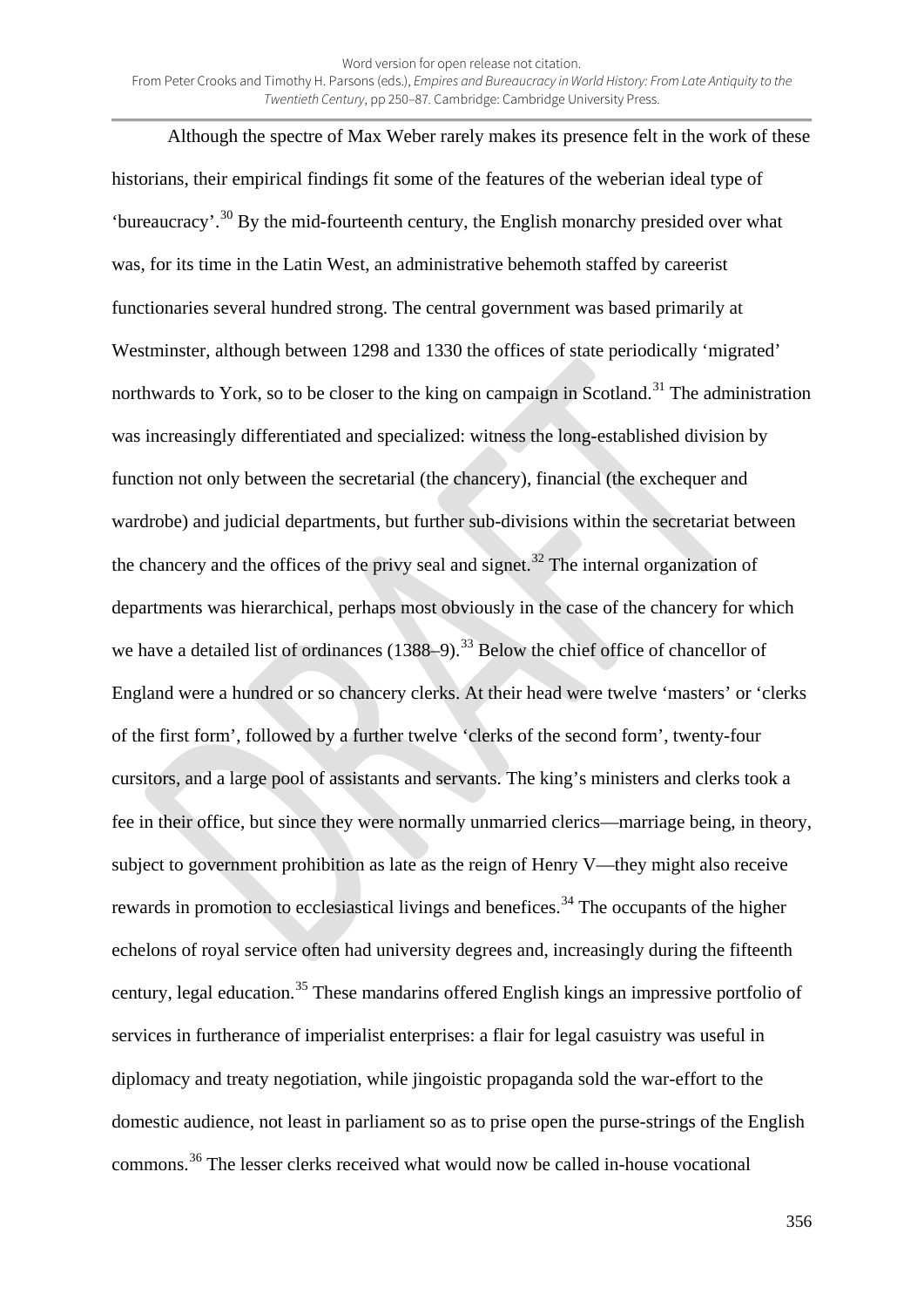training, and shared an *esprit de corps* gleaned from, among other things, their common livings in the Inns of Chancery.<sup>[37](#page-37-0)</sup> Finally, this was routine administration based on 'the files'. In any one year, the administration engrossed, sealed and issued as many as fifty-thousand writs.<sup>[38](#page-37-1)</sup> The chancery registered much of the outgoing correspondence, which was normally written in Latin, on parchment rolls ostensibly for its internal reference, though the enrolment of hundreds of ephemeral documents served no practical purpose other than to satisfy the expectations of bureaucratic routine.<sup>[39](#page-37-2)</sup> Before the turn of the fourteenth century the English chancery was producing ten major series of enrolments, and many more were added in time.<sup>[40](#page-37-3)</sup> The sheer drudgery of it all was recorded in the verse of the poet-bureaucrat Thomas Hoccleve (d. 1426), whose day-job saw him toiling in the office of the privy seal where he stared in silence 'upon the sheep's skin' (membranes of parchment) keeping his songs and words within.**[41](#page-37-4)**

Jean-Philippe Genet has identified the 'critical phase' in the formation of this machinery of state as the decades between  $c.1280$  and  $c.1360$ .<sup>[42](#page-37-5)</sup> The explanation for its development is seductively simple. The waging of near-continuous war, and the need to fund armies through taxation, set in motion a mutually-reinforcing process of war-making and governmental growth that brought forth a 'fiscal-military state'.<sup>[43](#page-37-6)</sup> The aspect of the analysis that has been comparatively neglected is that the same formative decades in the construction of the state were also a critical phase in the extension of England's bureaucratic reach outside its original borders. A few intrepid English historians—notably H. G. Richardson (d. 1974) and G. O. Sayles (d. 1994)—followed the trail of parchment to compile studies of England's dependent or devolved administrations; but the general tendency has been for work of this kind to carried on 'locally', resulting in a historiography compartmentalised along 'national' lines rather than brought into satisfactory correlation.<sup>[44](#page-37-7)</sup> To the analysis of war-making and state formation we need, then, to add a third dimension: empire-building.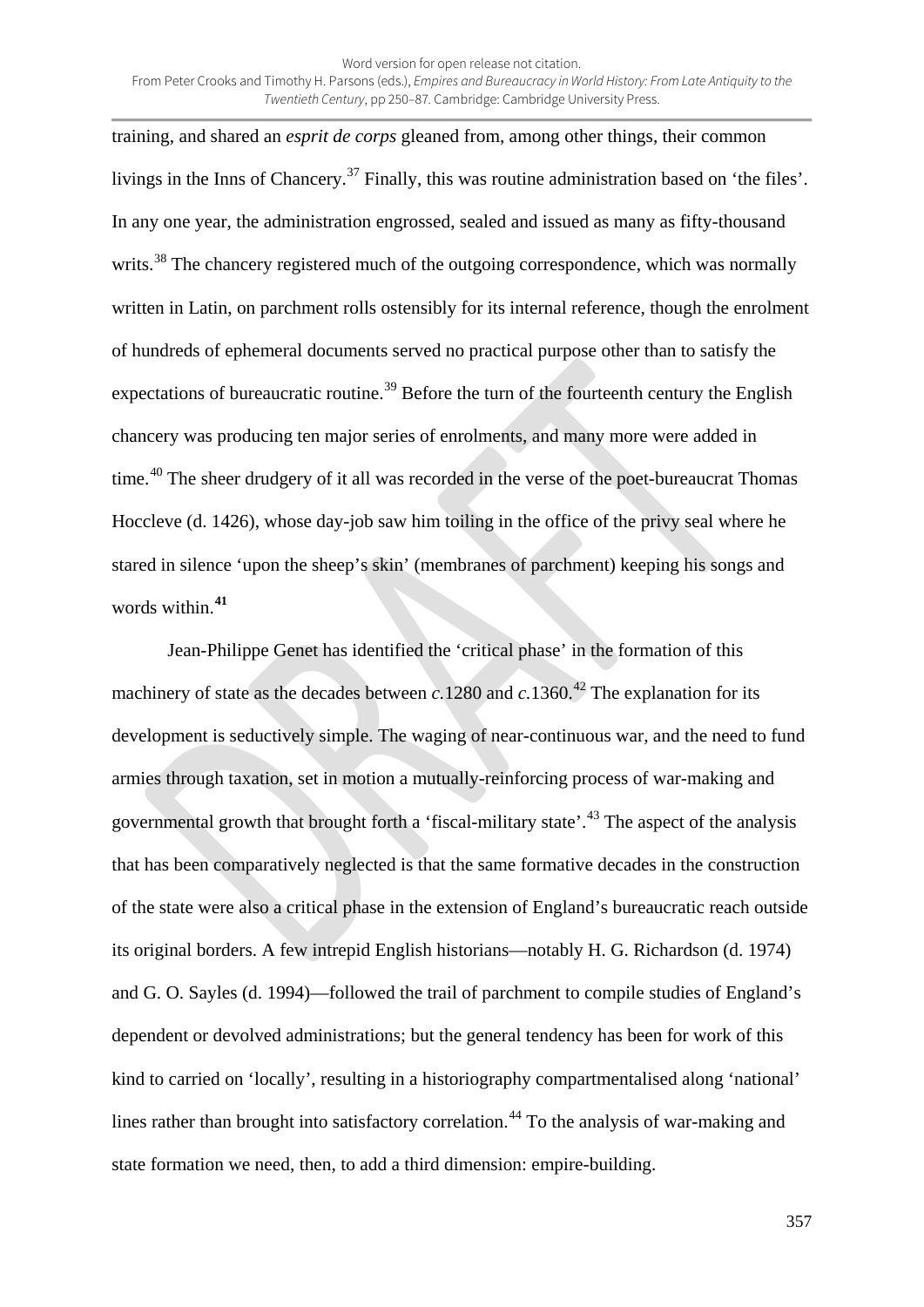The emergence of England as the core of an overseas empire was a development of the mid- to late-thirteenth century. After the loss of Normandy in 1204 and the French conquest of Poitou in 1224 (described by John Gillingham, above), the two principal overseas possessions remaining to the Plantagenets were Ireland and Aquitaine.

## **[Fig. 11.1. England and the Plantagenet dominions in the later Middle Ages]**

Under the terms of the treaty of Paris (1259), Henry III (r. 1216–72) renounced his claims to Normandy, Anjou, Touraine, Maine and Poitou to Louis IX of France  $(r. 1226-70).$ <sup>[45](#page-38-0)</sup> This left only the Channel Islands in English possession as a relic of duchy of Normandy.<sup>[46](#page-38-1)</sup> The disputed status of Aquitaine was a major point of contention between England and France. Was the duchy, as Henry III had conceded in the treaty of Paris, a fief held of the king of France in liege homage? Or was it, as the Gascons believed and Edward I sought to argue in 1298, an hereditary estate (an 'allod') held by the Plantagenets in sovereignty with no superior save  $\text{God}$ ?<sup>[47](#page-38-2)</sup> The irreconcilability of these opinions contributed to the outbreak in 1337 of the conflict between England and France that was fought, in fits and starts, for well over a hundred years.<sup>[48](#page-38-3)</sup>

## **[Fig. 11.2. The Plantagenet kings of England to 1460]**

The final quarter of the thirteenth century was an era of 'new imperialism' within Britain, characterized by annexations and the expropriation of native rulers in the south and north of Wales between 1277 and 1283, and in Scotland (albeit with markedly less success) after 1296.[49](#page-38-4) Edward I (r. 1272–1307) took direct control of south Wales piecemeal after 1277, a development occasioned by war of 1277–8 against Llywelyn ap Gruffudd, the native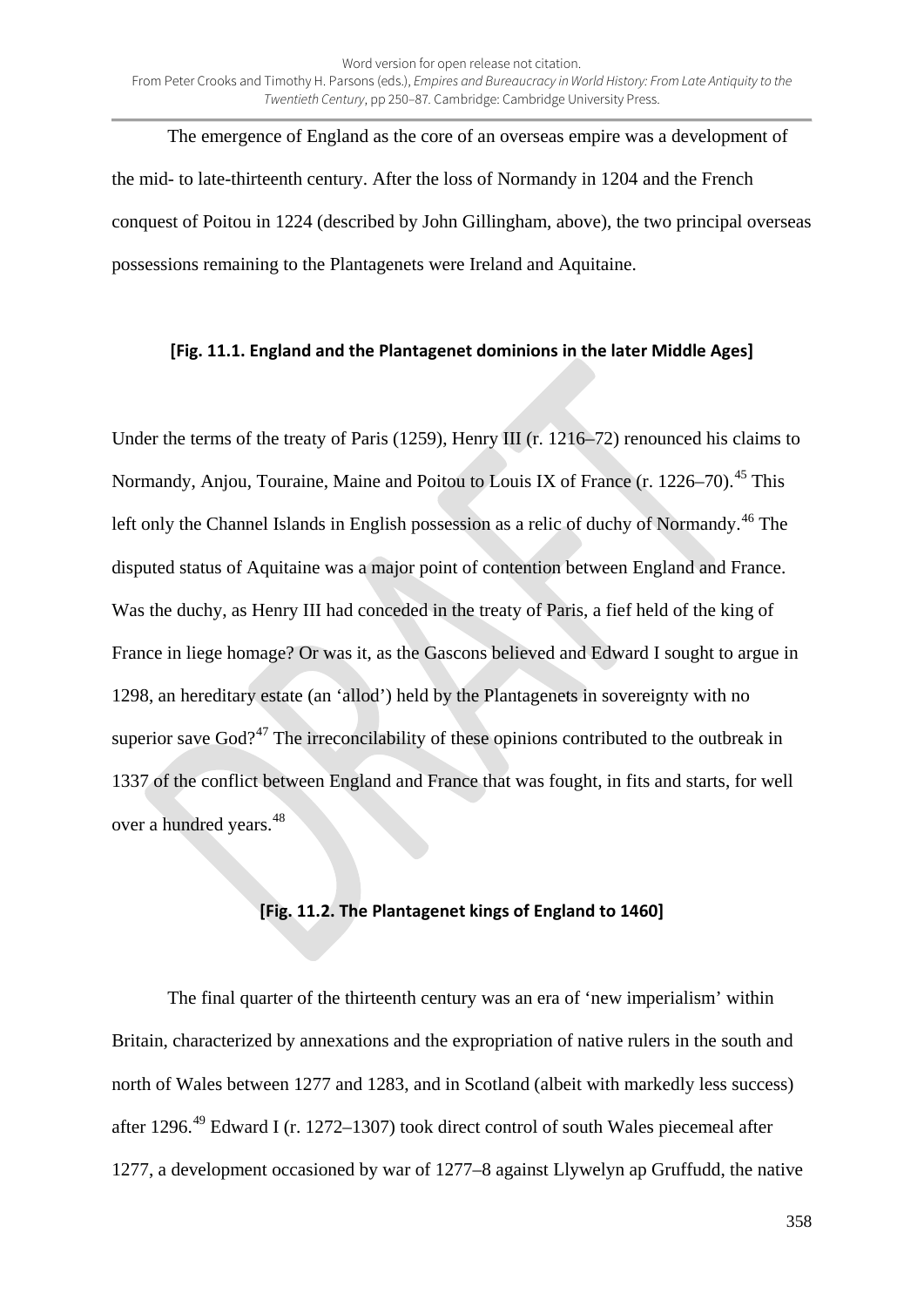prince of Wales. In 1279 Edward I acquired the castles of Carmarthen and Cardigan, which became the administrative centres of two new shires, each castle being fitted out with its own exchequer overseen from 1299 by the chief financial officer: the chamberlain of south Wales.<sup>[50](#page-39-0)</sup> The death of Llywelyn ap Gruffudd late in 1282 while in rebellion against Edward I was followed in 1283 by the capture and grisly execution for treason of Llywelyn's brother, Dafydd. With Dafydd's death the line of Welsh princes supplied by the native dynasty of Gwynedd was all-but extinguished.<sup>[51](#page-39-1)</sup> Edward I annexed Gwynedd Uwch Conwy ('beyond the Conwy') to the crown, creating the principality of North Wales comprising three shires of Anglesey, Caernarfon and Merioneth, whose English sheriffs were answerable to the chamberlain of the newly-established exchequer at Caernarfon; a fourth county of Flint was administered from Chester.<sup>[52](#page-39-2)</sup> The Statute of Wales (1284) introduced much of the apparatus of English government and criminal law; Welsh law was tolerated in civil pleas.<sup>[53](#page-39-3)</sup>

Between 1296 and 1328, the English sought to convert a long-standing claim to superior lordship over the kingdom of the Scots into direct rule.<sup>[54](#page-39-4)</sup> Following the massacre of its townspeople in 1296, the town of Berwick-on-Tweed was colonized with English merchants and Edward I established a 'Berwick exchequer' which was to follow the procedures of the royal exchequer at Westminster.<sup>[55](#page-39-5)</sup> Berwick and its hinterland served as the headquarters of an embattled colonial administration from which the English sought to project their power into Scotland until the town was lost to the Scots in 1318.<sup>[56](#page-39-6)</sup> When the Anglo-Scottish conflict resumed in 1332–3, Edward III achieved, albeit temporarily, a more radical dismemberment of Scotland when the claimant to the Scottish throne Edward Balliol (d. 1364) ceded six sheriffdoms in lowland Scotland: these lands were annexed to the kingdom of England and described as 'the king's land beyond the [river] Tweed'; the remainder of Scotland was to be held of Edward III in liege homage.<sup>[57](#page-39-7)</sup> Maintaining English rule in southern Scotland proved difficult, especially after Edward III declared war on France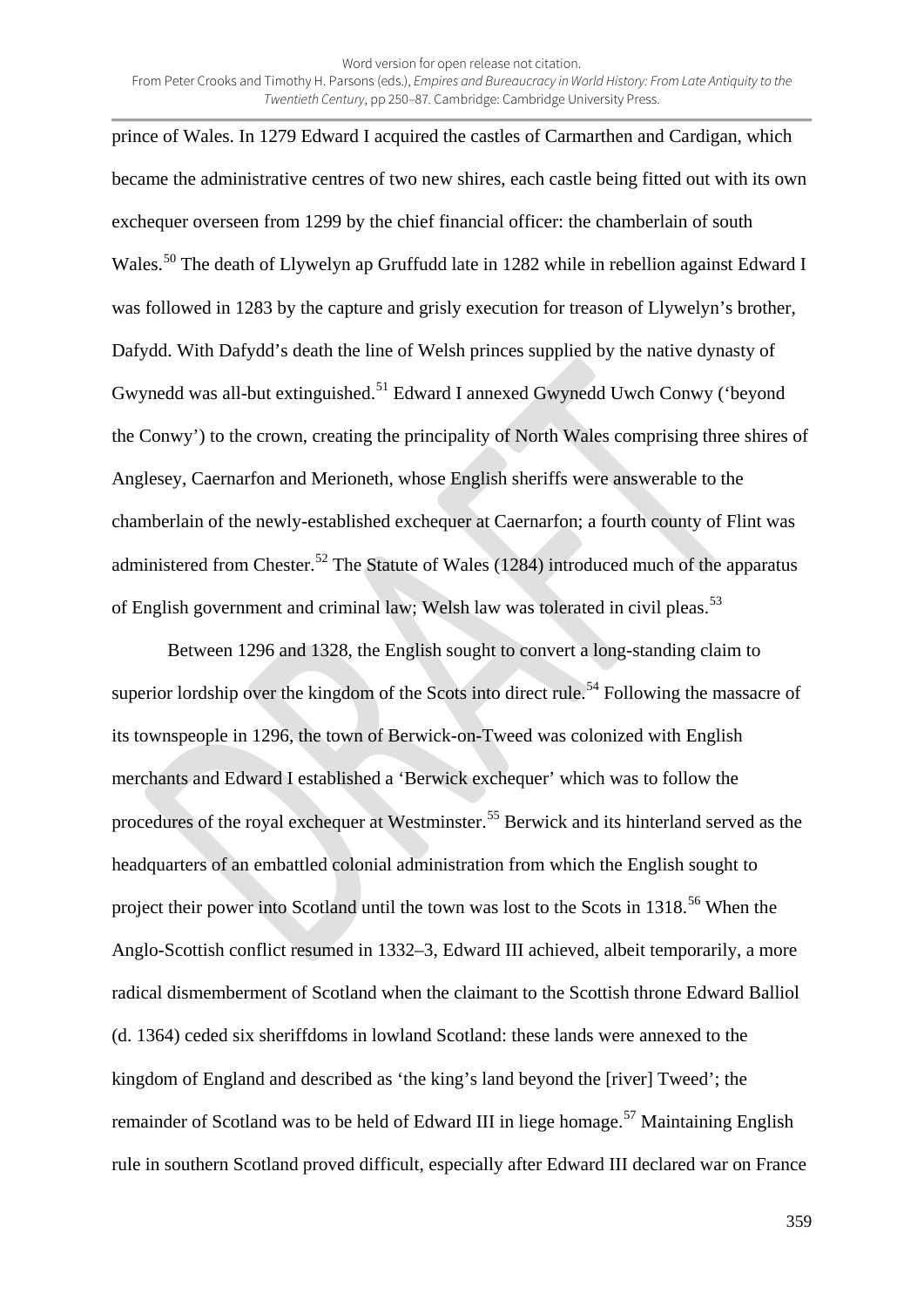in 1337, but it was not until 1357 that the territorial integrity of Scotland seemed secure, although Berwick (formerly the richest burgh in the kingdom of the Scots) remained in English hands. $58$ 

These events occurred in interaction with the Plantagenets' promotion of interests in continental Europe, which were normally accorded a higher priority than affairs within Britain or Ireland. In 1340 Edward III assumed the title 'king of France' and, by the mid-1350s, he was claiming jurisdiction in all the constituent lands of the erstwhile 'Angevin empire'.[59](#page-40-1) His real administrative purchase was more limited. In 1279 Edward I became count of Ponthieu through his marriage to Eleanor of Castile (d. 1290), and the county was under English administration intermittently until  $1369<sup>60</sup>$  $1369<sup>60</sup>$  $1369<sup>60</sup>$  After the siege of Calais in 1347, Edward III expelled the townsmen and installed a colony of English merchants. By the treaty of Brétigny (1360), which brought about a temporary cessation of hostilities, the French ceded Calais and the county of Guines to Edward III in full sovereignty; what became known as the 'Pale of Calais' was considered a parcel of the English crown, only to be lost in 1558.<sup>[61](#page-40-3)</sup> By the same treaty, Edward III also gained an enlarged Aquitaine in full sovereignty, making the status of the duchy until the fall of Bordeaux in 1453 analogous to that of Ireland or Wales, although the territorial gains of 1360 were lost soon after the resumption of war in 1369.

The real shift in the nature of the Anglo-French war occurred in the reign of Henry V, who followed up his victory at Agincourt with the full-scale invasion of Normandy beginning on 1 August 1417.<sup>[62](#page-40-4)</sup> The reduction of Normandy was largely complete by the late summer of 1419—a stunning success that was only possible because of the fractiousness of a France riven between Burgundians and Armagnacs.<sup>[63](#page-40-5)</sup> The treaty of Troyes (1420) recognized Henry V as heir of Charles VI of France (r. 1380–1422), and the crowns of both kingdoms descended upon Henry VI in 1422 while he was still in the cradle.<sup>[64](#page-40-6)</sup> The flow and ebb of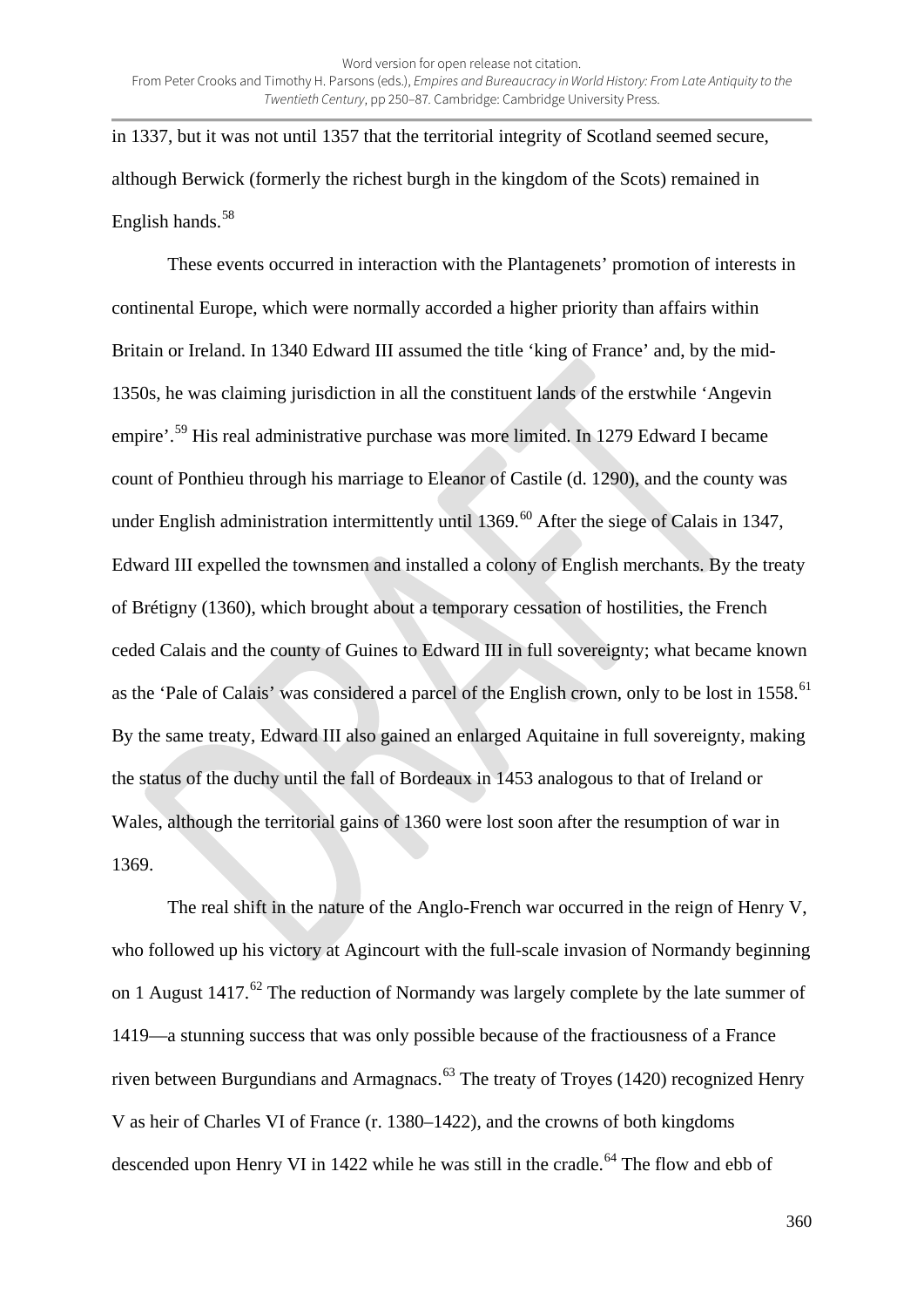English power in France north of the Loire during the two decades of the precarious 'double monarchy' can be traced in the movement of the English-controlled financial offices.<sup>[65](#page-41-0)</sup> In January 1416 Henry V had appointed a treasurer of Harfleur, where a local exchequer operated according to English exchequer practice until 1420. With his full-scale invasion of Normandy underway, the king established a French-style *chambre des comptes* at Caen after the fall of the town in September 1417. This *chambre* was closed in 1424 when Normandy was placed under the authority of the *chambre des comptes* at Paris, now under English rule.<sup>[66](#page-41-1)</sup> When Paris fell to Charles VII of France  $(r. 1429-70)$  in May 1436, the English transferred the *chambre* back to the Norman capital of Rouen, where it remained until 1449 when the English abandoned the town, along with the financial records, to the French.<sup>[67](#page-41-2)</sup>

#### II

#### EMPIRE OF PARCHMENT, EMPIRE OF MEMORY

'By virtue of our right we appointed our officials and ministers to govern the realm of Scotland', Edward I roundly informed Pope Boniface VIII in a letter of 1301 that sought to justify the use of overwhelming force to 'suppress the insolence' of his rebel subjects in Scotland.<sup>[68](#page-41-3)</sup> His protestation, specious though it was, underscores the point that the contribution of bureaucracy to empire was normative as well as instrumental. The king's right to appoint to the chief offices of his dominions was itself a demonstration of the legitimate possession—or 'effective occupation' to borrow the imperialist language of the Berlin conference of 1884–5—of the territory in question. Each of the dominions had its own potent traditions and customary laws, but there were structural similarities in their relationship to the crown.<sup>[69](#page-41-4)</sup> The common link was the person of the king, who from the mid-thirteenth century was normally resident in England and represented in the dominions by office-holders. At the head of each devolved administration was an omni-competent governor who acted in the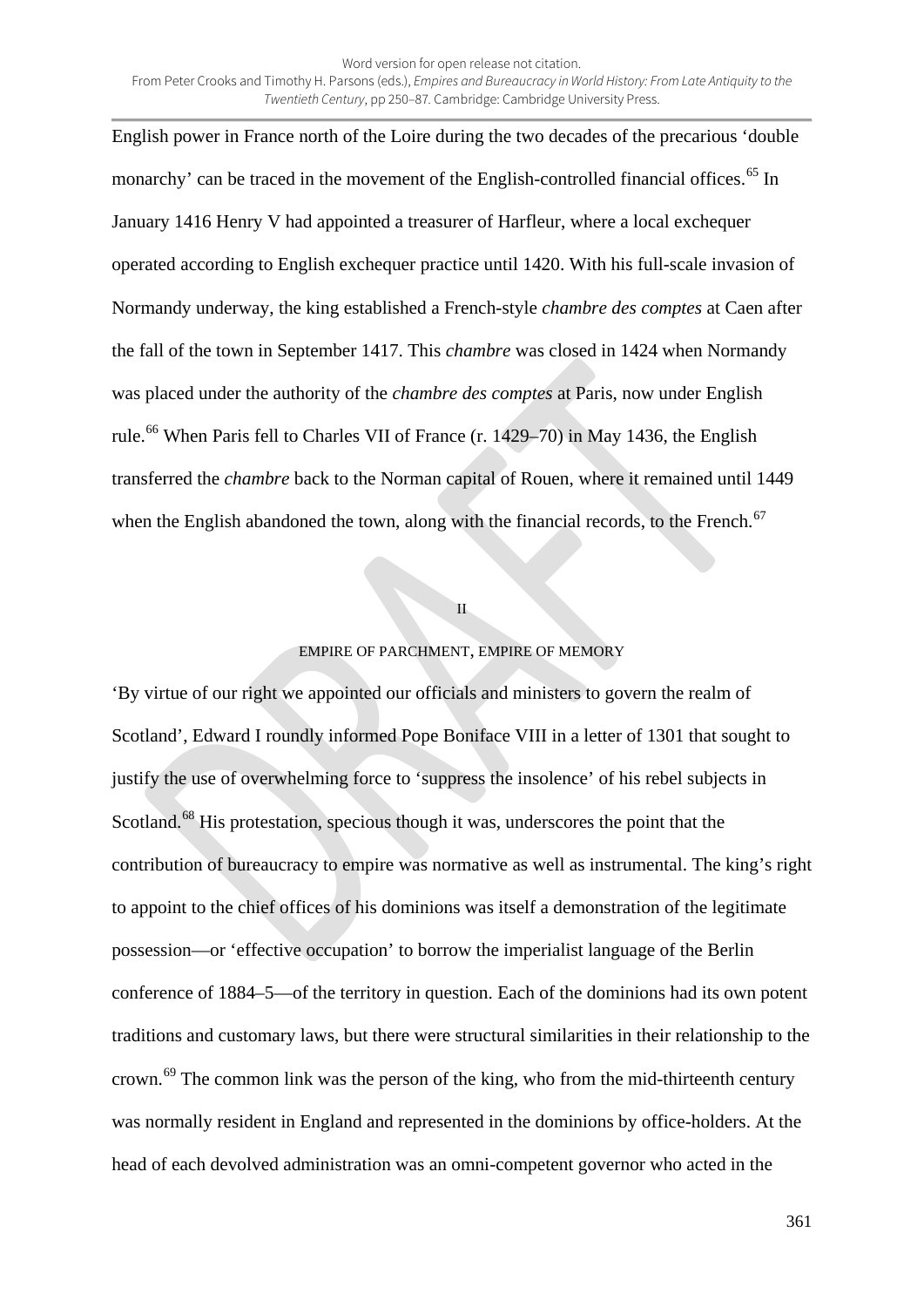place of the king himself: a seneschal in Gascony and Ponthieu; a justiciar in Ireland, and in north and south Wales; a warden in the Channel Islands.<sup>[70](#page-42-0)</sup>

The main fault line in administrative practice ran between the continental possessions that followed French or local custom, and the king's lands within Britain and Ireland which approximated more closely to the structures and procedures of Westminster. The contrast is tangible in the surviving wax impressions of the seals that were used in each of the dominions to authenticate letters issued whether in response to mandates transmitted from Westminster or on the local initiative of the king's ministers. In the French lordships, the king's chief officer issued such letters in his own name and authenticated them not with a 'royal' seal but a seal of office: the 'seal of the court of Gascony' or the 'seal of the seneschal of Gascony';<sup>[71](#page-42-1)</sup> the seal of the seneschal of Ponthieu;<sup>[72](#page-42-2)</sup> or the seals of the *baillis* of Jersey and Guernsey.<sup>[73](#page-42-3)</sup> This presents a contrast with the practice in the royal chancery of Ireland,  $^{74}$  $^{74}$  $^{74}$  and the smaller secretariats based at Caernarfon and Carmarthen, and at Berwick.<sup>[75](#page-42-5)</sup> The chancellor (or chamberlain in the case of north and south Wales) prepared letters in the king's name: these were attested by the king's representative (the governor, justiciar or keeper) and authenticated using a double-faced royal 'great seal' whose design was based on the great seal of England.<sup>[76](#page-42-6)</sup> (These 'deputed' great seals were the sigillographic forebears of the royal seals later to be employed in the crown colonies of British North America.)<sup>[77](#page-42-7)</sup> The significance of this contrast in administrative form can easily be pressed too far: the king's authority embraced all his dominions. At the formal condemnation of Llywelyn ap Gruffudd prince of Wales in November 1276, Edward I issued a mandate to *all* his subjects—in England, Ireland and Gascony—inhibiting them from communicating with the Welsh or supplying them with victuals, horses or arms by land or sea.<sup>[78](#page-42-8)</sup> That the king's will, expressed through the written word and authenticated by his great seal of majesty, should run untrammelled throughout his dominions was articulated by Edward III in 1339: 'all his subjects are bound by their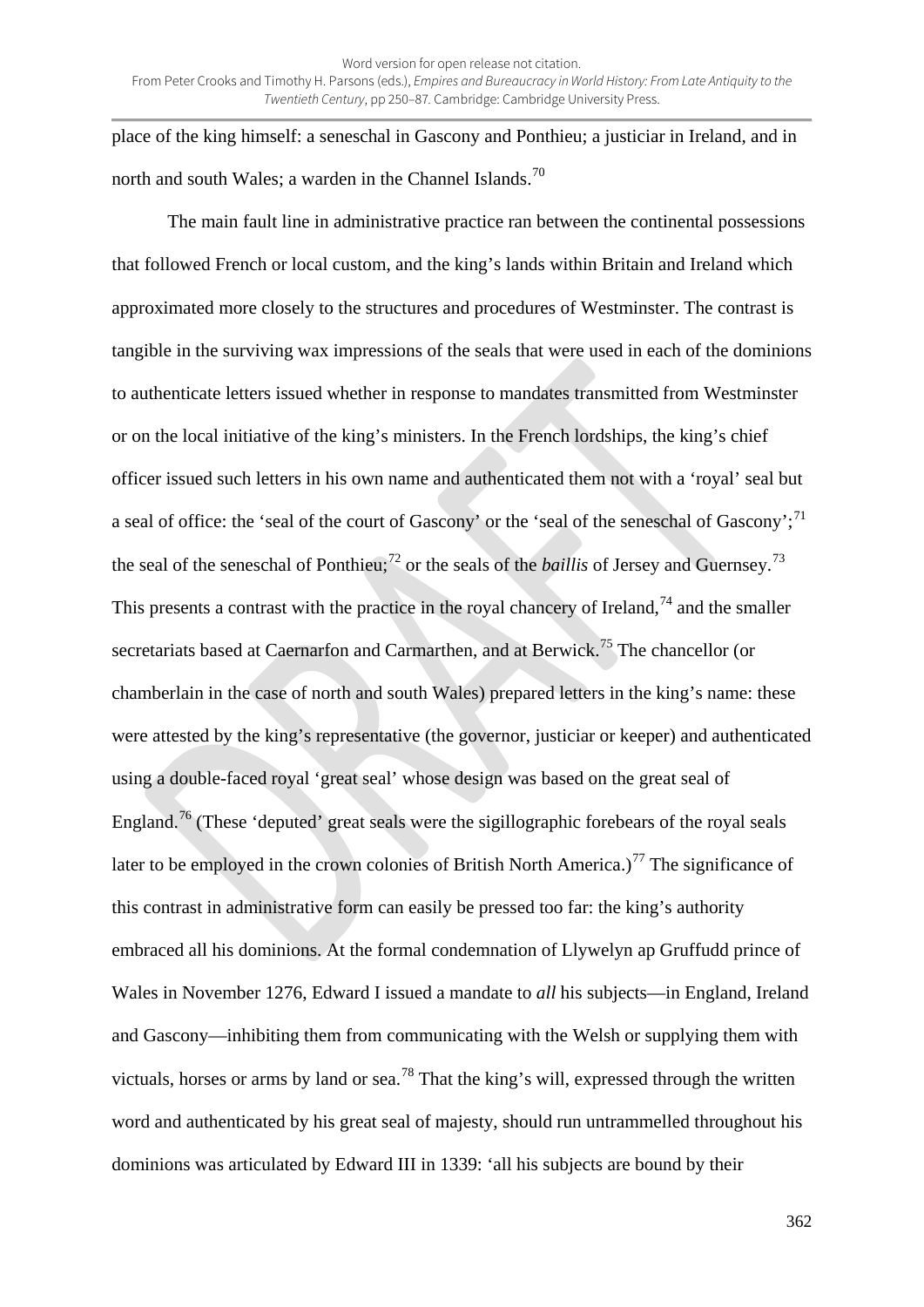allegiance to obey his orders under the great seal of England.<sup>[79](#page-43-0)</sup> The existence in the dominions of seals subsidiary to the English great seal was clearly a matter of administrative convenience; but it was more than that. The deputed seal was the expression of the king's will and an icon of his regality (figs. 11.3–4).

# **[Figs. 11.3–4: English 'deputed' great seal for use in Ireland (1395), obverse and reverse, from the reign of Richard II. Reproduced by permission of Dublin City Archives. Photo Alastair Smeaton.**

The images show the obverse and reverse of the wax seal attached by silken chords to a parchment royal charter granted to the city of Dublin in 1395 (Dublin City Archives, Royal Charter, no. 43). The front of the seal shows Richard II enthroned with the insignia of his kingship. The legend reads: RICARDVS DEI GRACIA REX ANGLIE ET FRANCIE ET D[OMI]N[V]S HIB[ERNIE] ET DUX AQ[UITANIE] ('Richard by the grace of God king of England and France, and lord of Ireland, and duke of Aquitaine'). The reverse displays the royal coat 'quartered' to display both the *fleurs de lis* of France and the lions of England.**]**

While the king might be corporally absent from the dominions, his authority was never in abeyance—although, in the case of Edward I, a more accurate sense of his personal feelings on the matter may be gauged by his (alleged) indecorous remark upon entrusting the seal deputed for the governance of Scotland to a newly-appointed lieutenant: 'A man does good work when he rids himself of a shit.'<sup>[80](#page-43-1)</sup>

Much of the routine documentation produced by the central administration concerned the dominions either directly or (in the case of preparations for war) indirectly. A change in record-keeping practices occurred early in the reign of Edward I to address the problems caused by this volume of business. The solution was to transcribe copies of outgoing letters concerning the dominions on rolls that took their name from the geographical areas in question.<sup>[81](#page-43-2)</sup> The first of these specialised compilations was the class of enrolments known as the *Rotuli vasconie* ('Gascon rolls'), which begin 1273–4 and continue to the reign of Edward IV.<sup>[82](#page-43-3)</sup> They set a precedent that was followed when the growth of English power in Wales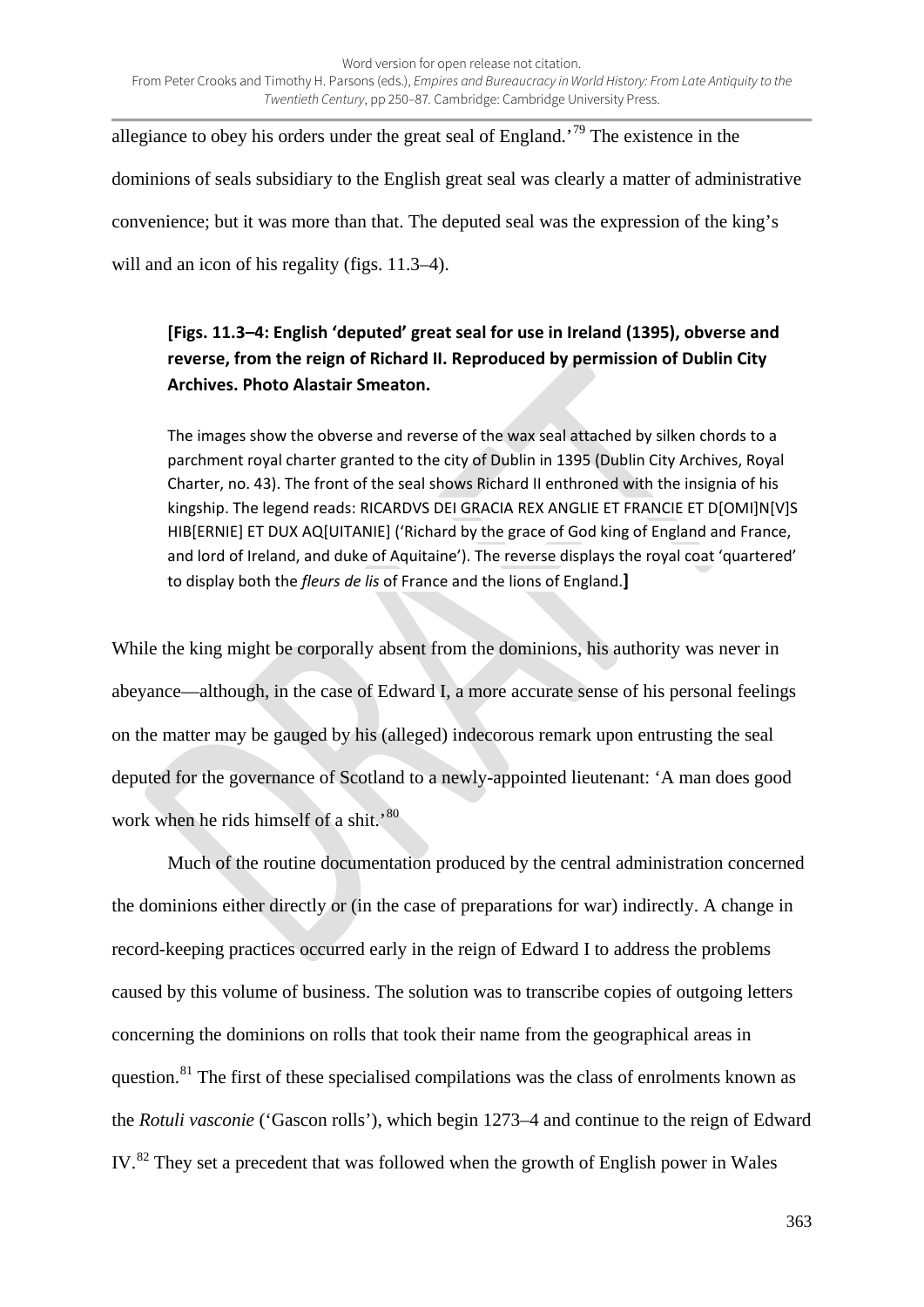justified the creation in 1277 of the short-lived *Rotuli wallie* ('Welsh rolls') which run until 1294.[83](#page-44-0) The *Rotuli scotie* (the so-called 'Scotch' rolls), which form the longest such series in terms of chronology since they persist into the early Tudor era, began to be compiled in 1291: their first entry announces Edward I's right as 'sovereign lord of the realm' of Scotland (F. *sovereyn seignur du reume*).<sup>[84](#page-44-1)</sup> When Henry V launched his invasion of Normandy in August 1417, the chancery instituted a series of *Rotuli normannie* ('Norman rolls'). [85](#page-44-2) The lordship of Ireland stands outside this development in archival practice: English chancery letters concerning Ireland continued to be enrolled on the main series of English patent, close, charter and fine rolls.<sup>[86](#page-44-3)</sup> All these series of chancery enrolments contain transcripts of the *outgoing* post of the Westminster administration. To gain a complete picture of English recordproduction concerning the dominions we would need to aggregate several thousand more documents produced annually in the various devolved administrations of the empire.<sup>[87](#page-44-4)</sup> Truly this was an empire of parchment, not a parchment empire.<sup>[88](#page-44-5)</sup>

Strategies of legitimation and super-ordination were embedded and encoded in the diplomatic formulae of these records. After Edward III assumed the title of king of France in 1340, letters issued in his name formally withheld from the (real) king of France the royal title and referred to him instead as 'our adversary of France' or, more resonantly, 'Philip of Valois who calls himself king of France'.<sup>[89](#page-44-6)</sup> During the Anglo-Scottish wars, the English chancery refused to acknowledge the kingship of Bruce family, styling King Robert I of Scots (r. 1306–1329) merely as 'Sir Robert de Bruce'. In 1328 Robert's son, the future David II of Scots (r. 1329–71), married a daughter of Edward II (r. 1307–27), in consequence of which official records later referred to David not as king, but as 'our brother of Scotland'.<sup>[90](#page-44-7)</sup> Even when the chancery grudgingly accorded the royal style to kings of Scots, the diplomatic etiquette which entitled a foreign monarch to be placed first in the opening protocols of royal letters were cast aside so that the king of England was granted priority.<sup>[91](#page-44-8)</sup> In Ireland, too, the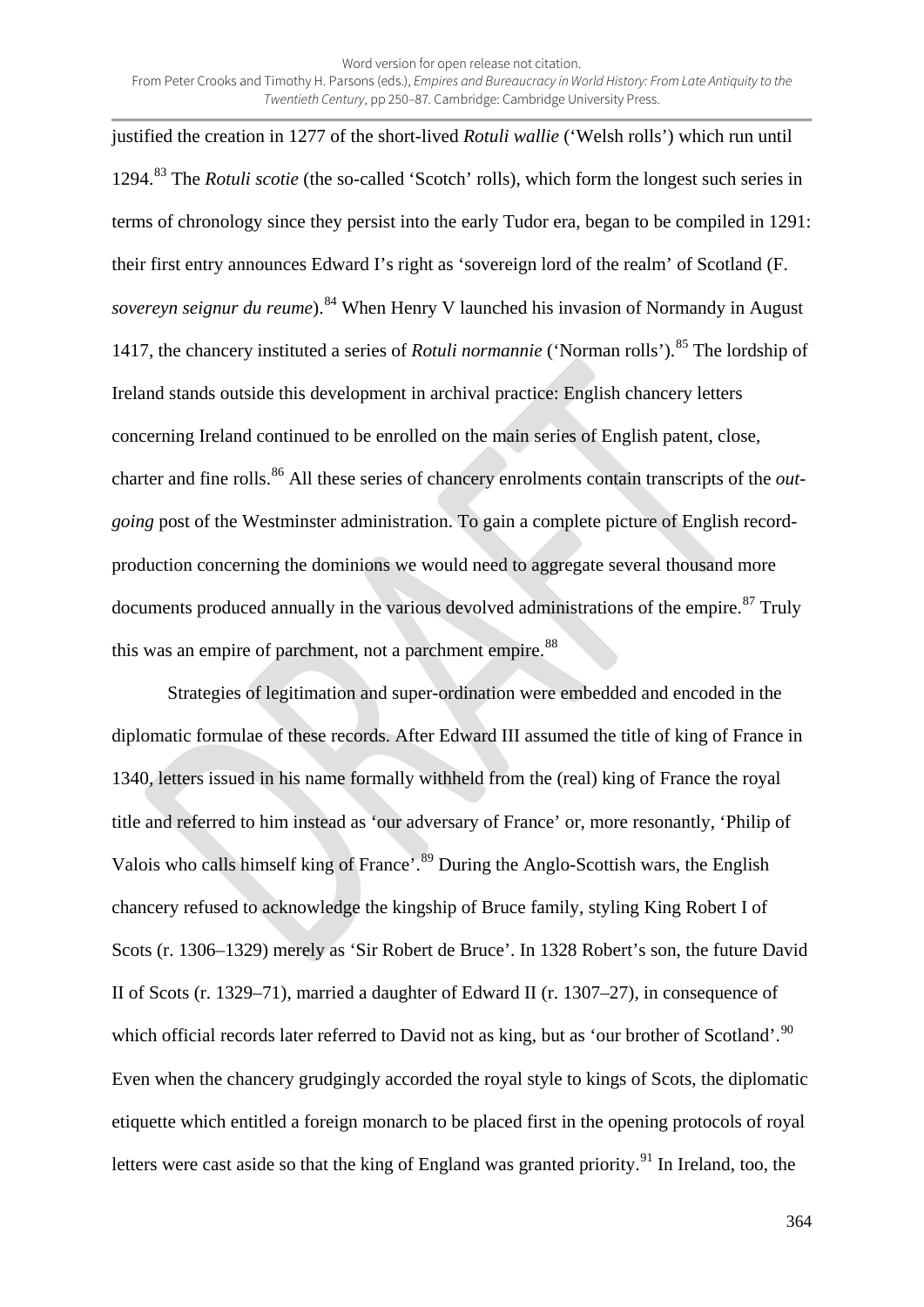chancery operated a form of bureaucratic disparagement by withholding the title 'king' from Gaelic lords, instead employing from the mid-fourteenth century terms such as *nacionis sue capitaneus* ('chieftain of his kindred') or insisting on a bare surname.<sup>[92](#page-45-0)</sup> The grandiose titles, such as *princeps* or *dux*, that appear the submissions and letters received by King Richard II (r. 1377–99) in Ireland in 1395, served as a means of fixing provincial hierarchies within the Gaelic lordships without recognizing the Gaelic leaders as 'kings'.<sup>[93](#page-45-1)</sup>

Their combination of symbolic significance and practical utility meant that the records of colonial administration might themselves be the targets of agitation. During the revolt in 1294 of Madog ap Llywelyn (d. 1295), the Welsh broke into Caernarfon and slaughtered the king's ministers, burning the records housed in the exchequer.<sup>[94](#page-45-2)</sup> This was a symbolism that cut both ways. Conquest sometimes began with the ritual removal or destruction of records, as when Edward I transferred the muniments of Scotland to Westminster in 1296,  $95$  or when Henry V publicly burned the title deeds of Harfleur and Caen at their surrender in 1417 thereby erasing the memory of French administration.<sup>[96](#page-45-4)</sup>

If memory could be erased, it might also be systematized. A potent aspect of bureaucracy as a buttress of imperial rule was its function as the 'strongbox of the empire'.<sup>[97](#page-45-5)</sup> It was, in other words, a source of written institutional memory, real or contrived—though few 'memories' were quite so brazenly invented as the forgeries produced by John Hardyng in the fifteenth-century purporting to prove the English claim to overlordship over Scotland.<sup>[98](#page-45-6)</sup> English record-keeping, as John Gillingham describes above, was precocious. The first recorded royal archivist occurs as early as  $1215<sup>99</sup>$  $1215<sup>99</sup>$  $1215<sup>99</sup>$  But the accumulation of records soon outpaced the crown's ability to retrieve the information it required. Edward I declared to Boniface VIII that the English right to exercise superior lordship over Scotland was 'graven upon the tablets of our memory with an indelible mark'.<sup>[100](#page-45-1)</sup> In reality, the king's failure to discover relevant documents to support that claim within the royal archives exposed a

365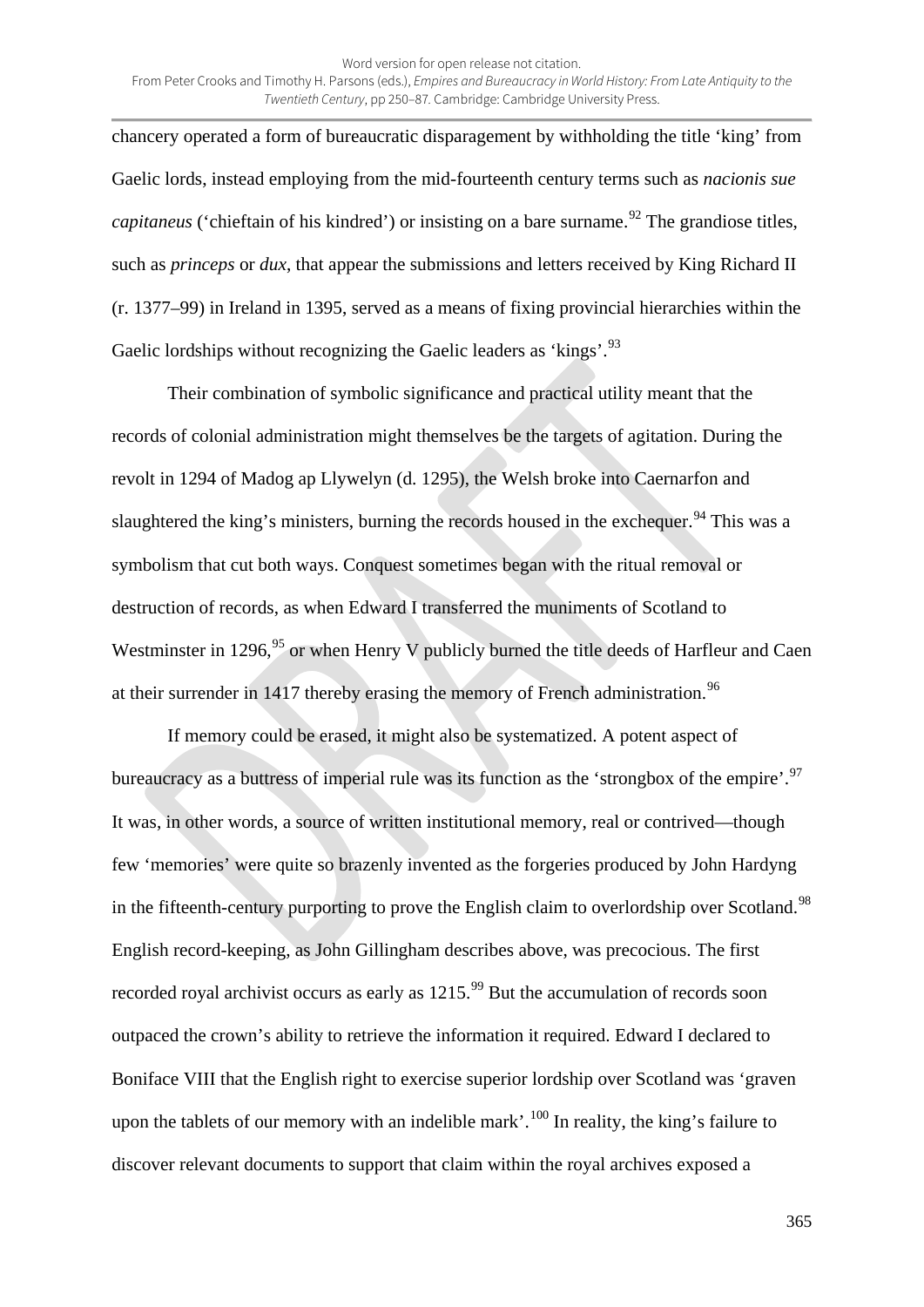weakness that he sought to remedy through the obsessive documentation of his dealings with Scotland from 1291. In 1296 Edward I recorded the submission of over 1,500 defeated Scots at Berwick, and he later commissioned a public notary to transcribe the submissions in triplicate on parchment scrolls known as the 'Ragman Rolls', which were deposited in the chancery, exchequer and wardrobe.<sup>[101](#page-46-0)</sup> It was a striking case of the bureaucratic mentality working overtime to make up for the shortcomings of precedent.<sup>[102](#page-46-1)</sup>

During the reign of Edward II, the administration made efforts to improve its 'information retrieval' systems by copying and listing significant documents with the purpose of 'having a fuller memory of them in the future'.<sup>[103](#page-46-2)</sup> The compilations of this period have normally been ascribed to the class of English archives that deals with diplomatic administration, but that classification is only partially accurate.<sup>[104](#page-46-3)</sup> Large sections of the manuscripts were given over not to treaties and diplomatic relations with 'foreign' powers, but rather to the rights claimed by the Plantagenets in (what they viewed as) their own dominions.[105](#page-46-4) Already in the reign of Edward I, a codex known as *Liber A*—compiled in book form as a means of easy reference to loose documents held in the coffers of the exchequer—contained documents concerning, among other things, relations between the English crown and the rulers of Wales and Scotland.<sup>[106](#page-46-5)</sup> In Edward II's reign, the exchequer began a more thoroughgoing sortation of its records, together with the transcription or listing of documents into books. A Gascon 'register' (containing full transcripts) was completed in 1319, followed in 1322 by an inventory or 'calendar' of Gascon documents.<sup>[107](#page-46-6)</sup> These compilations were the prelude to a more general inventory overseen by the energetic treasurer of England, Bishop Walter Stapeldon (d. 1326), which was to include in summary form 'all letters, processes, instruments, and memoranda … affecting the realm and the king's lands in Ireland, Wales, and Scotland'.<sup>[108](#page-46-7)</sup> The result, known as Bishop Stapeldon's calendar, was completed by 1323.<sup>[109](#page-46-8)</sup> The contents of the calendar are marked off by pictograms drawn in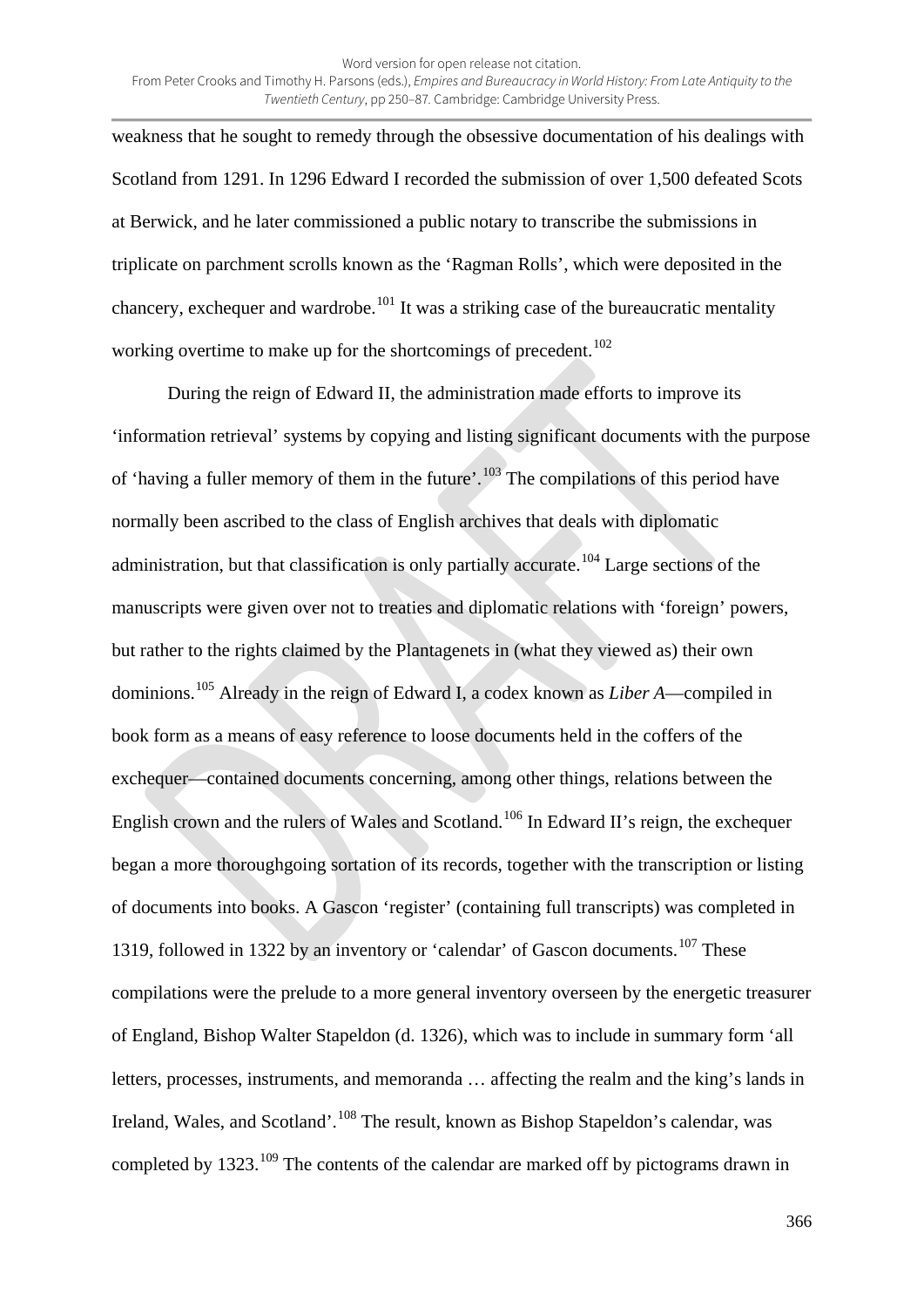the margin corresponding to the devices (L. *signa*) painted on the chests or coffers in which the original documents were deposited in the exchequer. Many of these *signa* are simply armorial devices, but among those concerning Ireland and Wales are caricatures that play on ethnic stereotypes: an image of a Welsh archer or spearman identifies the chest containing records concerning Wales; a hooded warrior bearing an axe was marked on a chest containing the documents concerning Ireland.<sup>[110](#page-47-0)</sup> The imagery of ethnic difference, not to say the presumption of English cultural superiority, was embedded in the mnemonic devices of English record-keeping (see figs. 11.5–6).<sup>[111](#page-47-1)</sup>

# **[Figs. 11.5–6. Illustrations of Welsh archer and Irish axeman from** *Liber A* **(E 36/274, fos. 32 and 38r, TNA), late 13th cent. Reproduced by permission of The National Archives.]**

The immediate spur for the creation of the exchequer compilations was the desire to improve and control the collection and disbursement of revenue.<sup>[112](#page-47-2)</sup> They also served a wider purpose. A compilation such as the 'Great Roll' concerning the English claim to Scotland made by the notary Andrew de Tange between 1315 and 1318 was clearly not an impartial record of events; it was a *pièce justicative*.<sup>[113](#page-47-3)</sup> In 1400 when Henry IV (r. 1399–1413) revived his claim to the overlordship of the Scottish kingdom as a prelude to a military campaign across the northern border, a series of documents concerning Scotland were removed from *Liber A* to provide the necessary evidence.<sup>[114](#page-47-4)</sup> In the next reign Henry V received ambassadors from the Scots to negotiate the release of their king, James I (r. 1406–1437), who had been in English captivity since 1406. Henry V took the opportunity to revive his claim to 'the submission, homage, and other peculiar rights due from of old to the crown of England from the kings of the Scots and their people', which (so his biographer tells us) were 'demanded of the king in accordance with lawful documents which are listed in a volume of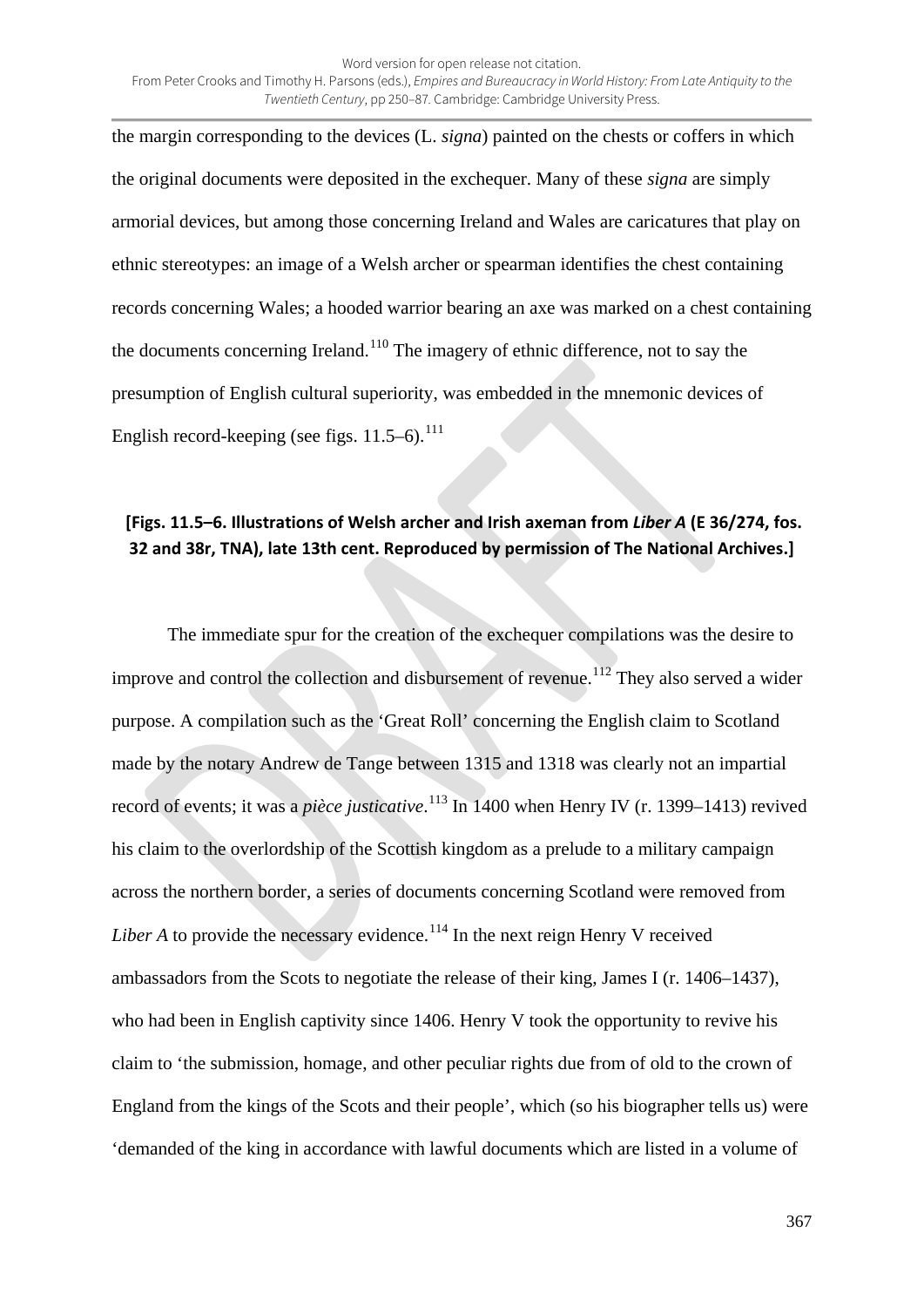records'.[115](#page-48-0) Records might also be used to jog the memory of a king who would have preferred to indulge in a convenient amnesia, as when the English settler population of medieval Ireland sought to saddle the crown with unsought military and financial commitments. In 1394–5 Richard II received a series of submissions from the lords of Gaelic Ireland which were recorded in writing by notaries. The deeds of submission were brought back to England and deposited in the chancery, while a transcript of all the 'public instruments, indentures and other muniments' was enrolled among the memoranda of the English exchequer by order of the treasurer of England.<sup>[116](#page-48-1)</sup> In 1421, in an effort to prod Henry V into undertaking the 'final conquest' of the island, envoys from the Irish parliament (an assembly representative only of the settler population) reminded the king that these records were languishing in the royal treasury and requested that a crusade be launched against the Gaelic 'rebels' who had breached the terms of their submissions.<sup>[117](#page-48-2)</sup>

#### III

#### SPACE AND COMMUNICATIONS

When the Spanish viceroy Don Antonio de Mendoza (d. 1552) quipped that 'Peru was the best place that the King of Spain gave, save that it was somewhat too near Madrid',  $^{118}$  $^{118}$  $^{118}$  he unwittingly pre-empted the 'spatial turn' in imperial studies, with its insistence that space is relative and is experienced relationally as well as in absolute terms.<sup>[119](#page-48-4)</sup> The bureaucrats in England's medieval empire were not menaced by the tyranny of distance so much as by their close monitoring from Westminster—far too close for the comfort of ministers suspected of peculation or those who were called to render accounts by the exchequer and pursued for their debts relentlessly, literally beyond the grave (through their executors) should they have the impertinence to die before being acquitted. $^{120}$  $^{120}$  $^{120}$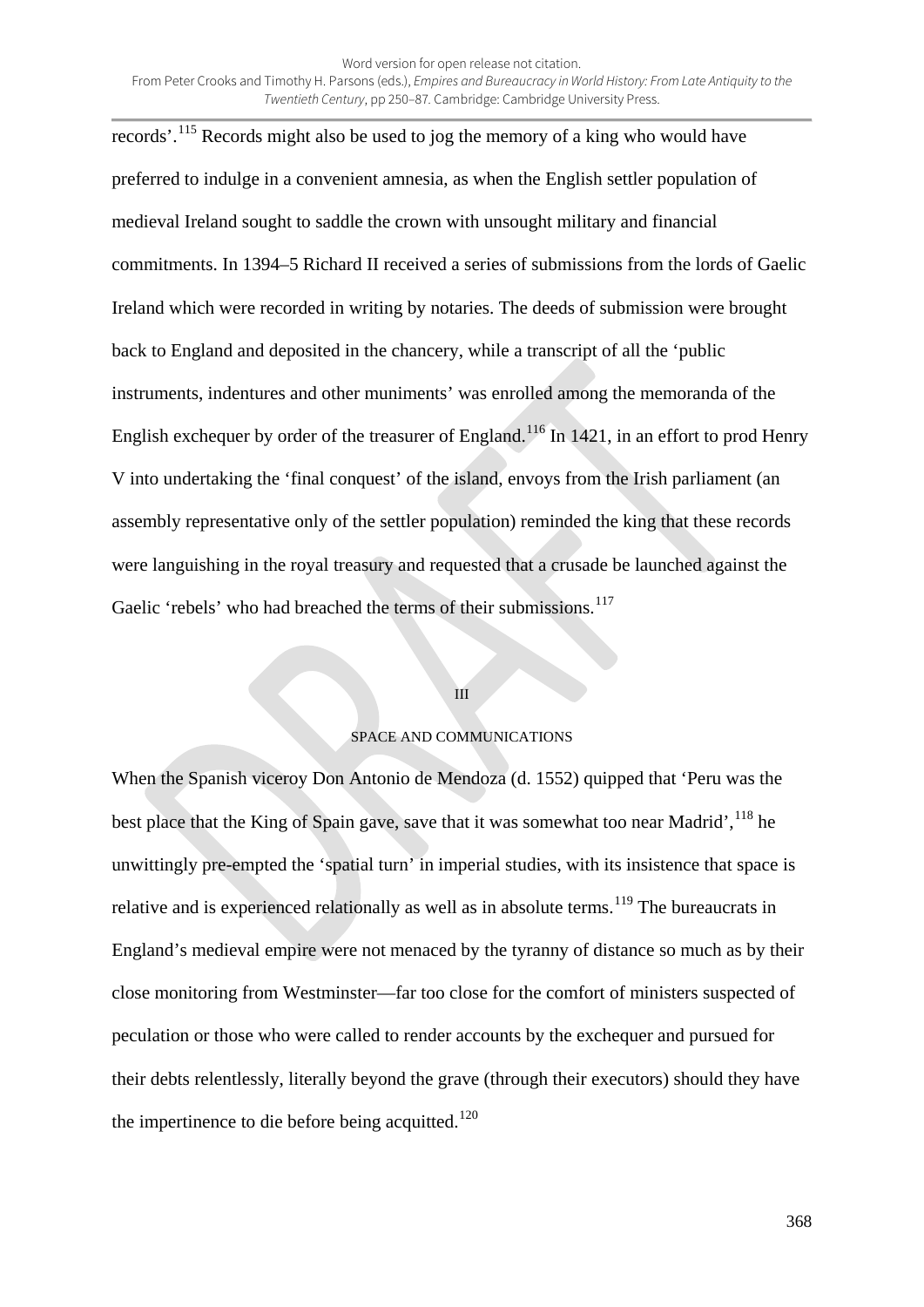The nodal points in crown's administrative network were the towns that accommodated the sedentary departments of dominion government, most importantly the local exchequers or treasuries at Dublin (and briefly Carlow); Berwick; Caernarfon and Carmarthen; Bordeaux; and the outpost of Calais which, among other its other advantages, provided a secure port for the passage of cross-channel communications.<sup>[121](#page-49-0)</sup> Messengers in the royal service received a fixed sum for regular journeys to these locations. In the midfourteenth century, ten shillings was the standard amount paid for carrying letters from Westminster to Dublin, the sum being increased if the messenger had to journey inland beyond the city.[122](#page-49-1) The speed of communications between Westminster and these local 'capitals' was variable, but in most cases (assuming good conditions and a feeling of urgency<sup>[123](#page-49-2)</sup>) the time in which a messenger might be expected to deliver the king's writs would be measured in weeks, and nothing like the minimum of two or three months that it took for an outbound Spanish fleet to cross the Atlantic in the sixteenth century, let alone the twelve months it took to reach the Philippines.<sup>[124](#page-49-3)</sup> In April 1322 it took thirteen days for the records of the exchequer to trundle from Westminster to their new accommodation in the castle of York: the pace of approximately twenty miles per day was fair given that the journey was slowed by the carriage of all the records of the office, which were stored in specially-commissioned wine chests.<sup>[125](#page-49-4)</sup> In July 1455 news of the relief of Berwick from the Scots was carried the longer distance from Newcastle to London in six nights; while in 1482, Edward IV initiated a relay system with riders stationed at intervals of twenty miles so that a letter passed at the rate of 200 miles in two days.<sup>[126](#page-49-5)</sup> Sea travel was less certain. One prominent Irish prelate who was no stranger to travel between Ireland, England and Rome preached that he had known of men who had to wait in an English port from the feast of St John (24 June) until after Christmas for a favourable crossing to Ireland.<sup>[127](#page-49-6)</sup> In fair weather, the crossings could be accomplished in a single day (by comparison Bordeaux was four or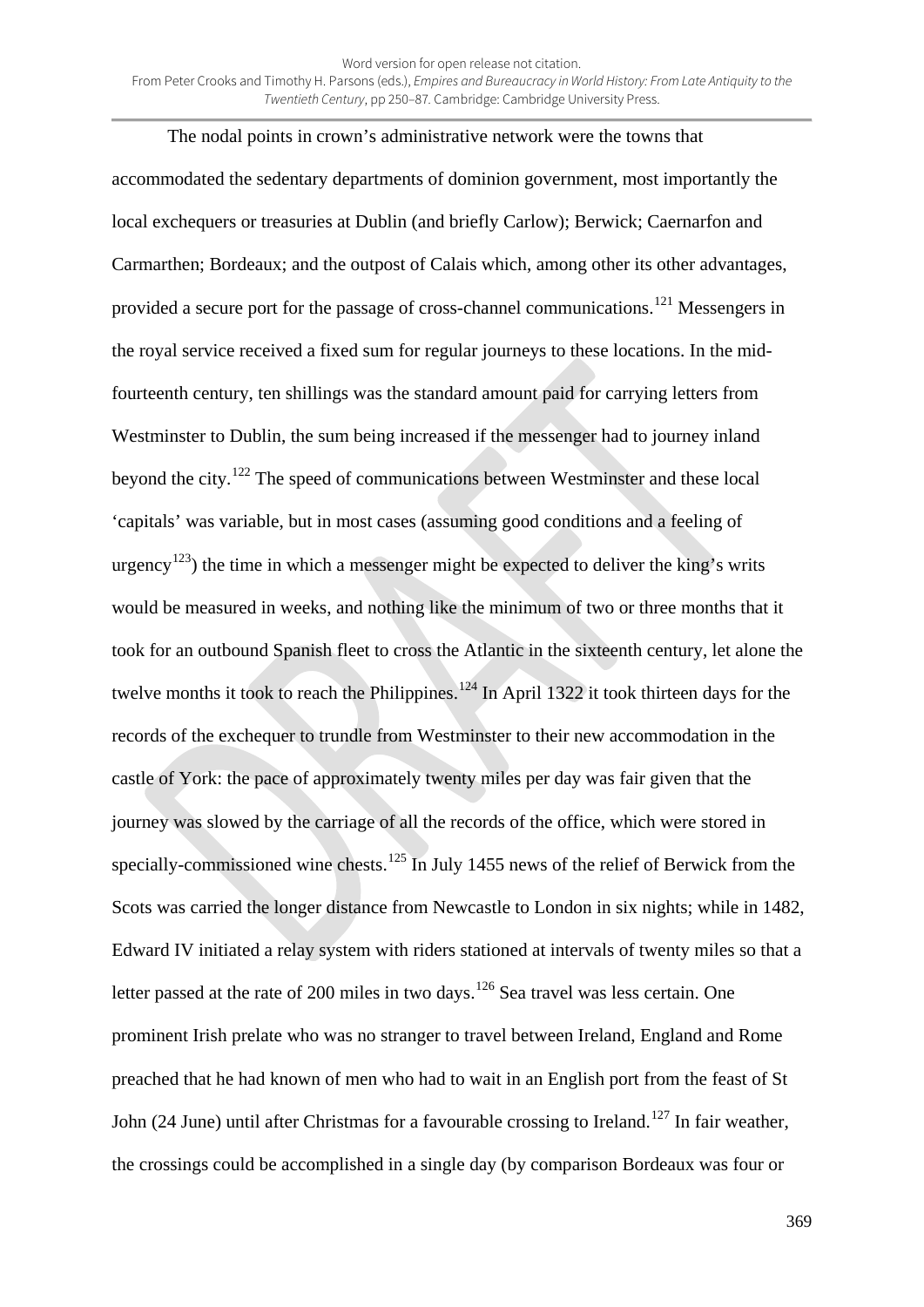five days' distant from the southern English ports), and the administration at Westminster could expect that a mandate transmitted to Ireland would reach its destination and be acted upon within six or eight weeks of its issue.<sup>[128](#page-50-0)</sup>

Land routes radiating outwards from London are depicted on the remarkable 'Gough map', the earliest surviving map of Britain in which the island appears in recognizable form, dating from the second half of the fourteenth century (though possibly based on a late thirteenth-century original).<sup>[129](#page-50-1)</sup> Its most recent interpreters emphasize the positional accuracy with which the main settlements are plotted, which would have made the map useful in estimating distance and travel times.<sup>[130](#page-50-2)</sup> Pictographic 'vignettes' depict Dublin, Berwick, Carmarthen and Calais as walled towns—an indication of the strategic or political significance they were accorded by the makers of the map, who may have been agents of the royal administration.<sup>[131](#page-50-3)</sup> From the vantage-points of their parapets, these local 'capitals' must have seemed like the local hubs of 'central' government; but it is useful to invert the perspective. Colonial towns were often ethnically and geographically liminal, being English enclaves perched precariously on the peripheries of the societies they were supposed to dominate, their heavy fortifications betraying a sense of insecurity even while seeking to convey the dread power of the king. Projecting administrative will from the castles that clung to the coast of north Wales into the mountainous interior, or from lowland Berwick into the vastnesses of the Scottish highlands, was highly problematical. It may be no coincidence that these mountains are among the few relief features to be depicted on the Gough map.<sup>[132](#page-50-4)</sup> From 1361 until 1394 the Irish exchequer was relocated from Dublin to the inland town of Carlow in an effort to provide better access to the south and south-west of the island. The experiment failed. The Gaelic lords of Leinster repeatedly attacked the town.<sup>[133](#page-50-5)</sup> Richard Walsh, a midranking parchment pusher in the Irish administration, pleaded to the crown in 1392 for recompense in consideration of his forty years of service in the chancery and exchequer of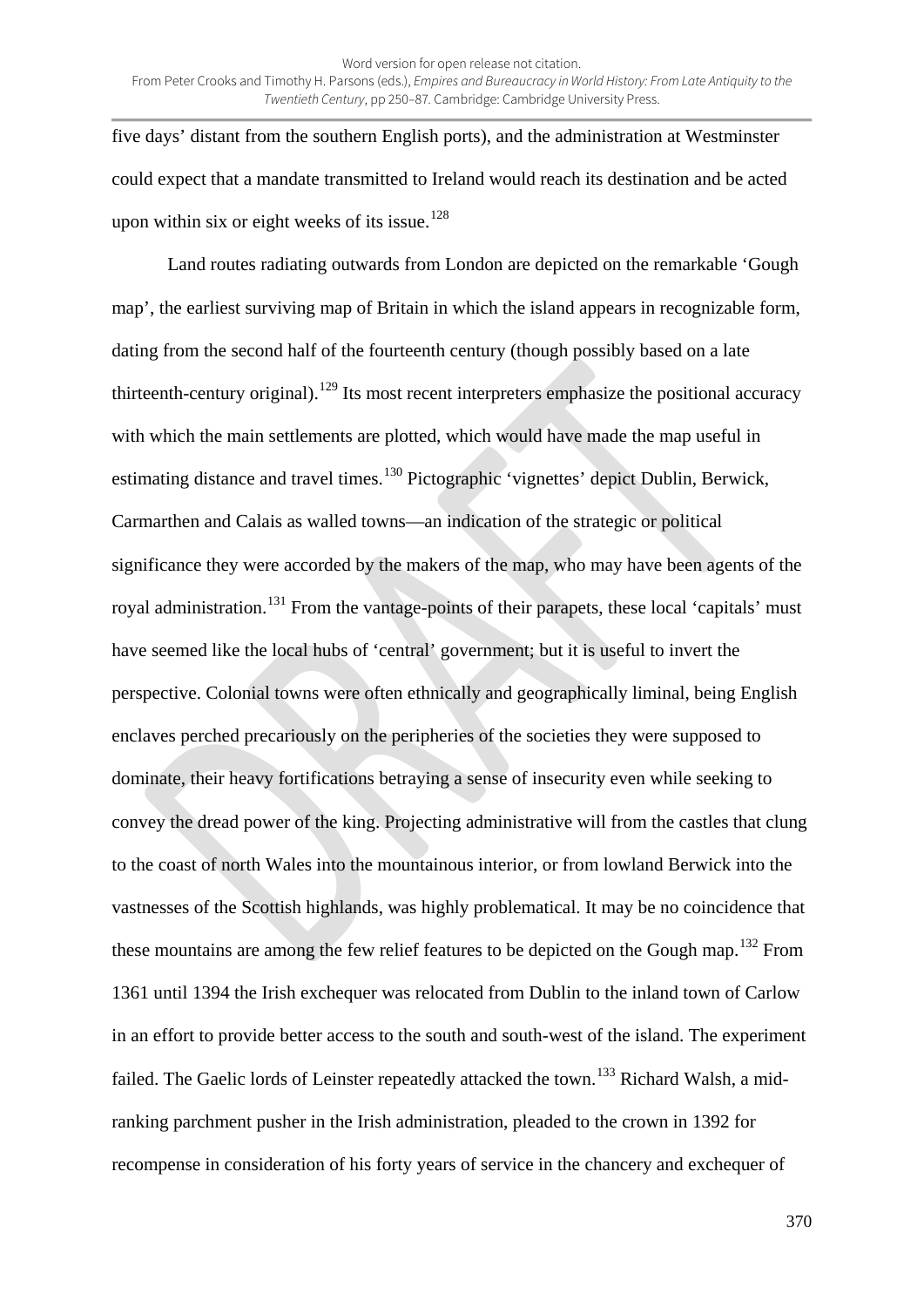Ireland: 'now in his old age', so his petition ran, he had been 'ruined for the rest of his days' because his property had been burned and destroyed by the king's 'Irish enemies'.<sup>[134](#page-51-0)</sup> A cultural gulf might separate agents of the crown and the native population, even when in absolute terms they were thrust up against each other, cheek by jowl.

A different aspect of the 'relationalization' of imperial space is suggested by the shuffling of bureaucrats around the dominions. The medieval 'English world' was scarcely global in its extent, but it was geographically dispersed and bureaucrats on the move served to shrink it to manageable, or at least imaginable, proportions.<sup>[135](#page-51-1)</sup> In 1293 the treasurer of Ireland and the constable of Bordeaux—the chief financial officers in Ireland and Gascony respectively—were mentioned in the same breath in the order specifying that 'henceforth each year the account of Gascony and Ireland shall be rendered at the English exchequer and there audited by the king's treasurer and barons'.[136](#page-51-2) Audits of the Irish exchequer did not in fact take place annually, but once the process was put in train (as happened every few years, and certainly at the end of a term of office) both the Irish treasurer and a chamberlain travelled to Westminster with duplicate sets of their accounts, together with ancillary supporting documentation, for scrutiny before the barons of the English exchequer.<sup>[137](#page-51-3)</sup> The result was a periodic traffic of people and parchment between core, periphery, and back again. Less obvious, but perhaps more important in terms of binding the empire together, was the circulation of ministers *between* dominions.<sup>[138](#page-51-4)</sup> Robert Power served as the king's escheator in north and south Wales, and later as chamberlain of north Wales.<sup>[139](#page-51-5)</sup> In January 1325, while chamberlain, Power sent to Ireland for corn and other supplies for the king's castles in north Wales.<sup>[140](#page-51-6)</sup> Two years later, he was transferred to Ireland, where between 1327 and 1331 he served as treasurer. In 1333 he was in Scotland and was rewarded for his service at the siege of Berwick. Unlike two other treasurers of Ireland, Thomas Burgh and John Bolton, who became chamberlains of Berwick, Power returned to Ireland, where he served as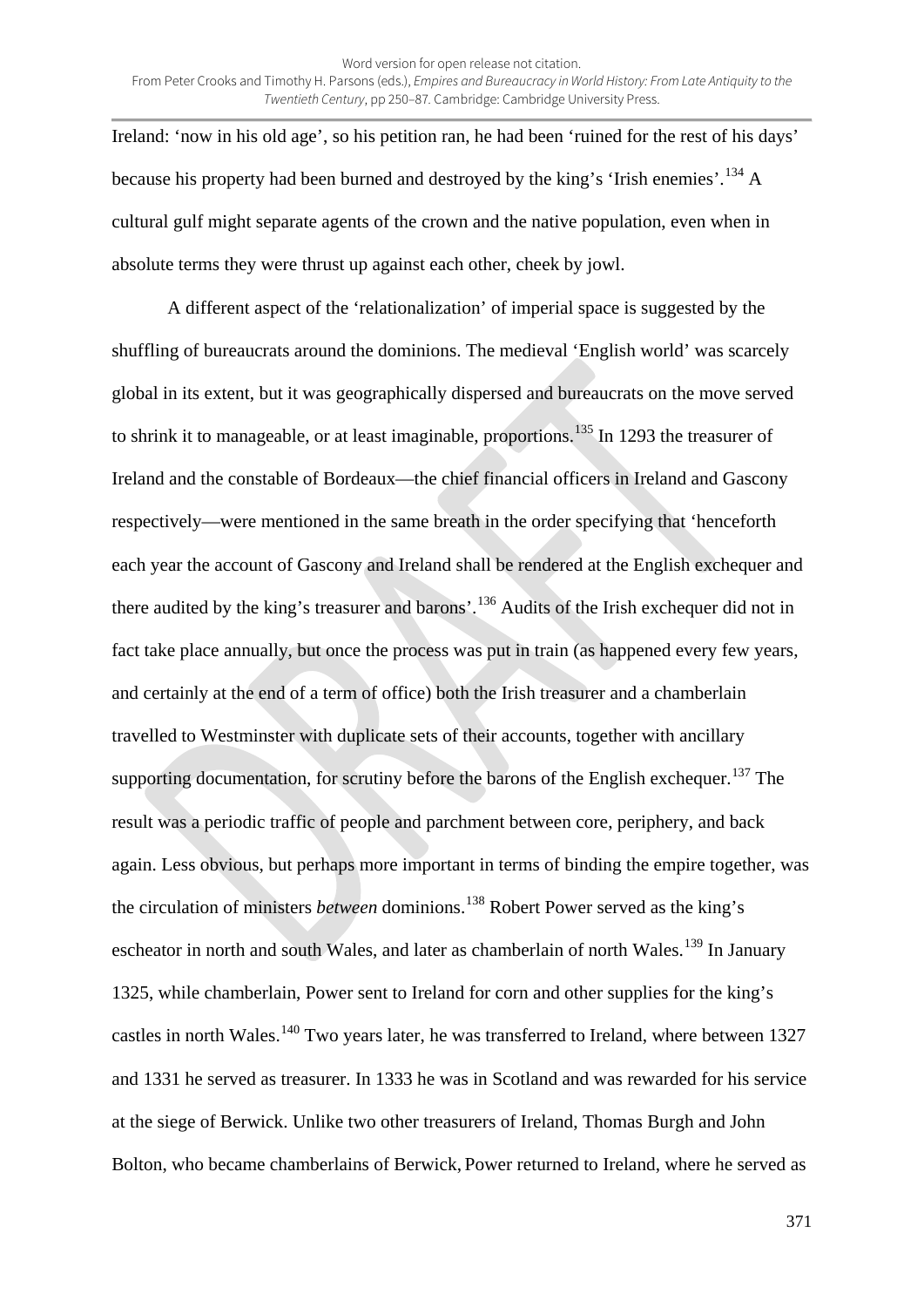a baron (and later chief baron) of the Irish exchequer until  $1344$ <sup> $141$ </sup> Peripatetic careers such as his were not restricted to circuits of the king's dominions in Britain and Ireland. In the last decades of the fourteenth century, two successive archbishops of Dublin who held office as chancellor of Ireland had earlier seen service in Gascony: Robert Wikeford (d. 1390) as constable of Bordeaux;<sup>[142](#page-52-1)</sup> and Robert Waldby (d. 1397) as keeper of the seal for the seneschal of Aquitaine.<sup>[143](#page-52-2)</sup> Few were perhaps as mobile as William Allington (d. 1446), whose early service was as receiver of the English garrison at Brest (1397) and treasurer of Calais (1398). In 1403 Henry IV appointed him as treasurer of Ireland, a post Allington held for much of the next decade. On 1 May 1419, he became treasurer-general of the duchy of Normandy and the *pays du conquête*. So important were these administrative roles to Allington's sense of personal prestige that his memorial brass in the church at Horseheath (Cambs.) described him as sometime treasurer of Ireland and Normandy.[144](#page-52-3)

The aspect of communications that has been more intensively studied than any other is the logistical organization of war, which is minutely documented in the records of the royal bureaucracy. It was England's skill in military logistics that Tito Livio Frulovisi memorialised in his *Life of Henry V* (*c.*1438):

They lacked neither mines to undermine the ground, nor carpenters to make and raise [siege] engines, nor labourers to delve the ground and to lade ditches, nor masons to hew stones for shot to break walls, to subvert strongholds, nor gunners to shoot the guns ... <sup>[145](#page-52-4)</sup>

This is stirring stuff, but we require a sense of proportion. Frulovisi was writing retrospectively 'with the stench of decline hanging in the air' in the aftermath of the Congress of Arras (1435), when the Burgundians deserted the cause of the English in France.<sup>[146](#page-52-5)</sup> More generally, the history of military administration carries with it the risk of adopting the quarter-master's view of the subject. Christine Carpenter has recently urged that '[England's]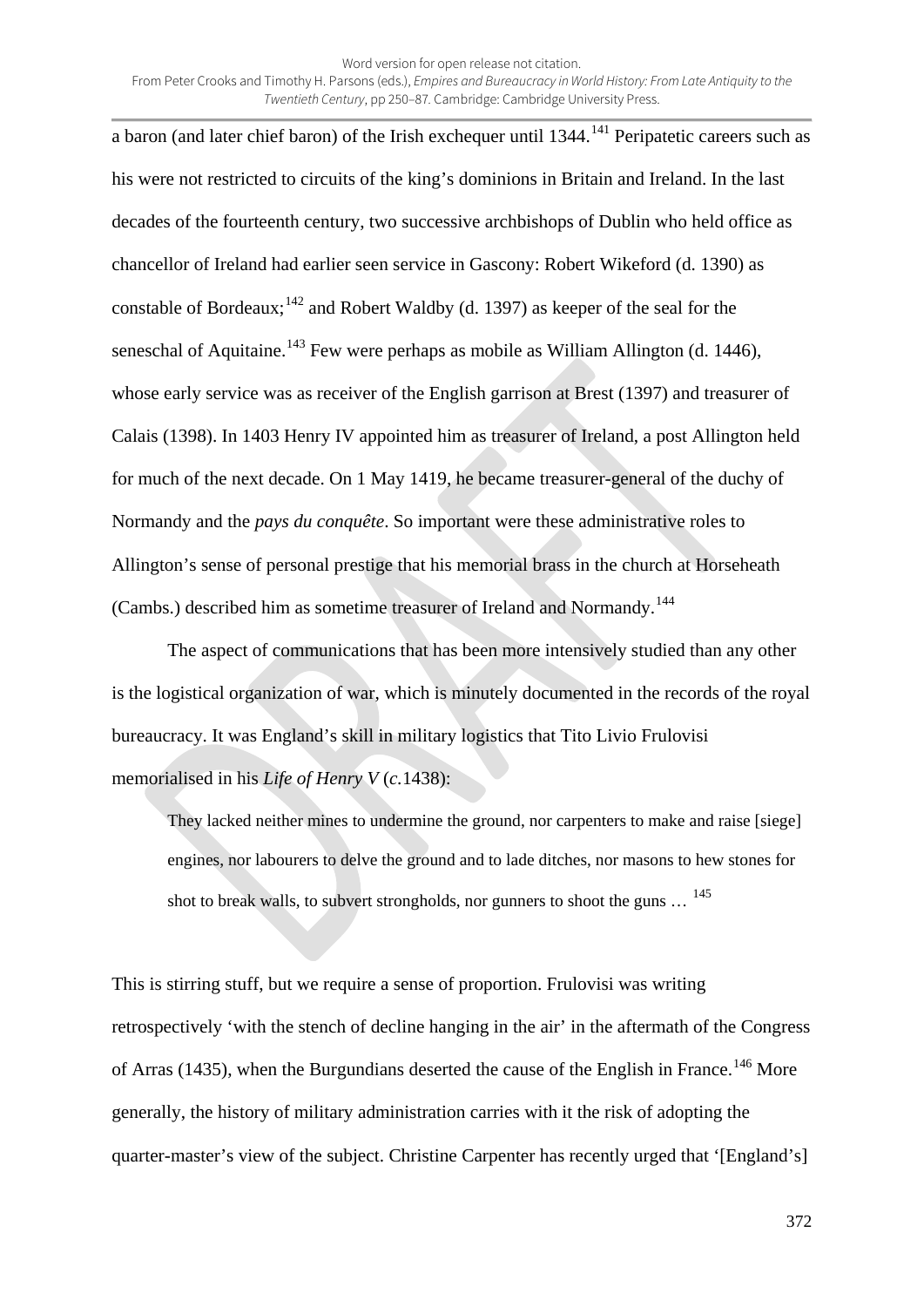bureaucratic heroes need to be studied alongside the military heroes whose great deeds they made possible'.<sup>[147](#page-53-0)</sup> The subject matter is certainly important, but the note of triumphalism may be somewhat premature. Arguably, the greatest test faced by bureaucrats was not so much the organization of war,  $148$  but the conversion of a military campaign into regular civil administration—in other words bridging the gap between 'conquest' and 'empire'.<sup>[149](#page-53-2)</sup>

#### IV

#### EMPIRE OF DIFFERENCE

A more sober assessment of the capacities of the English state to bridge that gap was offered by R. R. Davies in a series of influential publications. Drawing on the categories of Max Weber, Davies distinguished the 'patriarchal and tributary' character of the English state and its relations with the 'Celtic' peripheries in the eleventh and twelfth centuries from an increasingly 'bureaucratic and integrative' approach discernable in the thirteenth century. <sup>[150](#page-53-3)</sup> With bureaucracy arose a 'mentality of uniformity' promoted by and grounded in the growth of written records as a medium of English governance: 'Once the steam-roller of uniformity was on the road nothing was to be allowed to stand in its way.<sup>[151](#page-53-4)</sup> Davies reserved his most scathing remarks for the new breed of bureaucrats who were 'the advocates of uniformity; indeed without uniformity their world is shattered, their authority undermined'.<sup>[152](#page-53-5)</sup> This bureaucratic insistence on uniformity of rule portended a failure of governmental control and political imagination that 'disabled [England] from reaching out effectively and constructively to the other peoples and power centres of the British Isles, except possibly on its own terms'.[153](#page-53-6) Consequently, in his Ford lectures of 1998 on the 'first English empire' Davies chose to date the 'ebb tide' of empire to the early fourteenth century, by which time the limits of integration within Britain and Ireland were apparent.<sup>[154](#page-53-7)</sup> On this point, somewhat ironically, Davies's views were consonant with those of an earlier Ford lecturer, namely T. F.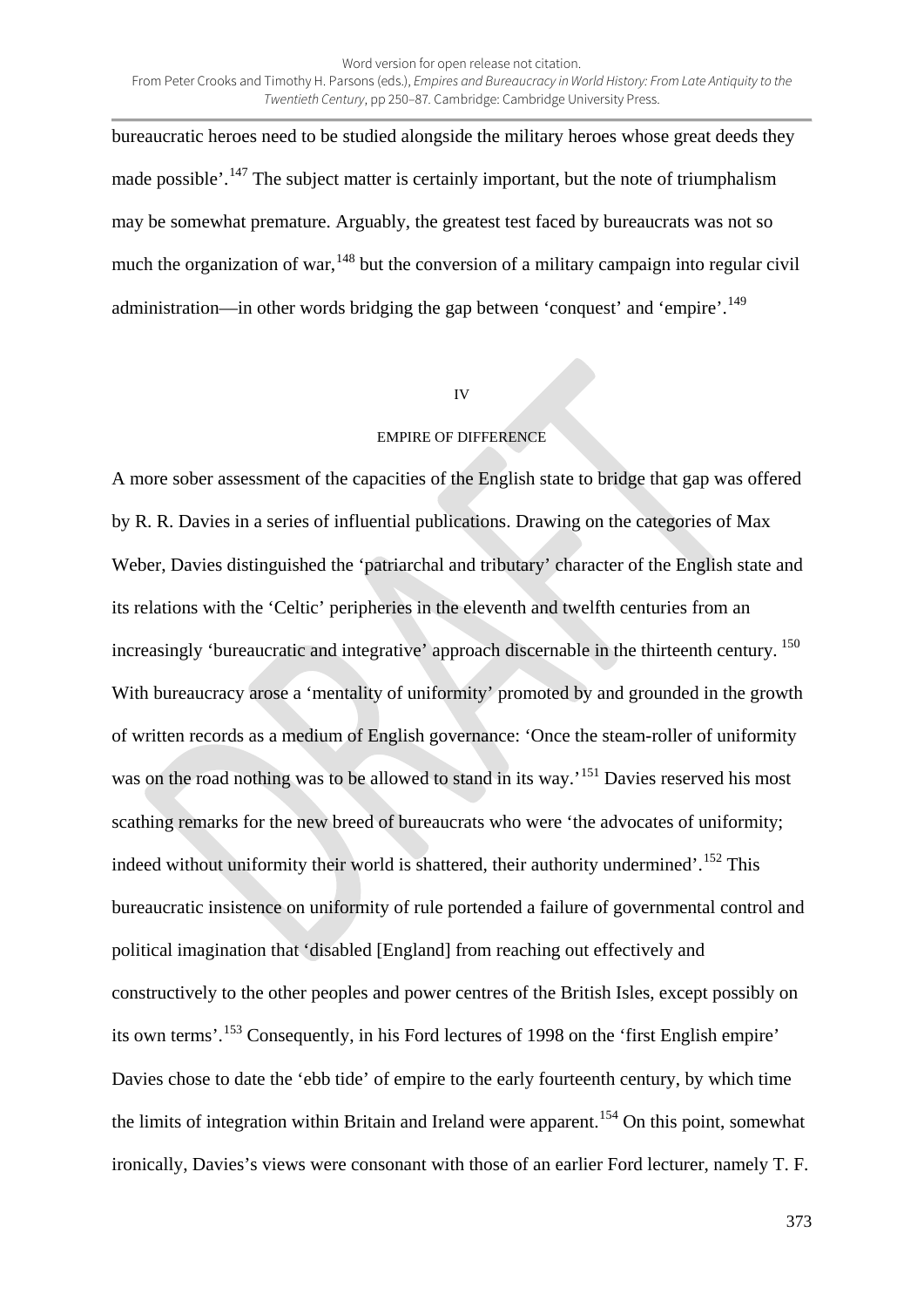Tout, founder of the very school of administrative history whose accumulated interpretation of 'the pretensions and the capaciousness of the English state' Davies subjected to such searching re-interpretation.<sup>[155](#page-54-0)</sup> In the 1913 Ford lectures on the 'place of Edward II in English history', Tout identified the early fourteenth century as marking a shift away from 'what we may by anticipation call imperial history' because it witnessed the 'collapse of the imperialistic visions of Edward I'.<sup>[156](#page-54-1)</sup>

Significantly, there is a degree of conceptual slippage or inadvertent conflation in these interpretations between 'empire' and the idea of an integrated, uniformly-ruled 'state'.[157](#page-54-2) There is little, in fact, to suggest that it occurred to Edward I—or, for that matter, any other late-medieval English king—to shoehorn Wales or Scotland, let alone the dominions outside the island of Britain, into a 'single, united, England-centred kingdom' or state, even had they been able to.<sup>[158](#page-54-3)</sup> By considering England's insular and continental possessions together as a concatenation, an interlinked whole, their cardinal feature appears to be 'organized diversity', rather than rigid uniformity.<sup>[159](#page-54-4)</sup> The devolved administrations were kept separate and subordinate. Delegation and accountability were the order of the day; integration and incorporation were not—at least until the passage of the so-called 'Act of Union' between England and Wales in 1536. But if the reversals that the English experienced in the first quarter of the fourteenth century were not really a 'failure' of state-making, they might possibly be understood as a symptom of the unstable dynamics of empire-building that persisted into the fifteenth century. In that light, the disjunction that Davies identified between 'state power' and 'indigenous "political" society' is a key insight whose application can be extended, perhaps with even greater application, into the late Middle Ages.<sup>[160](#page-54-5)</sup>

Within England, a broadening of political society during the fourteenth century resulted in the cooptation of the crown's middling landholders in the administration of justice in the English localities.<sup>[161](#page-54-6)</sup> It was precisely this alliance between the royal bureaucracy and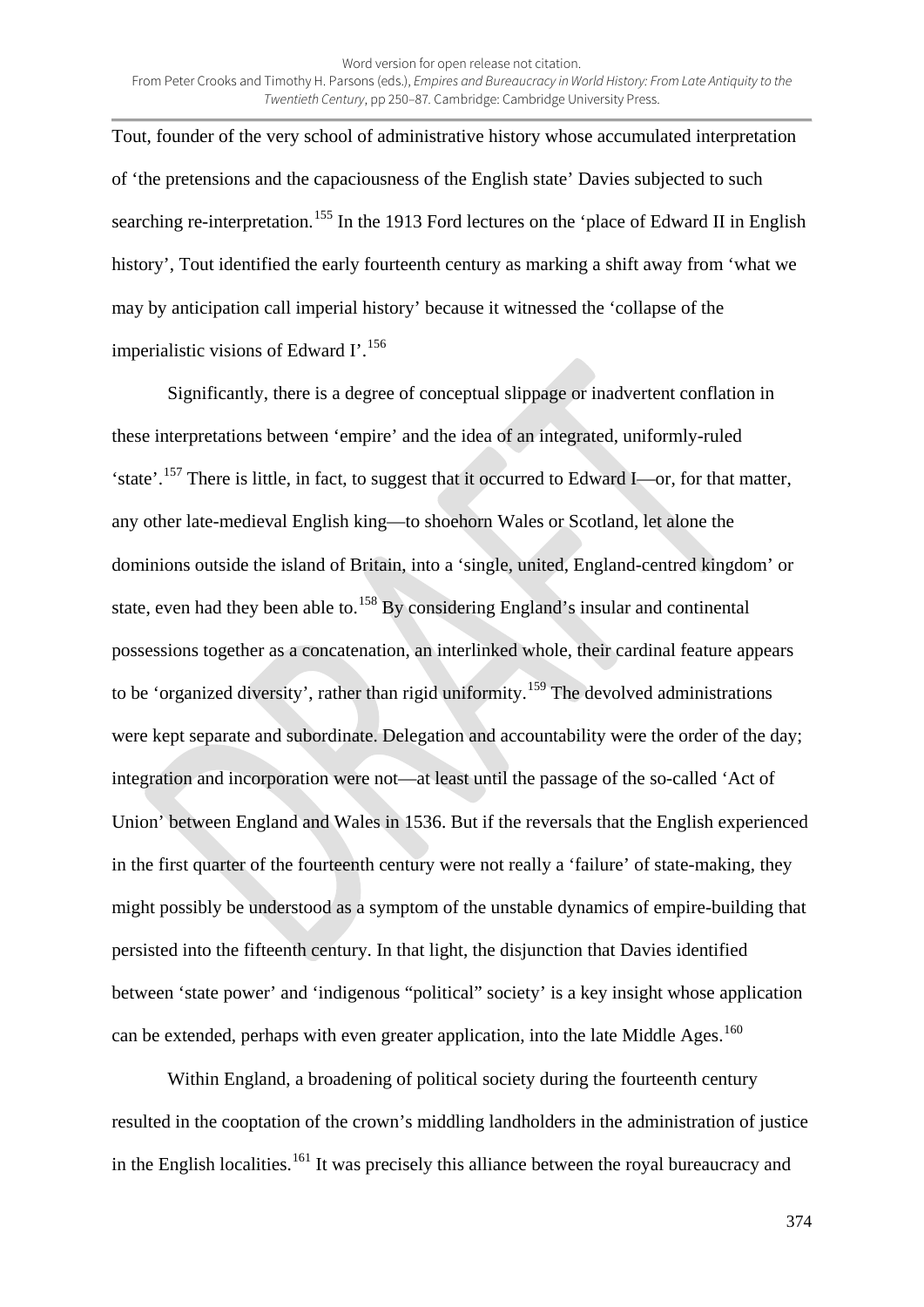local elites that was difficult to replicate in a stable fashion among populations that viewed English-appointed officials with attitudes ranging from suspicion to outright hostility. During the revolt of Owain Glyn Dŵr (*c.*1359–*c.*1416) in the first decade of the fifteenth century, a letter from Prince Henry (the future Henry V) concerning the killing and murder of his loyal servitor and officer refers to the fact that the Welsh rebels wished to see to it that no Englishman should hold office in Wales.<sup>[162](#page-54-7)</sup> Of course, within England itself, the royal administration was the subject of a large literature of complaint, $163$  and individual ministers occasionally fell victim to popular agitation. In the dominions, however, bureaucratic 'efficiency' and activity—as measured by the ability to intrude and extract—could prove the undoing of English rule. The classic case is that of Hugh Cressingham, that 'busy man on the spot' as G. W. S. Barrow memorably described him, whose vigour as treasurer of Scotland may have hastened the demise of English rule in Scotland in 1296–7.<sup>[164](#page-54-9)</sup> The very title of Cressingham's office was an affront to the Scots, who referred to him not as the king's treasurer, but as the 'treacherer' (L. *non thesaurarium sed traiturarium regis*). Before the kingship of John Balliol (r. 1292–6), the officer charged with the financial administration of Scotland was the chamberlain. The title 'treasurer' was an English innovation and, like Cressingham himself, short-lived. After Cressingham's death at the battle of Stirling Bridge in 1297, the Scots expressed their contempt by flaying his body and dividing the skin between themselves.<sup>[165](#page-54-10)</sup>

Edward I's response to the shock defeat of his army at Stirling was to let loose all the financial and military resources at his disposal. By 1304 he had bludgeoned the Scots into submission. A new governmental dispensation issued in 1305—'The ordinance for the good order of Scotland'—envisaged an administration less uncompromisingly English in character and composition than the short-lived administration based at Berwick in 1296–7. The ordinance specified that the four chief officials in Scotland (lieutenant, chancellor,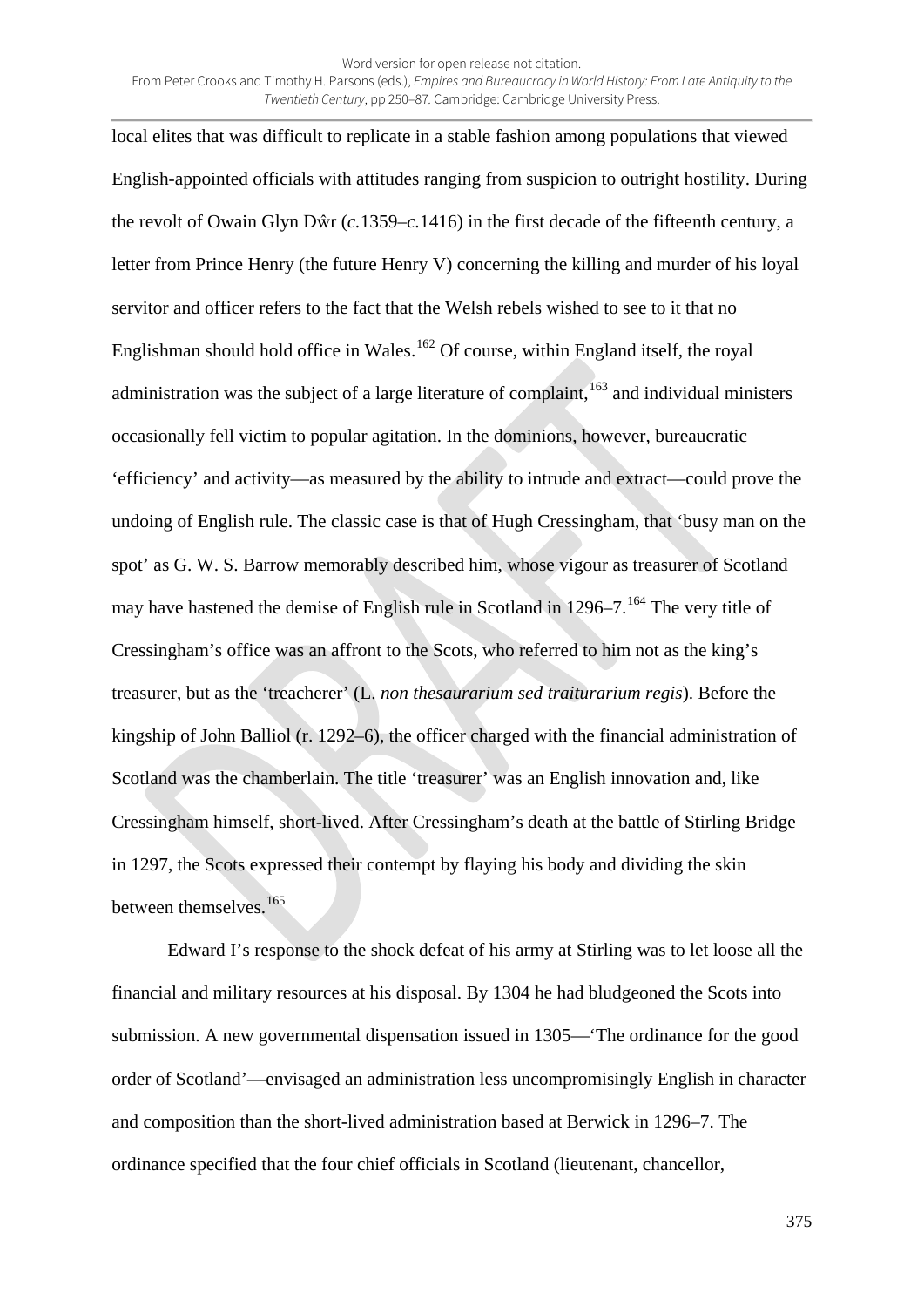chamberlain and controller) were all to be Englishmen, but to enforce justice four pairs of officials were nominated, each pair comprising an Englishman and a Scot. The local administrative office of sheriff could be occupied either by men born in either Scotland or England, and although the power of appointment lay with the king's lieutenant (with the exception of the sheriffdom of Berwick, which was in the gift of the chamberlain of Berwick) a preponderance of Scots filled the sheriffdoms outside the lowland territories.<sup>[166](#page-54-11)</sup> Whether the disposition of Scotland as set out in 1305 would been viable cannot be known. Robert Bruce seized the throne of Scotland in 1306–7, and the further brutalities that Edward I unleashed upon his Scottish 'rebels' in response stiffened resistance to English rule into a movement of national independence.<sup>[167](#page-54-2)</sup>

The compromises of the 1305 ordinance, inadequate as they may have been, were an acknowledgement of what should have been obvious in the first place: the necessity of working with the grain of local political society. In the Plantagenet lands in France, the Englishness of bureaucracy typically ran quite shallow. The hierarchy of officials in the county of Ponthieu adhered to a French pattern, with an administration headed by a seneschal supported by a receiver and controller, and five local *baillis*. Englishmen served the three Edwards as seneschal of Ponthieu, but the receiver was customarily a Pontevin until the reign of Edward III, who appointed English clerks.<sup>[168](#page-54-5)</sup> In Gascony, similarly, the highest offices the seneschal, and the constable and mayor of Bordeaux—were normally reserved for Englishmen or non-Gascons, who were actually preferred by the Gascon population because they were perceived as impartial.<sup>[169](#page-54-12)</sup> The vast majority of lesser officials—the sub-seneschals, *prévôts* and *baillis*—were Gascons, whose first language was not French (with which the English were conversant) but Gascon.<sup>[170](#page-54-13)</sup> The local chancery accommodated this by routinely producing formal documents in the local vernacular.<sup>[171](#page-54-14)</sup> In this light, the policy of Edward the Black Prince (d. 1376) during his residence in the enlarged principality of Aquitaine (1363–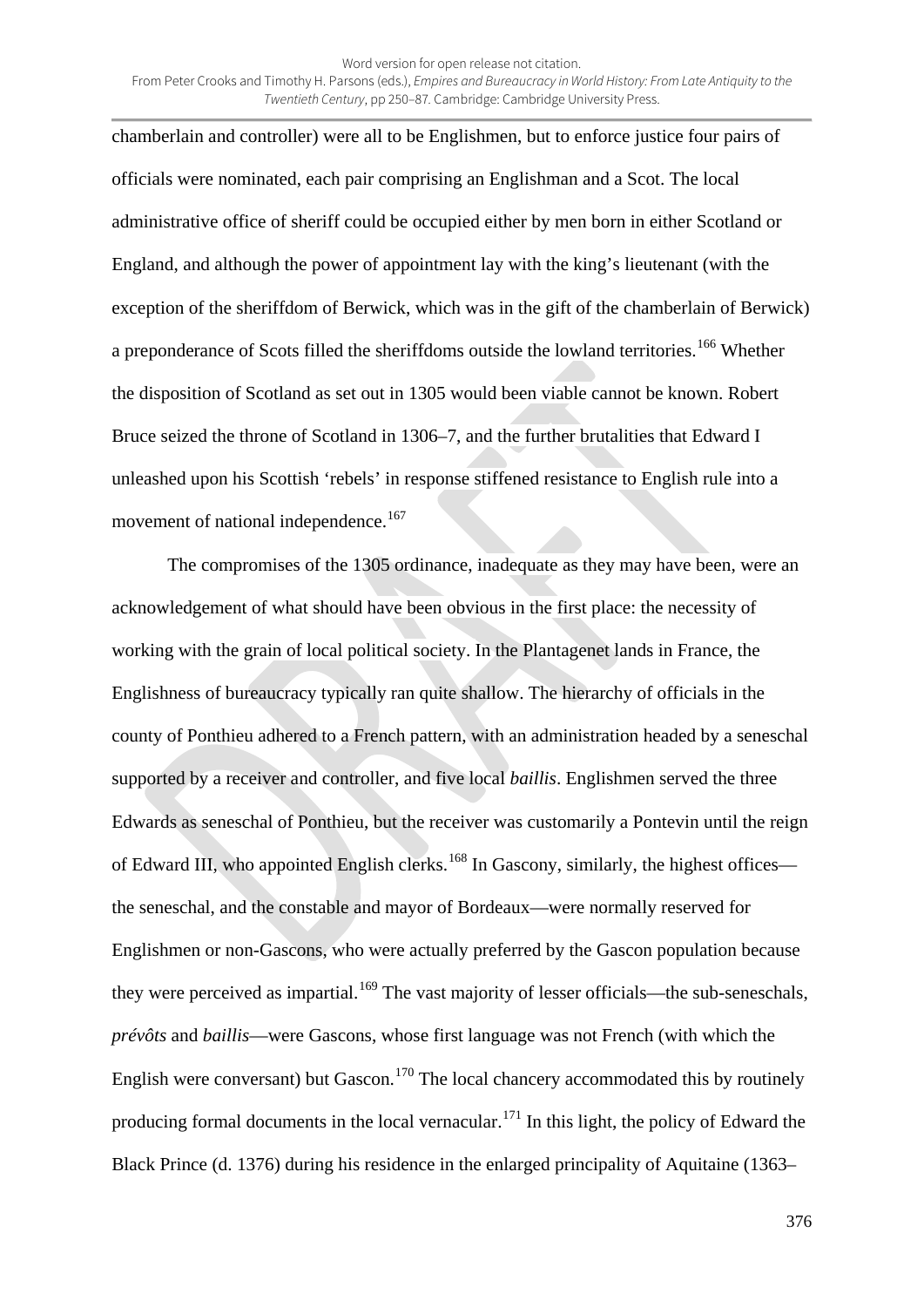71) stands out as exceptional. The prince appointed 'pure English' men even to the lesser offices, and not only in Gascony but across regions that had, until the treaty of Brétigny, owed their allegiance to the king of France. This caused mounting resentment among the local nobility. The imposition of a *fouage* (hearth tax) in 1368 offered the excuse for a revolt in 1368–9 that quickly pushed effective English rule back to its traditional heartland around Bordeaux.<sup>[172](#page-54-15)</sup> It was an object lesson in the virtue of salutary neglect.

Even in Normandy, which Henry V took by conquest and pinned down by a landed settlement that favoured English proprietors, the king was anxious to present himself as a rightful ruler and he promised to receive those Normans who would submit to him as his loyal subjects.<sup>[173](#page-54-9)</sup> The English conciliated the Norman population by ruling through existing institutions or by reviving old ones, such as the ancient office of seneschal of Normandy and (at least between 1417 and 1424) the Norman *chambre des comptes*, both of which had fallen into abeyance under French rule since  $1204$ .<sup>[174](#page-54-10)</sup> At local level in civil (as opposed to military) administration, English officialdom was a veneer. It was nearly always an Englishman who held the office of *bailli* in each of the eight Norman *bailliages*, but the form of administrative practice was Norman and the lower offices of local administration were nearly all occupied by Frenchmen.<sup>[175](#page-54-11)</sup> John duke of Bedford deliberately cultivated the local significance of the *vicomte* precisely because the *vicomtes* were normally Frenchmen who played a key role in summoning the 'estates of Normandy'—the representative assembly, almost entirely French in composition, empowered to vote subsidies in support of the English war effort.<sup>[176](#page-54-3)</sup> The heavy reliance on local collaborators made English rule in northern France vulnerable, especially when the tide began to turn against them: as Juliet Barker observes, 'it was hardly surprising that fear of treachery haunted the Lancastrian administration'.<sup>[177](#page-54-16)</sup> But a new regime also offered new opportunities. The career of Louis de Luxembourg (d.1443) provides an illustration of how high a non-English minister might rise. Louis was a Burgundian whose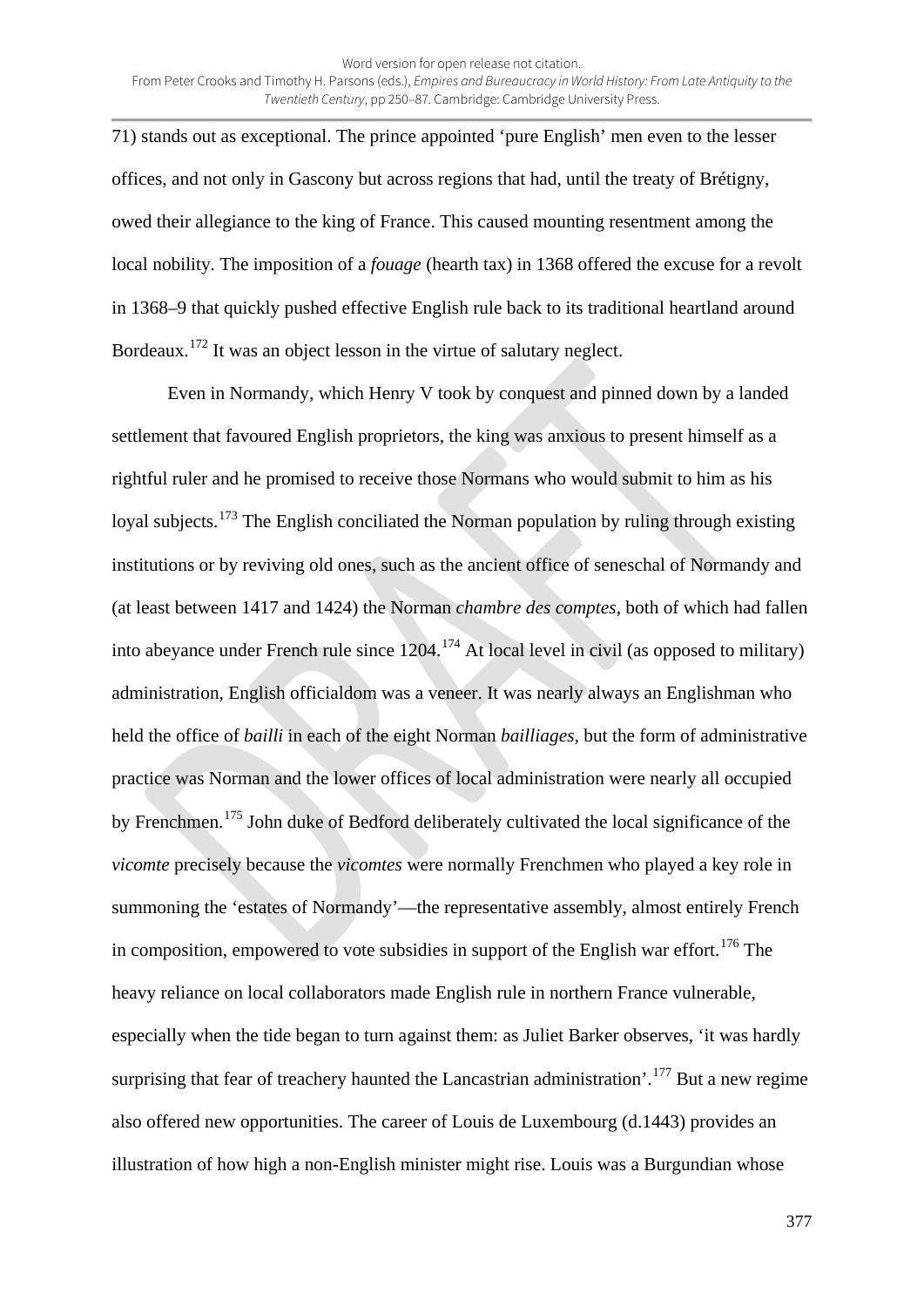service to the English brought him to the pinnacle of administrative power in occupied France. In 1425 he received the office of chancellor of France for the English; by 1433 he was related to the royal kin through the marriage of his niece Jacquetta to John of Bedford, in whose stead Louis served in 1433 as regent—the supreme position in the government of 'English' France. It was shortly after this that the anonymous bourgeois of Paris recorded in his journal that, among the people of Paris, Louis was 'more hated and cursed than ever the Emperor Nero was'.[178](#page-54-6) Louis's personal fortune was now bound up with the English. Forced to flee Paris in 1436 when the city fell to the French, he was jeered by the citizens. In 1437 Louis sought and was granted a charter of denizenship, which paved the way for a run of preferment in lands and benefices (including the diocese of Ely *in commendam*) in England, granted in compensation for his losses in France.<sup>[179](#page-54-17)</sup>

Louis de Luxembourg found it possible to assimilate to the English without the need of acculturation because he shared in a wider world of Western European culture that the English considered 'civilized'. The obstacles thrown up against the native population in the principality of Wales were more difficult to overcome. The Welsh faced ethnic discrimination and legal disabilities, notably in the ordinances issued in 1295 after the revolt of Madog ap Llywelyn, which forbade the native Welsh from purchasing or residing in the walled towns of the principality.<sup>[180](#page-54-12)</sup> Nevertheless, since the generation after the conquest of Wales, the English had relied upon native Welsh to fill local offices, not least because they spoke Welsh.[181](#page-54-18) Members of the *uchelwyr*, or native Welsh squirearchy, were soon drawn into the ambit of English administration in the principality, even while patronising a native literary tradition of Welsh bardic poetry that was guardedly hostile to English overlordship.[182](#page-54-14) As David Johnston has commented of the Welsh poetry of Iolo Goch, the bard of (among others) Owain Glyn Dŵr: 'The crucial condition of Iolo's acceptance of English rule was that Welshmen should hold influential office in local government in order to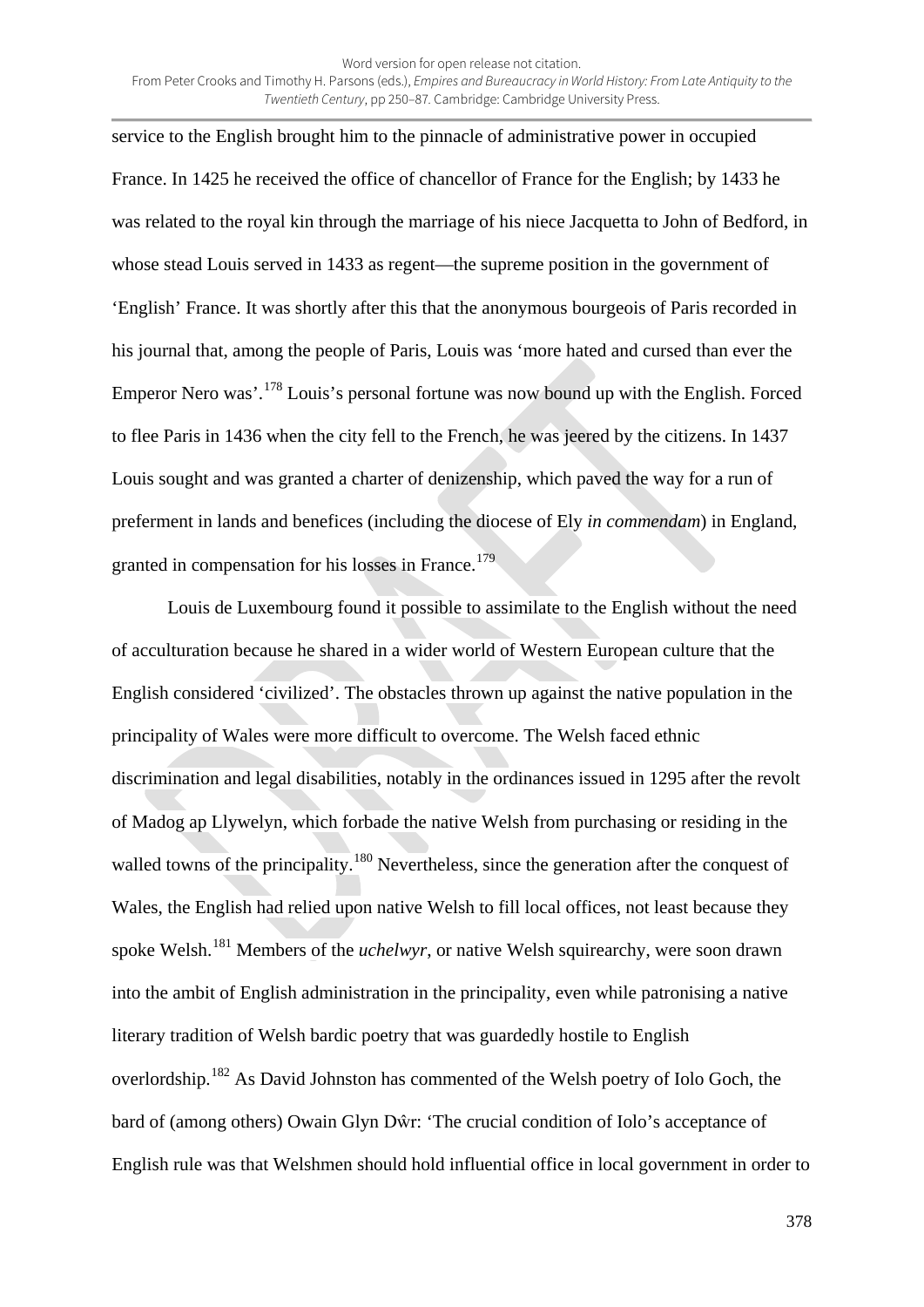ensure the just treatment of the Welsh people. When that condition was not fulfilled tension appeared in his poetry.<sup>[183](#page-54-19)</sup> The normal situation was one of co-operation punctuated 'by periodic spasms of racial hatred and rebellion'.[184](#page-54-9) The exclusion of the native Welsh from administrative office was only placed on a statutory footing in response to the revolt of Owain Glyn Dŵr, following which the English parliament enacted that no Welshman was to be appointed 'justiciar, chamberlain, chancellor, treasurer, sheriff, steward, constable of castle, receiver, escheator, coroner nor chief forester, nor other officer, nor keeper of the records, nor deputy in any of the said offices in any part of Wales'.[185](#page-54-20)

So far as a 'native policy' is concerned, colonial Ireland is a case of the dog that did not bark. In one sense, it was the most mundanely English of the dominions, with a departmentalized administration closely modelled on English administrative practice.<sup>[186](#page-54-21)</sup> The Englishness of colonial Ireland was also thoroughgoing in another, perhaps more sinister, sense. As John Gillingham discusses above, King John formally extended English law to the lordship of Ireland in  $1210$ .<sup>[187](#page-54-22)</sup> As a result, in contrast to Wales, the native population of Ireland came to be entirely excluded (with trifling exceptions) from lay political society within the English colony.<sup>[188](#page-54-17)</sup> The Gaelic Irish could not hold land in Ireland by English tenures and were unable to plead in the king's courts. This meant that they could not participate in the English administration of Ireland, even at the lowermost levels of local government.<sup>[189](#page-54-23)</sup> 'Irish' bureaucrats were either born in England or born in Ireland but English by descent. But to conclude that Ireland was a 'little England beyond the sea' would be seriously misleading.<sup>[190](#page-54-18)</sup> English institutions proved relatively durable in the fertile lowlands, where a substantial settler population served the crown in war and local administration, and sometimes made a nuisance of itself to English-born chief governors.<sup>[191](#page-54-14)</sup> But across the greater part of the country, the royal administration faced difficulties in routinizing its authority. Even as the royal government reached its zenith in Ireland in the mid-1290s, the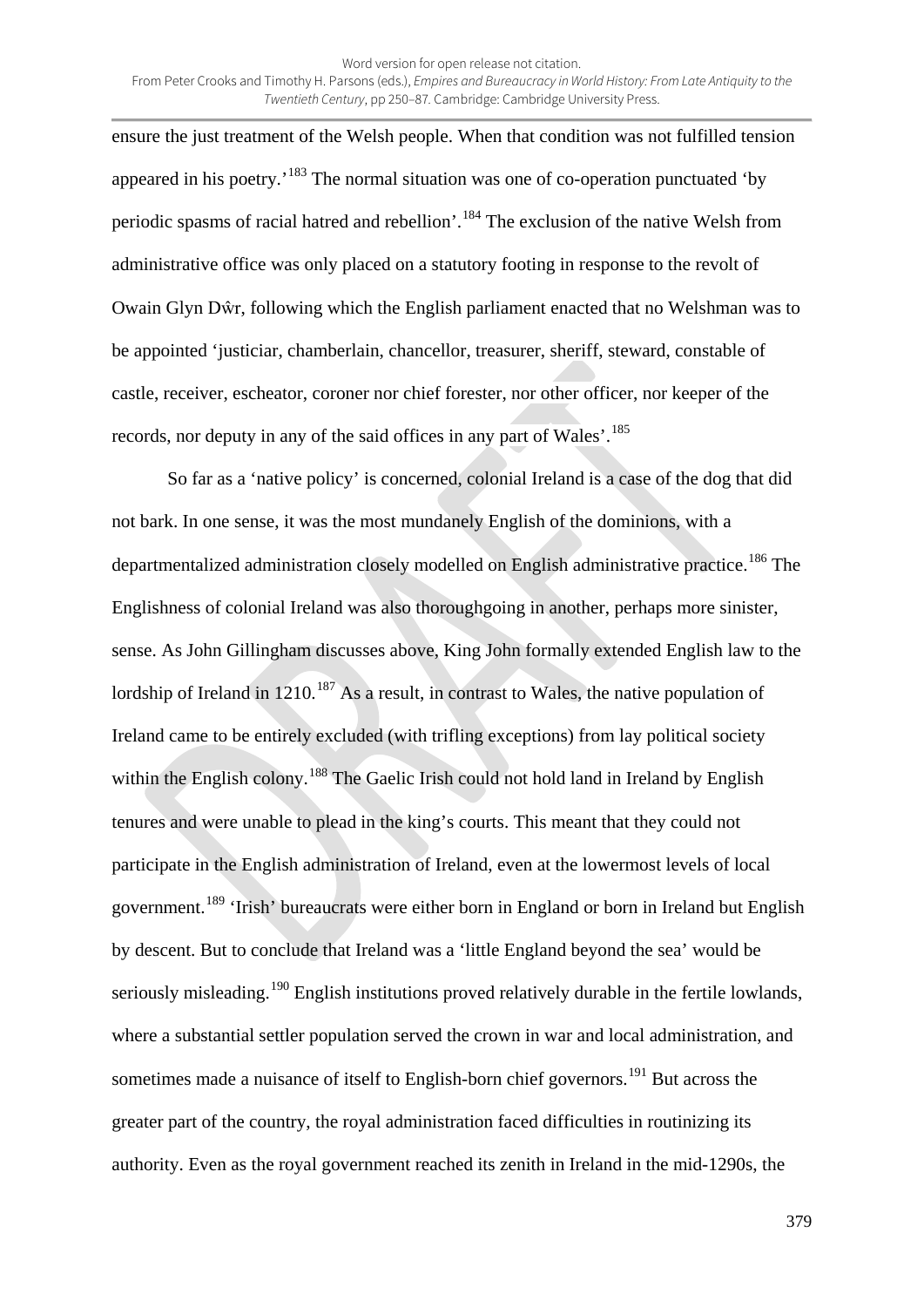administration's ability to raise revenue on the basis of a lay subsidy assessed at the level of the household was limited mostly to the south and east, where the economy was manorialized and conditions were peaceful. This was an indication of the difficulty of extending Englishstyle rule outside those areas that were ethnically or topographically predisposed to accept it.<sup>[192](#page-54-19)</sup> The problems only became more severe after the economic and demographic collapse of the early fourteenth century. In this sense, the 'attempt at recovery' of the later fourteenth century was wildly optimistic in what it thought it could achieve.<sup>[193](#page-54-9)</sup> In 1361 Edward III packed his son Lionel (d. 1368) off to Ireland with an army funded by the English exchequer with the aim of returning the lordship to profitability and, by implication, restoring regular administration.<sup>[194](#page-54-20)</sup> The policy was doomed to failure before it began because its operating principle was the unyielding extension of English norms, when it was precisely the refusal to fold the native population within its structures that made bureaucracy in colonial Ireland so brittle in the first place. The origins of the Irish 'Pale' are to be found in this state of mind.

V

# CONCLUSION: CONTROL AND CRISIS

Empires are often successful at unleashing military force, whether in pursuit of territorial conquest or to discipline rebellious subjects; they find it more difficult to exercise power sustainably over long periods of time.<sup>[195](#page-54-11)</sup> In the case of the 'first English empire' this contrast between 'force' and 'power' is found in an intensified form. The formidable capacity of England's bureaucracy to marshal resources and men for the purposes of waging war is scarcely in doubt. As Ifor Rowlands remarked of the Edwardian conquest of Wales: 'Welsh independence did not as much perish in a clash of arms as suffocate in a welter of parchment.<sup>[196](#page-54-3)</sup> But given the scale of the resources that they had at their disposal, it is surely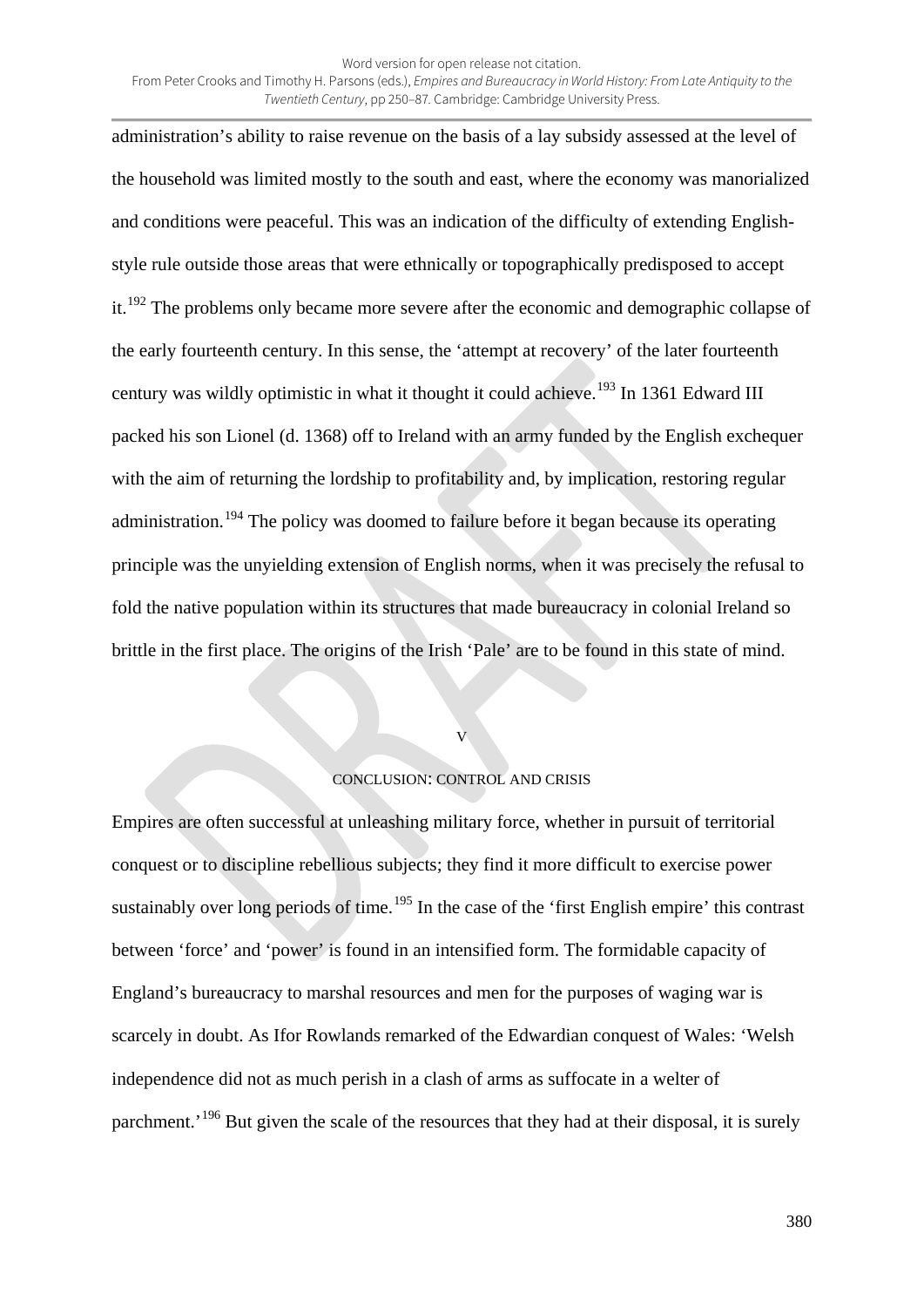the setbacks that the bureaucrats experienced—and sometimes provoked—that is most striking.

Part of the explanation for the brittleness of bureaucracy, I have sought to argue, lies in the structuration of the bureaucracy itself. Little could be achieved by English officials without the cooperation or compliance of power-brokers within indigenous political societies. In the French dominions, and to a degree also in Wales, collaborative elites made Plantagenet rule viable even while rendering it intensely vulnerable. English officials in these dominions would have been no stranger to what Bruce Berman described, in quite another context, as the oscillation between control and crisis: 'between a commanding sense of volitional power and a fearful sense of impotence in the face of unseen and incomprehensible forces.<sup>'[197](#page-54-22)</sup> The settlers of English Ireland were, of course, like settlers everywhere, the 'ideal prefabricated collaborators', especially since (unlike the Gascons) they had no source of alternative allegiance to which they might appeal over the head of the English king.<sup>[198](#page-54-4)</sup> Gaelic Ireland was another story. Power sharing was not merely a concession to pragmatics; it was constrained also within the mental horizons of the rulers. Where the English official mind refused to countenance any indigenous intermediacy, there it proved hardest to achieve stable imperial rule. To that extent, white or Anglophone settler colonialism, which consigned native peoples to oblivion through its exterministic agenda, was the 'solution' to a problem that the English encountered but chose not to confront in Ireland during the late Middle Ages.<sup>[199](#page-54-23)</sup>

 $\overline{a}$ 

 $<sup>1</sup>$  My title recalls David Fieldhouse's much-cited essay, 'Can Humpty Dumpty be put together again?</sup> Imperial history in the 1980s', *JICH* 12:2 (1984), 9–23.

<sup>2</sup> Koebner, *Imperialism*, p. 136. The idea that Britain was a 'most peculiar' empire also occurs in John Campbell's *Political survey of Britain* (1774), cited by Greene, below, p. + n. 12.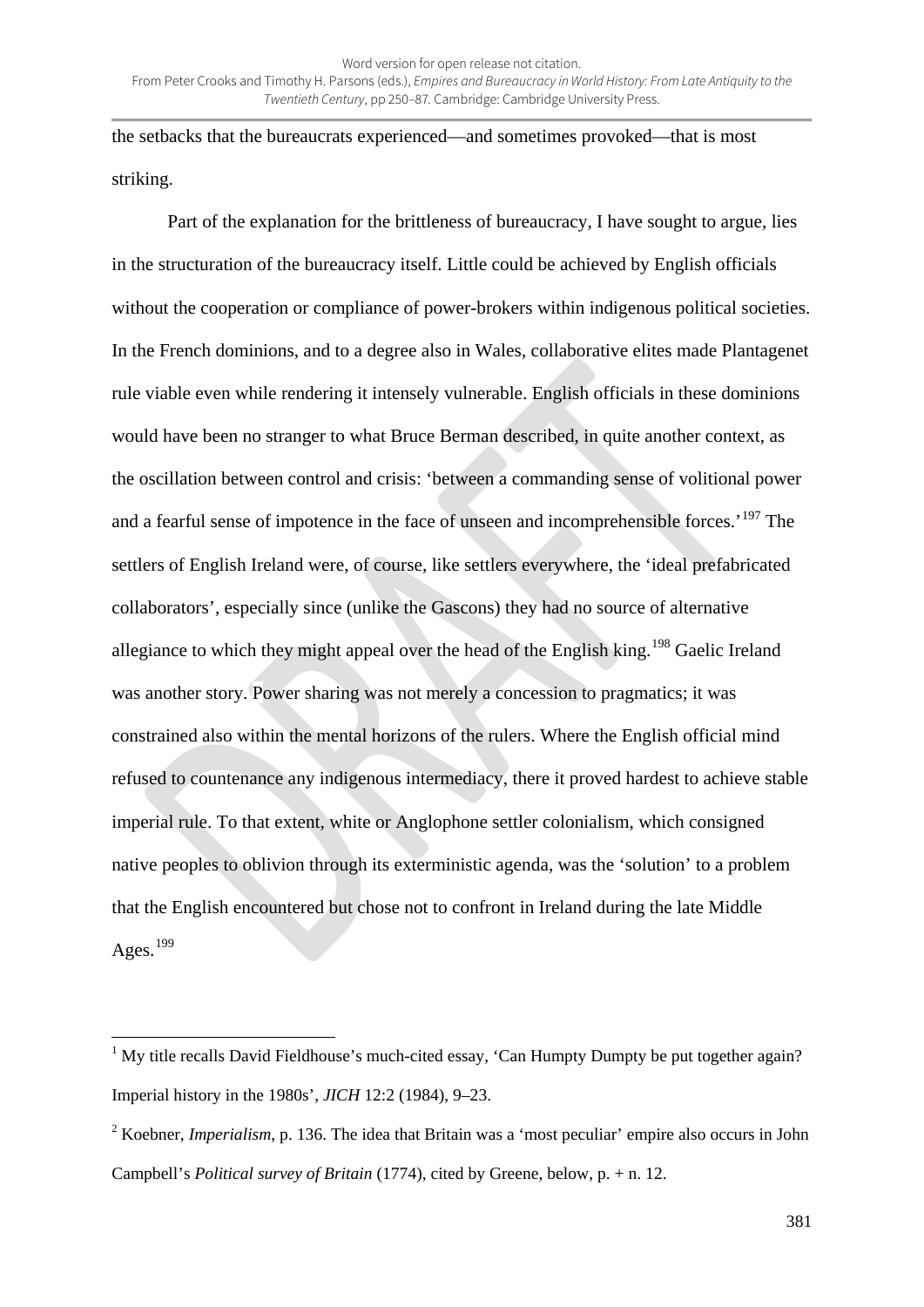<span id="page-31-2"></span> $3$  For these complexities, see Robin Frame, 'Kingdoms and dominions at peace and war', in Ralph Griffiths (ed.), *The short Oxford history of Britain: the fourteenth and fifteenth centuries* (Oxford: Oxford UP, 2003), pp. 150–7. For the varying status of king's subjects, see Ralph Griffiths, 'The English realm and dominions and the king's subjects in the later Middle Ages', in Griffiths, *King and country: England and Wales in the fifteenth century* (London and Rio Grande: Hambledon, 1991), pp. 33–54; Andrea Ruddick, *English national identity and political culture in the fourteenth century*  (Cambridge: Cambridge UP, 2013), ch. 5.

<span id="page-31-3"></span><sup>4</sup> Franchises or liberties (areas immune from the normal jurisdiction of the crown) were a commonplace: see below, n. 79.

<span id="page-31-4"></span><sup>5</sup> Michael Brown, *Disunited kingdoms: peoples and politics in the British Isles, 1280–1460* (Pearson, 2013), who notes that the conquests of the English crown 'did not result in the secure establishment of an "English empire" ' (quotation at p. 69).

 $6$  Cf. Ged Martin, 'Was there a British empire?',  $HJ$  15:3 (1972), 562–9.

 $\overline{a}$ 

 $<sup>7</sup>$  I consider other overarching political structures, including the royal dynasty and aristocratic estate-</sup> holding, in Peter Crooks, 'State of the union: perspectives on English imperialism in the late Middle Ages', *P&P* 212 (2011), esp. 8–17.

<sup>8</sup> J. N. Hillgarth, *The problem of a Catalan Mediterranean empire, 1229–1327* (London: Longman, 1975); David Abulafia, *A Mediterranean emporium: the Catalan kingdom of Majorca* (Cambridge: Cambridge UP, 1994). Sally McKee discerns some similarities between England's overseas bureaucracy and the rule of Crete by Venice in McKee, *Uncommon dominion: Venetian Crete and the myth of ethnic purity* (Philadelphia: University of Pennsylvania Press, 2000), esp. pp. 13–18.

<span id="page-31-1"></span><span id="page-31-0"></span><sup>9</sup> An important exception is John Le Patourel, 'The Plantagenet dominions', Le Patourel, *Feudal empires: Norman and Plantagenet* (London: Hambledon, 1984), esp. pp. 302–6; John Le Patourel, 'L'occupation anglaise de Calais au XIV<sup>e</sup> siècle', in ibid., ch. 14. See also Robin Frame, *The political development of the British Isles, 1100–1400*, 2nd edn (Oxford: Clarendon Press, 1995), ch. 2 ('Empires, continental and British'), and pp. 138–41. Kenneth Fowler traces the lineaments of a 'politique impériale' in his study of vice-regal office-holders: Fowler, 'Les lieutenants du roi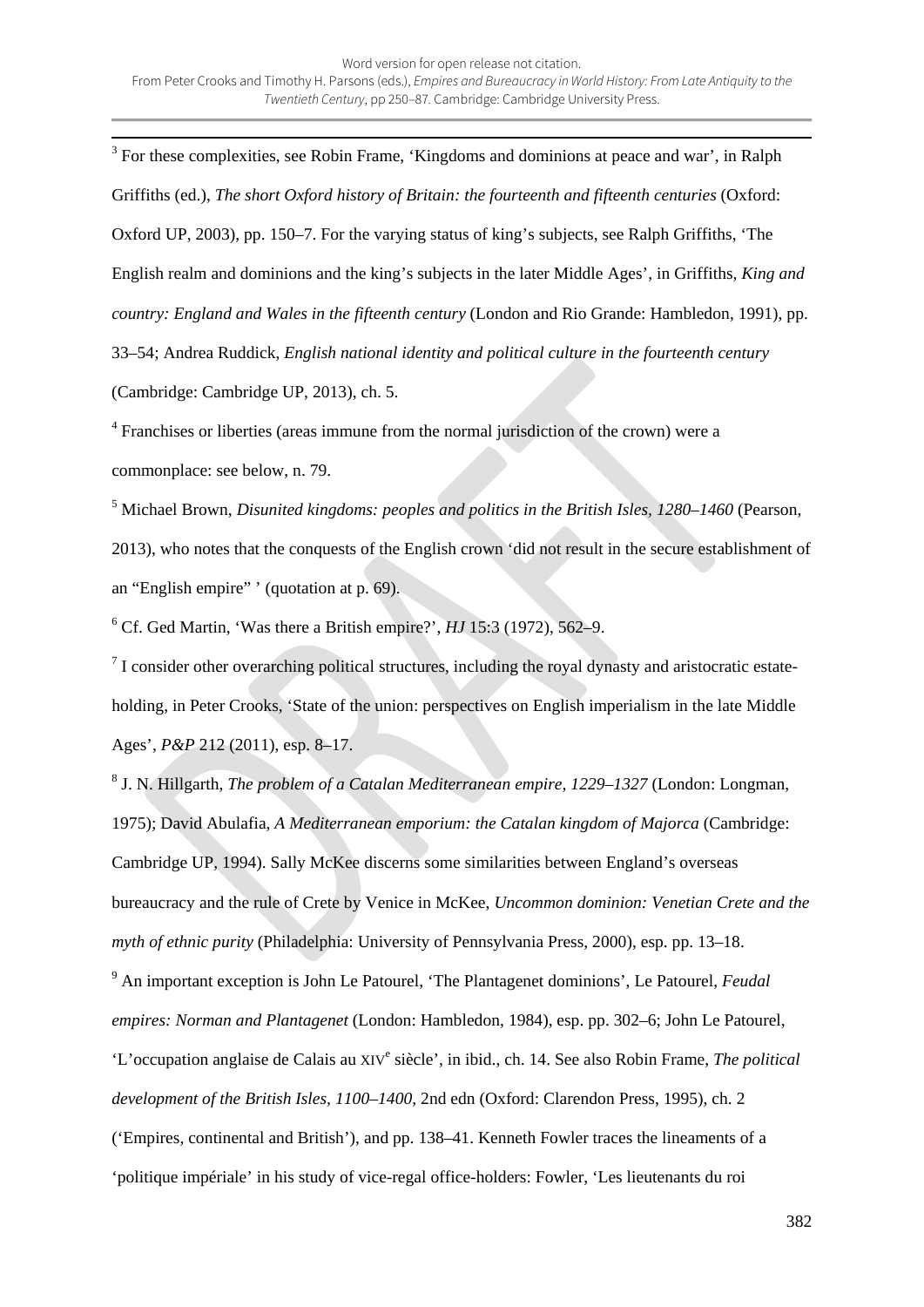d'Angleterre en France à la fin du moyen âge', *Actes des congrès de la Société des historiens médiévistes de l'enseignement supérieur public, 29<sup>e</sup> congrès (1998), 193–205, at 203.* 

<sup>10</sup> Davies, *Empire*; see also Davies*, Domination*. On the need to bring the continental dominions into the analysis, see Robin Frame in 'Overlordship and reaction, *c.*1200–*c.*1450', in Frame, *Ireland and Britain, 1170–1450* (London and Rio Grande: Hambledon, 1998), ch. 10, esp. pp. 181–90; Andrea Ruddick, 'Gascony and the limits of medieval British Isles history', in Brendan Smith (ed.), *Ireland and the English world in the late Middle Ages: essays in honour of Robin Frame* (Basingstoke: Palgrave Macmillan, 2009), pp. 68–88.

<span id="page-32-0"></span> $11$  See above, n. 9. For recent work in this vein, see W. M. Ormrod, 'The English state and the Plantagenet empire, 1259–1360: a fiscal perspective', in J. R. Maddicott and D. M. Palliser (eds.), *The medieval state: essays presented to James Campbell* (London: Hambledon, 2000), pp. 197–214; David Green, 'Lordship and principality: colonial policy in Ireland and Aquitaine in the 1360s', *Journal of British Studies* 47:1 (2008), 3–29; Crooks, 'State of the union'; and Peter Crooks, David Green and W. M. Ormrod (eds.), *The Plantagenet empire, 1259–1453* (Stamford: Shaun Tyas, 2016). For an earlier period, see David Bates, *The Normans and empire* (Oxford: Oxford UP, 2013).  $12$  For a compendium of relevant constitutional documents, see A. F. Madden and D. K. Fieldhouse (eds.), *The empire of the Bretaignes, 1175–1688: the foundations of a colonial system of government*  (Westport and London: Greenwood, 1985).

<span id="page-32-2"></span><span id="page-32-1"></span><sup>13</sup> Julius Goebel, 'The matrix of empire', *Appeals to the Privy Council from the American Plantations by Joseph Henry Smith* (New York: Columbia UP, 1950), pp. xiii–lxi.

 $14$  Ibid., p. xiv.

 $\overline{a}$ 

<sup>15</sup> A. F. McC. Madden, '1066, 1776 and all that: the relevance of English medieval experience of "empire" to later imperial constitutional issues', in Gerald S. Graham, John E. Flint and Glyndwr Williams (eds.), *Perspectives of empire: essays presented to Gerald S. Graham* (London: Longman, 1973), pp. 9–26, at p. 9.

<sup>16</sup> For historiographical comment, see Andrew Thompson, 'Is Humpty Dumpty together again? Imperial history and the *Oxford history of the British Empire*', *Twentieth Century British History* 12:4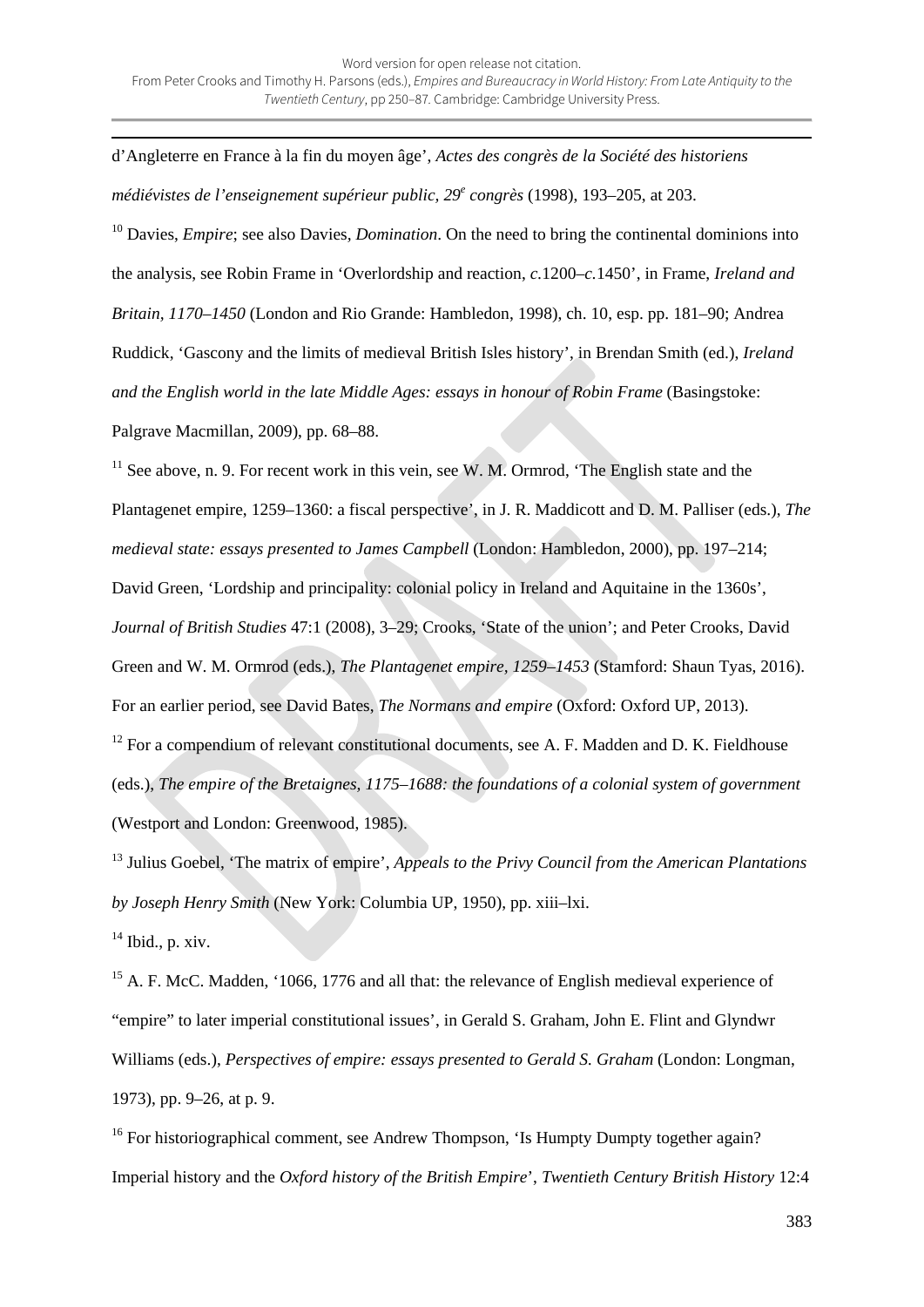(2001), 511–27; Douglas M Peters, 'Is Humpty Dumpty back together again? The revival of imperial history and the "Oxford history of the British empire" ', *JWH* 13 (2002), 451–67.

<span id="page-33-1"></span><sup>17</sup> Nicholas P. Canny (ed.), *OHBE* vol. I: *The origins of empire: British overseas enterprise to the close of the seventeenth century* (Oxford: Oxford UP, 1998). The same chronology is observed in Kevin Kenny (ed.), *Ireland and the British empire* (Oxford: Oxford UP, 2004). Note, however, that there are some observations on the medieval antecedents of the later British empire in John Darwin's recent volume: *Unfinished empire: the global expansion of Britain* (London: Allen Lane, 2012), pp. 13–16.

<span id="page-33-2"></span> $18$  See Greene, below, pp.  $++$ .

 $\overline{a}$ 

<sup>19</sup> John H. Elliott, 'Empire and state in British and Spanish America', in Serge Gruzinski and Nathan Wachtel (eds.), *Le nouveau monde, mondes nouveaux: l'expérience américaine* (Paris: Editions recherche sur les civilisations and Editions de l'Ecole des Hautes Etudes en Sciences Sociales, 1996); Elliott, *Empires*.

<sup>20</sup> Robin Frame, 'Rediscovering medieval Ireland: Irish chancery rolls and the historian', *Proceedings of the Royal Irish Academy* 113 (2013), 14.

<span id="page-33-3"></span><sup>21</sup> See introduction, above, p.  $++$ .

<sup>22</sup> Mary Aquinas Devlin (ed.), *The sermons of Thomas Brinton, bishop of Rochester (1373–89)*, CS, 3rd series, LXXXV–LXXXVI (London, 1954), vol. I, p. 47.

<span id="page-33-4"></span><sup>23</sup> F. *ses seignouries, terres, villes et fortz depar dela* ( 'Richard II: October 1378', item 18, *PROME*); F. *terres et seignouries depar dela* ('Richard II: January 1380', item 10, *PROME*); F. *les seignuries du roy pardela* ('Richard II: September 1397', item 11, *PROME*).

<span id="page-33-5"></span><span id="page-33-0"></span><sup>24</sup> Gaines Post, 'Two notes on nationalism: II. *Rex imperator*', *Traditio* 9 (1953), 296–320. Brian Tierney, 'Bracton on government', *Speculum* 38:2 (1963), 295–317; Fritz Schulz, 'Bracton on kingship', *EHR* 60:237 (1945), 136–76.

<sup>25</sup> Frank Taylor and John S. Roskell (eds.), *Gesta Henrici Quinti: The deeds of Henry the Fifth*  (Oxford: Oxford Medieval Texts, 1975), pp. 112–13. When John duke of Bedford, regent of Henry VI in France, entered Paris in 1424, an anonymous citizen remarked that 'more honour was never done at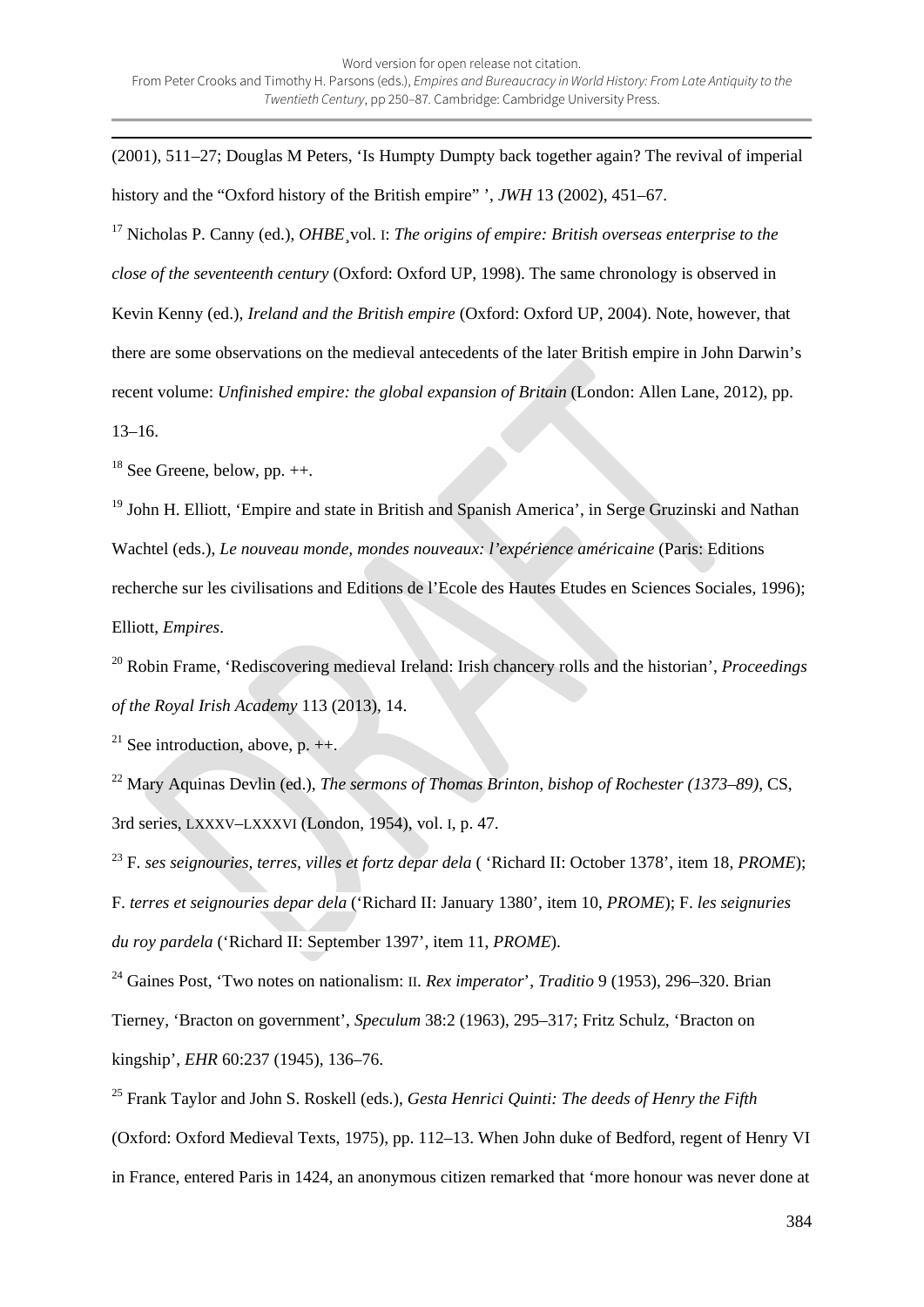$\overline{a}$ 

a Roman triumph than was done that day to him and his wife' (Janet Shirley (ed.), *A Parisian journal, 1405–1449, translated from the anonymous Journal d'un bourgeois de Paris* (Oxford: Oxford UP, 1968), p. 201).

<span id="page-34-1"></span> $26$  The aims and methodology of a major collaborative venture to investigate this theme are described in Jean-Philippe Genet, 'La genèse de l'état moderne', *Actes de la recherché en sciences sociales* 118 (1997), 3–18. In a very different historiographical tradition, see Joseph R. Strayer, *On the medieval origins of the modern state*, new edn (Princeton: Princeton UP, 2005). A more subtle to the formation of 'polities' amid the 'political convulsion' of the late Middle Ages is John Watts, *The making of polities: Europe, 1300–1500* (Cambridge: Cambridge UP, 2009).

<span id="page-34-5"></span><span id="page-34-4"></span><span id="page-34-3"></span><span id="page-34-2"></span><sup>27</sup> On national identify, see Ruddick, *English national identity*; David Green, 'National identities and the Hundred Years War', in Chris Given-Wilson (ed.), *Fourteenth Century England VI* (Woodbridge: Boydell, 2010), both of which are better on the medieval evidence than Adrian Hastings, *The construction of nationhood: ethnicity, religion and nationalism* (Cambridge: Cambridge UP, 1997).  $28$  The following is merely a representative sample: G. L. Harriss, 'Medieval government and statecraft', *P&P* 25 (1963), 8–39, at 30 ('It is difficult to see why [English medieval government] should not be termed a fully bureaucratic system'); Michael Prestwich, 'English government records, 1250–1330', in Richard Britnell (ed.), *Pragmatic literacy, east and west, 1200–1330* (Woodbridge: Boydell and Brewer, 1997), p. 95 ('Medieval England, by the thirteenth century, was a highly bureaucratic country'); Ifor Rowlands, 'The Edwardian conquest and its military consolidation', in Trevor Herbert and Gareth Elwyn Jones (eds.), *Edward I and Wales* (Cardiff: University of Wales Press, 1988), p. 48 ('During the thirteenth century, England became a truly bureaucratic country'); Ralph A. Griffiths, 'Public and private bureaucracies in England and Wales in the fifteenth century', in Griffiths, *King and country*, 137–59.

<span id="page-34-0"></span><sup>29</sup> T. F. Tout, 'The English civil service in the fourteenth century', *BJRL* 3 (1916–17), 185–214, at 192–3. An excerpt from this essay is published under the title 'The emergence of a bureaucracy', in Robert K. Merton, Ailsa P. Gray, Barbara Hockey and Hanan C. Selvin (eds.), *Reader in bureaucracy* (The Free Press: Glencoe, 1952), pp. 68–9.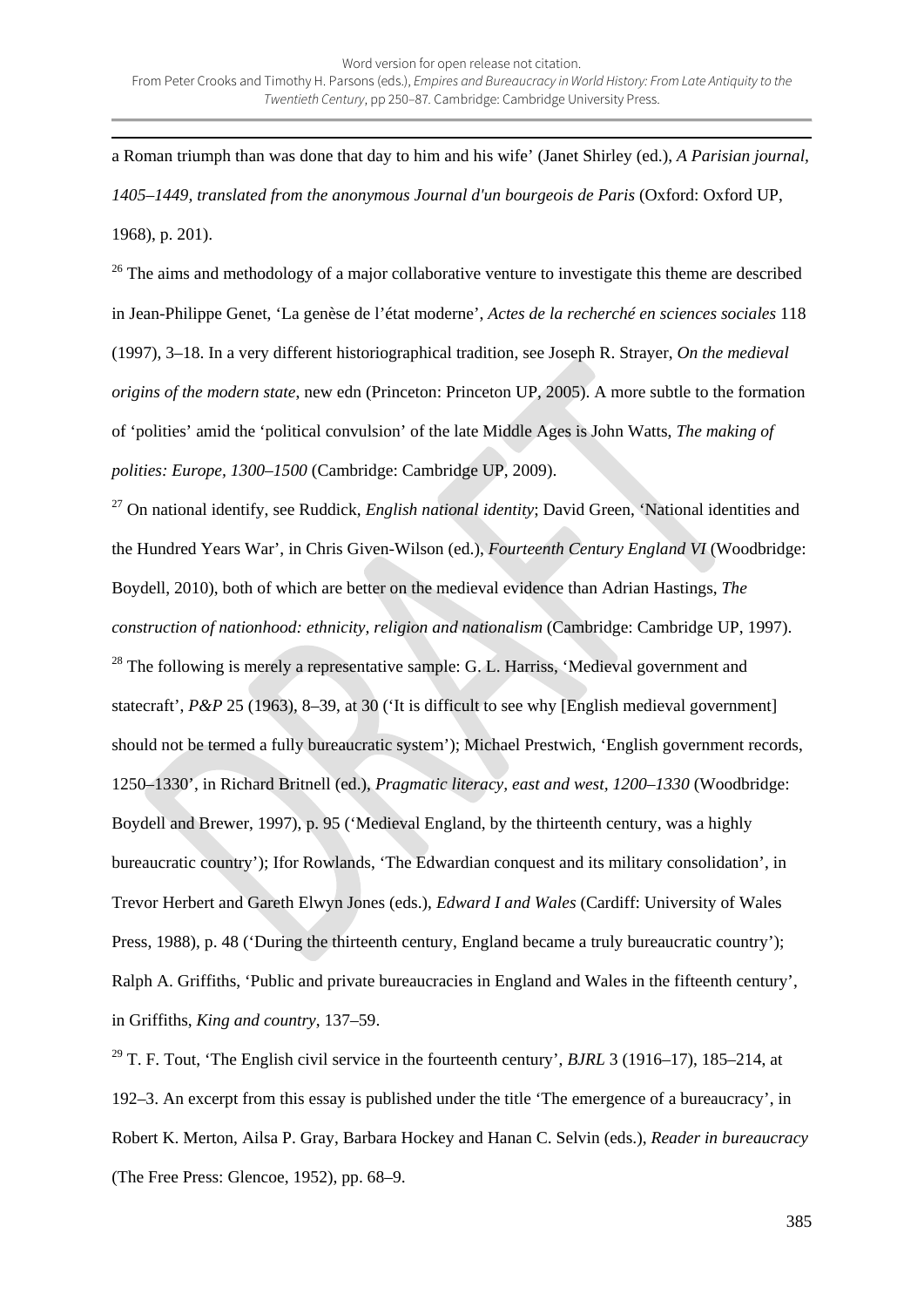$\overline{a}$ 

<sup>30</sup> Weber's influence is more readily admitted in European scholarship: see the discussion by Patrice Mann, 'La genèse de l'état moderne: Max Weber revisité', *Revue francaise de sociologie* 41:2 (2000), 331–44.

<span id="page-35-4"></span> $31$  W. M. Ormrod, 'Competing capitals? York and London in the fourteenth century', in S. Rees Jones, Richard Marks and A.J. Minnis (eds.), *Courts and regions in medieval Europe* (Woodbridge, 2000), pp. 75–98.

<span id="page-35-6"></span><span id="page-35-5"></span> $32$  A vast literature is admirably surveyed in Christine Carpenter, 'War, government and governance in England in the later Middle Ages', in Linda Clark (ed.), *The fifteenth century VII: conflicts, consequences and the crown in the late Middle Ages* (Boydell: Woodbridge, 2007), ch. 1. For an older survey, see S.B. Chrimes, *An introduction to the administrative history of mediaeval England* (Oxford, 1952), esp. pp. 129–43. On the authority of the privy seal and signet to 'move' the great seal, see B. Wilkinson, 'The authorisation of chancery writs under Edward III', *BJRL* 8 (1924), 107–39; A. J. Otway-Ruthven, *The king's secretary and the signet office in the XV century* (Cambridge, 1939). <sup>33</sup> A.L. Brown, *The governance of late medieval England, 1272–1461* (London, 1989), ch. 3. For more detailed studies, see B. Wilkinson, *The chancery under Edward III* (Manchester, 1929), who prints the 'Ordinaciones cancellarie' as appendix VI (whence *EHD*, vol. IV, no. 312, at pp. 499–500). <sup>34</sup> Janice Gordon-Kelter, 'The lay presence: chancery and privy seal personnel in the bureaucracy of Henry VI', *Medieval Prosopography* 10 (1989), 53–74, shows that lay clerks constituted only a significant minority in the reign of Henry VI (r. 1422–61). For the shift towards lay predominance by the reign of Edward IV (r. 1461–83), see Charles C. Smith, 'Some trends in the English royal chancery: 1377–1483', *Medieval Prosopography* 6 (1985), 69–94.

<span id="page-35-2"></span><span id="page-35-1"></span><span id="page-35-0"></span> $35$  Janice Gordon Richter, 'Education and association: the bureaucrat in the reign of Henry VI'. *Journal of Medieval History* 12 (1986), 81–96.

<span id="page-35-7"></span><span id="page-35-3"></span><sup>36</sup> For samples documents with propagandistic purpose, see Chaplais, *English medieval diplomatic practice*, vol. I, pp. 422–64; and see G. P. Cuttino, 'King's clerks and the community of the realm', *Speculum* 29:2 (1954), 395–409, for the role of officialdom in the birth of a 'xenophobian nationalism' by the reign of Edward III (at 407).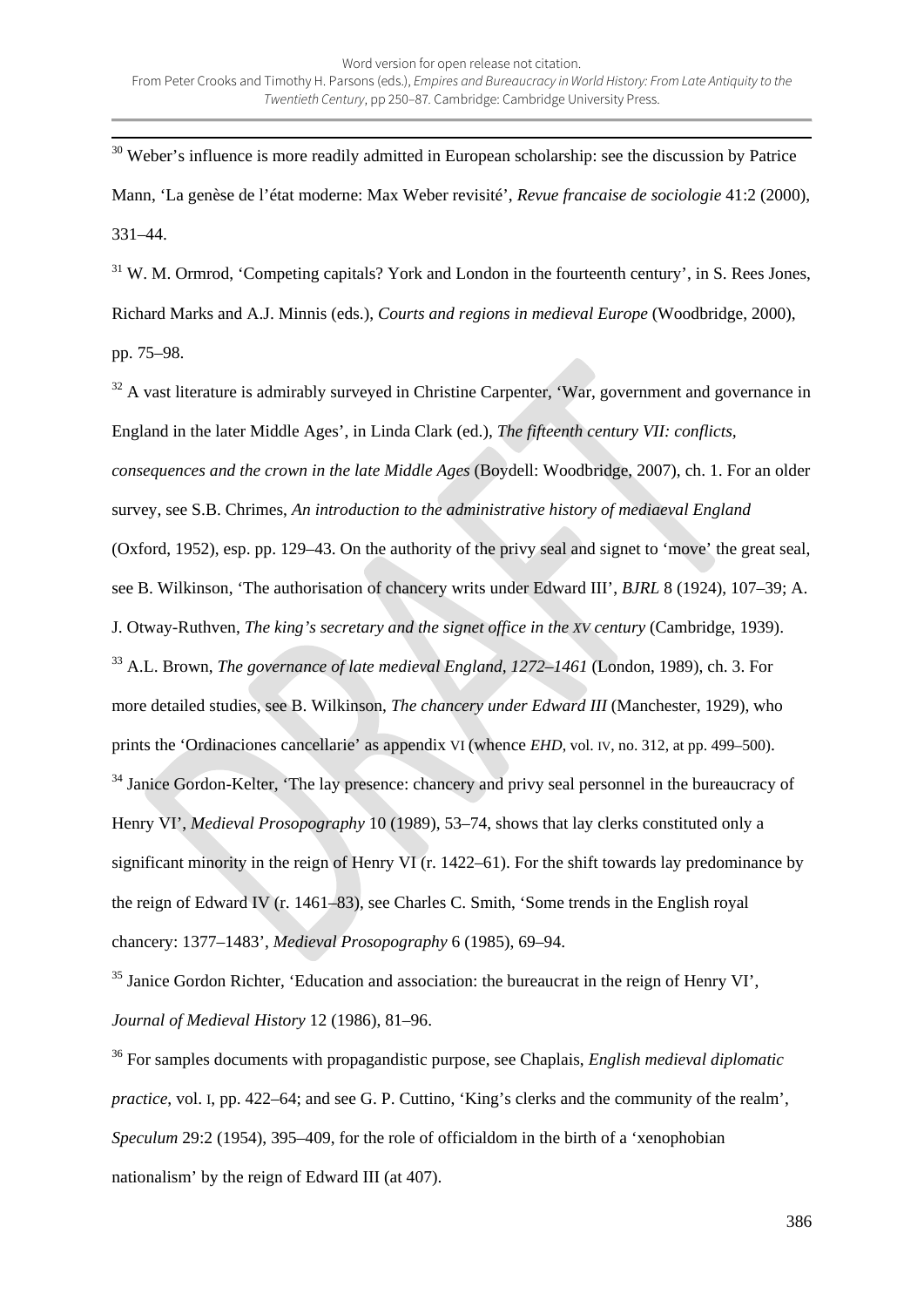<span id="page-36-1"></span><span id="page-36-0"></span> $37$  W. M. Ormrod, 'Accountability and collegiality: the English royal secretariat in the mid-fourteenth century', in Fianu & Guth, *Écrit*, pp. 55–85, esp. pp. 76–84; Malcolm Richardson, *The medieval chancery under Henry V*, List and Index Society, Special Series, vol. XXX (Kew, 1999), pp. 34–5. <sup>38</sup> See estimates in Michael Prestwich, *Plantagenet England, 1225–1360* (Oxford: Oxford UP, 2005), p. 55; Brown, *Governance*, p. 52; see also figures cited by Scales, above, p. ++. The best guide to the nature of these sources remains Pierre Chaplais, *English royal documents, King John–Henry VI, 1199–1461* (Oxford: Clarendon Press, 1971).

<span id="page-36-2"></span><sup>39</sup> R. F. Hunnisett, 'English chancery letters: rolls and files', *Journal of the Society of Archivists* 5:3 (1975), 158–68, esp. 163, 167–8.

<sup>40</sup> M. S. Giuseppi, *A guide to the manuscripts preserved in the Public Record Office* (London, 1923), vol. I, pp. 17–42; *List of chancery rolls preserved in the Public Record Office* (Public Record Office Lists and Indexes, no. 27: Dublin, 1908).

<span id="page-36-3"></span><sup>41</sup> Thomas Hoccleve, *Regiment of Princes*, lines 1013–15 ('But we laboure in travaillous stilnesse; | We stowpe and stare upon the sheepes skyn, | And keep moot our song and wordes yn'). For discussion, see Ethan Knapp, *The bureaucratic muse: Thomas Hoccleve and the literature of late medieval England* (University Park PA: Pennsylvania State UP, 2001); T. F. Tout, 'The human side of mediaeval records', *TRHS* 11 (1928), 1–16, esp. 2–3.

<span id="page-36-4"></span><sup>42</sup> Jean-Philippe Genet, *L'état moderne, genèse: bilans et perspectives* (Paris, 1990), p. 306.

<sup>43</sup> The most sophisticated account presents the shift as one from a 'domain state' to a 'tax state' by the fourteenth century: W. M. Ormrod, 'England in the Middle Ages', in Richard Bonney, *The rise of the fiscal state in Europe, c.1200–1815* (Oxford: Oxford UP, 1999).

<span id="page-36-5"></span><sup>44</sup> *Admin. Ire.*

 $\overline{a}$ 

<sup>45</sup> Pierre Chaplais, 'The making of the treaty of Paris (1259) and the royal style', in Chaplais, *Essays in medieval diplomacy and administration* (London: Hambledon, 1981), ch. 1.

<span id="page-36-6"></span><sup>46</sup> John Le Patourel, *The medieval administration of the Channel Islands, 1199–1399* (Oxford: Oxford UP, 1937), pp. 6–7. For a later period, see Tim Thornton, *The Channel Islands, 1370–1460: between England and Normandy* (Woodbridge: Boydell Press, 2012).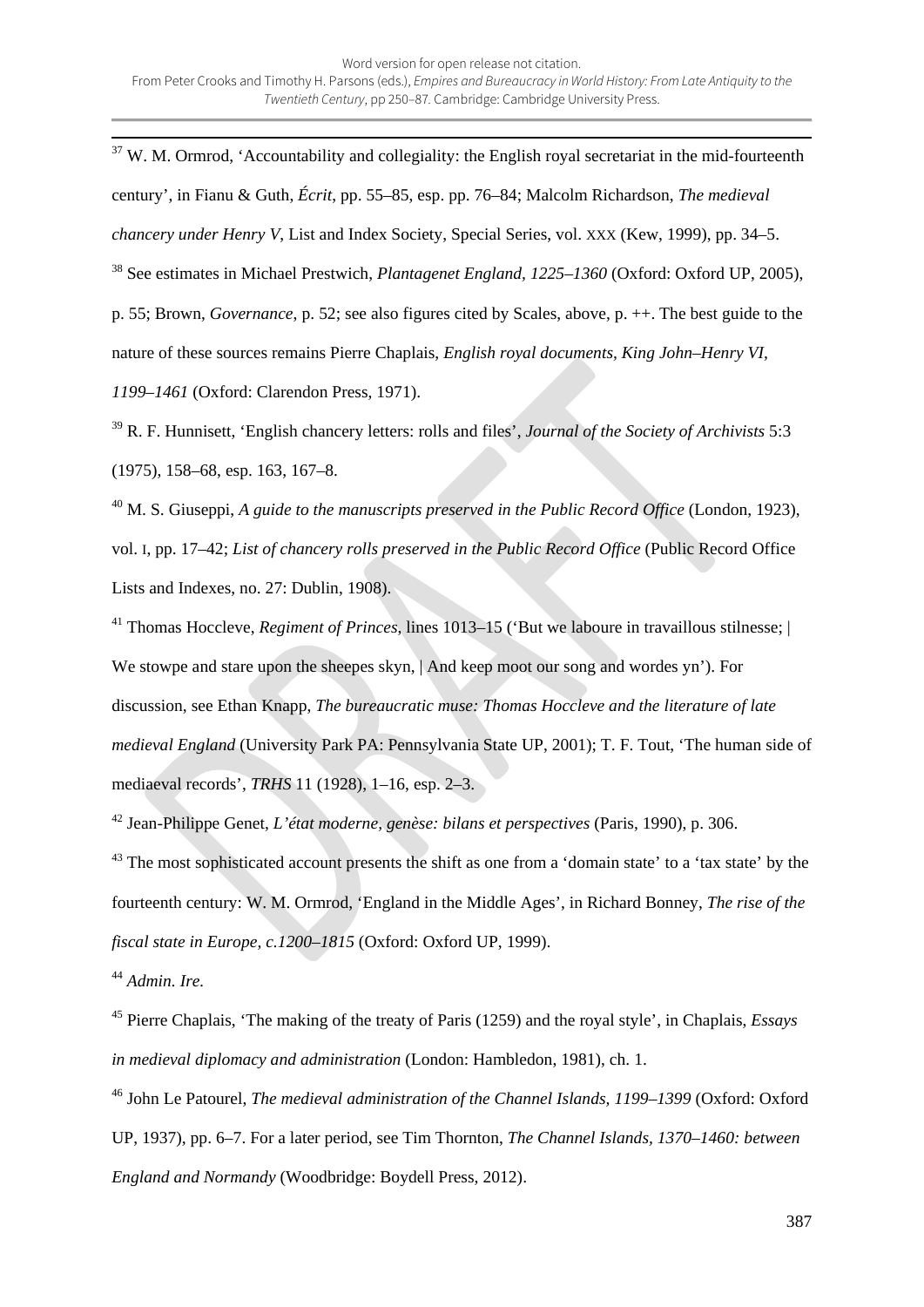<span id="page-37-0"></span><sup>47</sup> L. *terra Vasconie non erat nec esse recognoscebatur de feodo regis Francie, set de allodio regis Anglie*: C 47/29/4, no. 9, TNA; printed in Pierre Chaplais, *English medieval diplomatic practice,* part

I: *documents and interpretation*, 2 vols. (London: HMSO, 1982), vol. I, p. 422.

 $\overline{a}$ 

<span id="page-37-1"></span> $48$  Pierre Chaplais, 'English arguments concerning the feudal status of Aquitaine in the fourteenth century', *BIHR* 21:64 (1948), 203–13; Malcolm Vale, *The origins of the Hundred Years War: the Angevin legacy, 1250–1340*, 2nd edn (Oxford: Clarendon Press, 1996), esp. pp. 59–63; and, for a later period, Malcolm Vale, *English Gascony, 1399–1453* (Oxford: Oxford UP, 1970), esp. ch. 1. <sup>49</sup> R. R. Davies, 'Colonial Wales', *P&P* 65 (1974), 3–23 (quotation at 14).

<span id="page-37-2"></span><sup>50</sup> Ralph A. Griffiths. *The principality of Wales in the later Middle Ages: the structure and personnel of government* (Cardiff: University of Wales Press, 1972), pp. 1–17, pp. 35–6.

<span id="page-37-3"></span><sup>51</sup> R. R. Davies, *The age of conquest: Wales, 1063–1415*, 2nd edn (Oxford: Oxford UP, 2000), pp. 333–54.

<span id="page-37-4"></span><sup>52</sup> W. H. Waters. *The Edwardian settlement of north wales in its administrative and legal aspects (1284–1343)* (Cardiff: University of Wales Press Board, 1935), pp. 7–30. The eastern portion of Gwynedd ('Is Conwy') was carved into a series of Marcher lordships (James Given, *State and society in medieval Europe: Gwynedd and Languedoc under outside rule* (Ithaca: Cornell UP, 1990), p. 44). <sup>53</sup> Llinos Beverley Smith, 'The statute of Wales, 1284', *WHR* 10:2 (1980), 127–54. James Given slightly overstates the case when he remarks that: 'What the statute envisaged, and what the English accomplished over the next few years, was the near total importation of an English-style government' (Given, *State and society*, pp. 44–6).

<span id="page-37-6"></span><span id="page-37-5"></span><sup>54</sup> Fiona Watson, *Under the hammer: Edward I and Scotland, 1286–1307* (East Linton: Tuckwell, 1998), esp. ch. 2.

<span id="page-37-7"></span><sup>55</sup> Joseph Stevenson (ed.), *Documents illustrative of the history of Scotland* […] (Edinburgh, 1870), vol. II, pp. 163–4.

<sup>56</sup> See Jonathan Gledhill, 'Locality and allegiance: English Lothian, 1296–1318', in Andy King and David Simpkin (eds.), *England and Scotland at war, c.1296–c.1413* (Leiden: Brill, 2012), 157–82.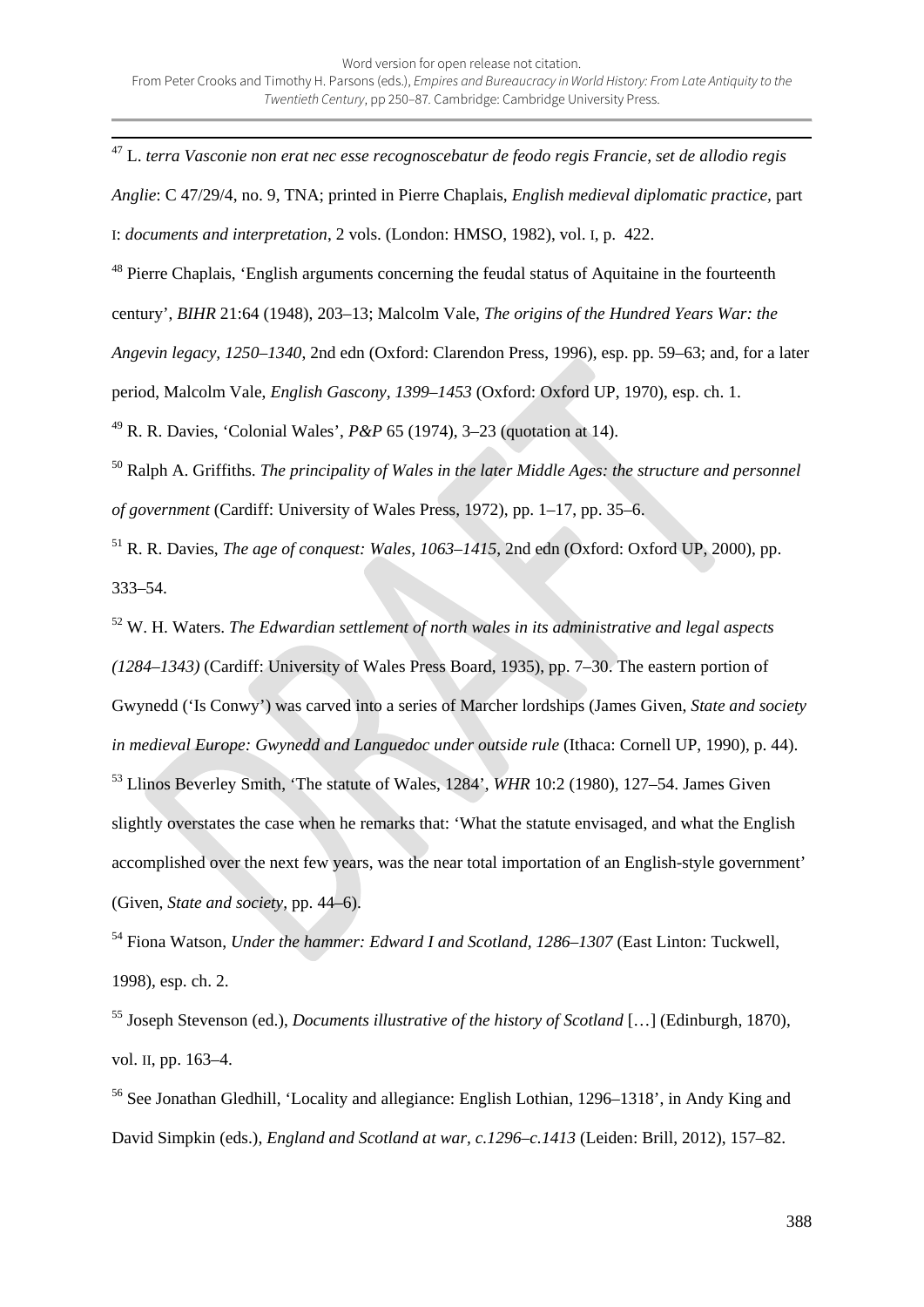<span id="page-38-3"></span><span id="page-38-2"></span> $\overline{a}$  $57$  The 'lands beyond the Tweed' included the whole of Lothian together with the sheriffdoms of Dumfries, Kirkcudbright, Roxburgh, Selkirk, Peebles, Berwick and Edinburgh (with the constabularies of Haddington and Linlithgow): see Ranald Nicholson, *Edward III and the Scots: the formative years of a military career, 1327 to 1333* (Oxford: Oxford UP, 1965), pp. 158–62; Bruce Webster, 'The English occupations of Dumfriesshire in the fourteenth century', *Transactions of the Dumfriesshire and Galloway Natural History and Antiquarian Society* 35 (1957), 64–80; Iain A. MacInnes, ' "To be annexed forever to the English crown": the English occupation of southern Scotland, *c.*1334–1337', in King and Simpkin (eds.), *England and Scotland at war*, pp. 183–201. <sup>58</sup> Anthony Tuck, 'A medieval tax haven: Berwick upon Tweed and the English crown, 1333–1461', in John Hatcher and R. H. Britnell (eds.), *Progress and problems in medieval England: essays in honour of Edward Miller* (Cambridge: Cambridge UP, 1996), pp. 148–67

<span id="page-38-4"></span><sup>59</sup> W. M. Ormrod, 'England: Edward II and Edward III', in Michael Jones (ed.), *NCMH*, vol. VI: *c.1300–c.1415* (Cambridge: Cambridge UP, 2000), p. 279.

 $60$  The years of English administration were: 1279–94, 1299–1318, 1320–4, 1327–37, 1361–69. See Emmitt Howard Shealy Jr, 'The English administration of Ponthieu, 1229–1369' (Ph.D., Emory University, 1977), ch. 2.

<sup>61</sup> David Grummitt, ' "One of the mooste pryncipall treasours belongyng to his realme of Englande": Calais and the crown, c.1450–1558', in David Grummitt (ed.), *The English experience in France, c.1450–1558: war, diplomacy and cultural exchange* (Aldershot: Ashgate, 2002), pp. 46–62. See also Le Patourel, 'L'occupation anglaise de Calais', in Le Patourel, *Feudal empires*, ch. 14; and R. L. Baker, 'The government of Calais in 1363' in William C. Jordan (ed.), *Order and innovation in the Middle Ages: essays in honour of Joseph R. Strayer* (Princeton: Princeton UP, 1976), pp. 208–11. <sup>62</sup> C. T. Allmand, *Lancastrian Normandy, 1415–1450: the history of a medieval occupation* (Oxford: Clarendon Press, 1983).

<span id="page-38-1"></span><span id="page-38-0"></span><sup>63</sup> R. A. Newhall, *The English conquest of Normandy, 1416–1424: a study in fifteenth century warfare*  (New Haven: Yale UP, 1924), ch. 3; Anne Curry, 'Henry V's conquest of Normandy, 1417–19: the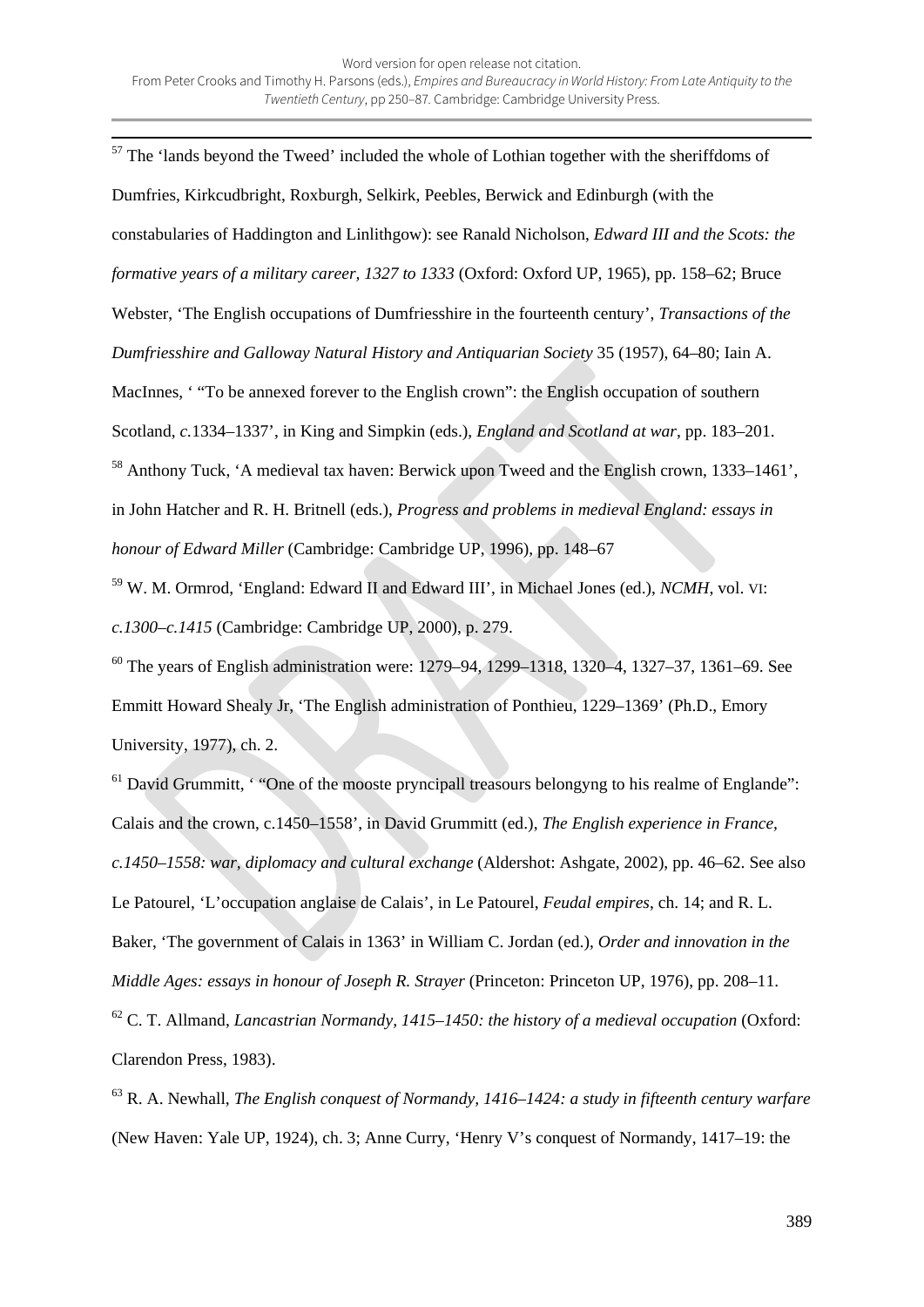<span id="page-39-7"></span>siege of Rouen in context', *XXXI Semana de Estudios Medievales Estella, 19–23 de Julio 2004*  (2005), 237–54.

 $\overline{a}$ 

 $64$  Anne Curry, 'Two kingdoms, one king: the Treaty of Troves (1420) and the creation of a double monarchy of England and France', in Glenn Richardson (ed.), *'The contending kingdoms': France and England 1430–1700* (Aldershot: Ashgate, 2008), pp. 24–41.

<span id="page-39-0"></span><sup>65</sup> These movements are traced in Anne Curry, 'L'administration financière de la Normandie anglaise: continuité ou changement?', in P. Contamine and O. Mattéoni (eds.), *La France des principautés: les chambres des comptes XIV<sup>e</sup> et XV<sup>e</sup> siècles* (Comité pour l'histoire économique et financière de la France: Paris, 1996), pp. 83–103; Curry, 'La chambre des comptes de Normandie sous l'occupation anglaise, 1417–1450', in P. Contamine and O. Mattéoni (eds.), *Les chambres des comptes en France aux XIV<sup>e</sup> et XVe siècles* (Comité pour l'histoire économique et financière de la France: Paris, 1998), pp. 91–125.

<span id="page-39-2"></span><span id="page-39-1"></span><sup>66</sup> Guy Llewelyn Thompson, *Paris and its people under English rule: the Anglo-Burgundian regime, 1420–1436* (Oxford: Oxford UP, 1991), ch. 1.

 $67$  Anne Curry, 'The loss of Lancastrian Normandy: an administrative nightmare?', in David Grummitt (ed.), *The English experience in France, c.1450–1558: war, diplomacy and cultural exchange* (Aldershot: Ashgate, 2000), esp. pp. 24–45.

<span id="page-39-6"></span><span id="page-39-5"></span><span id="page-39-4"></span><span id="page-39-3"></span><sup>68</sup> L. *ad dictum regnum spectantibus officiales nostros et ministros ad regimen ejusdem regni Scocie prefecimus jure nostro* (E. L. G. Stones, *Anglo-Scottish relations, 1174–1328: some selected documents*, 2nd edn (Oxford: Clarendon Press, 1970), no. 30, at pp. 216–17). Edward I's assertion was in confutation of the papal bull *Scimus fili* (27 June 1299), which refers to Edward's actions in establishing 'royal officials in the same realm [Scotland], who fear not to perturb the prelates and other clergy and the ecclesiastical and secular persons of the realm with manifold vexations … [to] the injury of the royal welfare and reputation, the outrage of justice, and the grave scandal of many of the faithful', and instructs him to recall his officials from Scotland without delay (ibid., no. 28, at pp. 172–3). Cf. Edward III's claim to have 'undertaken the government' of the kingdom of France in his manifesto issued in 1340 upon assuming the title king of France (*Foedera*, vol. II, pp. 1108–9).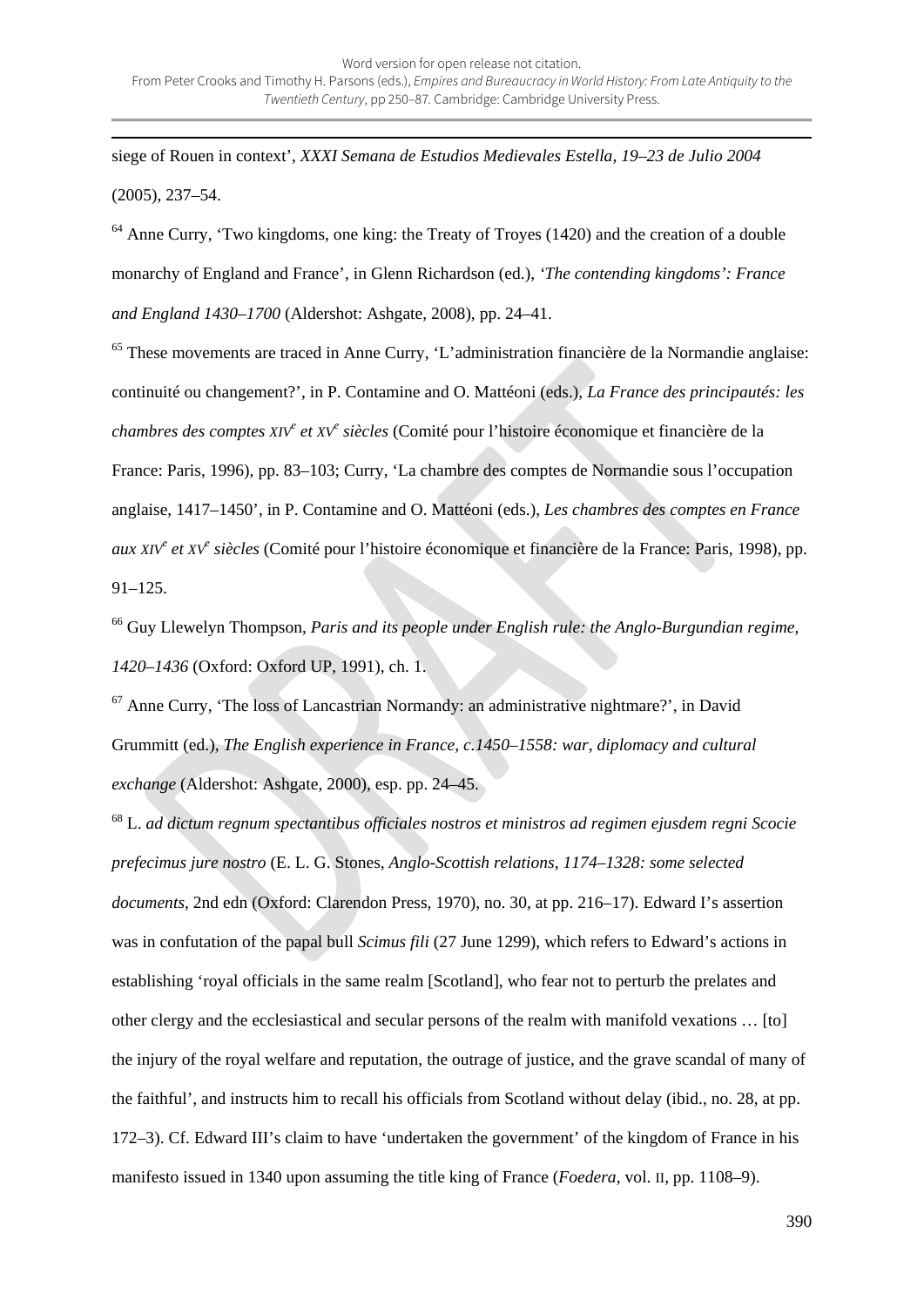$\overline{a}$ <sup>69</sup> For structural similarities, see Ruddick, 'Gascony and the limits', in Smith (ed.), *Ireland and the English world in the Middle Ages*, p. 72; and for a direct comparison between Ireland and Aquitaine, see Green, 'Lordship and principality'.

<span id="page-40-6"></span><sup>70</sup> Kenneth Fowler, 'Les lieutenants du roi d'Angleterre'.

<sup>71</sup> J.-P. Trabut-Cussac, *L'administration anglaise en Gascogne sous Henry III et Edouard I de 1254 à 1307* (Société de l'École des Chartes, Mémoires et Documents 20: Geneva, 1972), pp. 175–91, 194– 211. The seal was engraved 'sigillum curie Vasconie' until *c.*1390, when the legend was changed to read 'sigillum officii senescallie Aquitannie', which more accurately described its function as a seal of office: see Pierre Chaplais, 'Le sceau de la cour de Gascogne ou sceau de l'office de sénéchal de Guyenne', in Chaplais, *Essays*, ch. 9, pp. 19–29; Pierre Chaplais, 'The chancery of Guyenne', in Chaplais, *Essays*, ch. 9, pp. 76–7, 84.

<span id="page-40-1"></span><span id="page-40-0"></span><sup>72</sup> Sheila Bredon Storey-Challenger, *L'administration anglaise du Ponthieu après le traité de Brétigny, 1361–1369* (Abbeville: Société d'émulation historique et littéraire d'Abbeville, 1975), pp. 33–44.

<span id="page-40-2"></span> $<sup>73</sup>$  In 1279 Edward I sent a seal to be used in the Channel Islands; but, from the early fourteenth</sup> century, the two seals in use were not 'royal' seals, *sensu stricto*, but rather seals of the office of *bailli*  bearing the legend 'sigillum ballivie' (Julien Havet, *Les cours royales des îles normandes* (Paris, 1878), pp. 159–64).

<span id="page-40-3"></span><sup>74</sup> On the Irish chancery, see A. J. Otway-Ruthven, 'The medieval Irish chancery', *Album Helen Maud Cam* […], 2 vols. (Paris and Louvain, 1961), vol. II, pp. 119–38, repr. in Peter Crooks (ed.), *Government, war and society in medieval Ireland: essays by Edmund Curtis, A. J. Otway-Ruthven and James Lydon* (Dublin: Four Courts, 2008), ch. 3; *Admin. Ire.*, pp. 14–21.

<span id="page-40-5"></span><span id="page-40-4"></span><sup>75</sup> There was no chancellor or chancery in the principality of Wales: the chamberlains of the north and south had the keeping of the king's seal of the principality and served the secretarial functions performed elsewhere by chanceries and their staff (Waters, *Edwardian settlement*, p. 24; Griffiths, *Principality*, pp. 37–8). The offices of chamberlain and the chancellor of Berwick were very often invested in the same person, although separate patents of appointments were issued for each office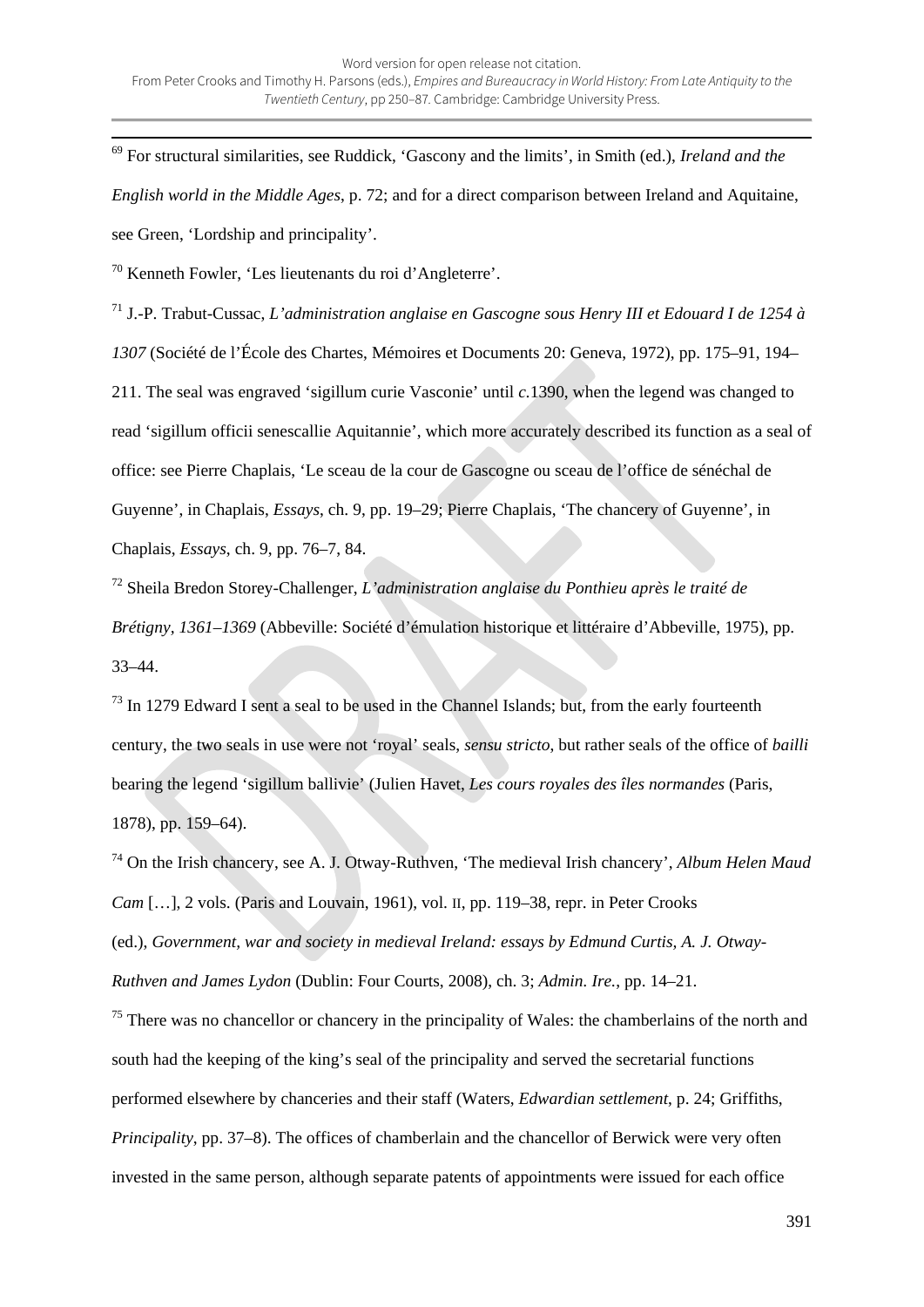<span id="page-41-4"></span> $\overline{a}$ (Beryl L. Atkinson, 'Berwick upon Tweed in the wars of Edward III' (MA, University of Leeds, 1959), p. 140–1).

<span id="page-41-0"></span> $76$  Though the reverse side of the deputed seals shows the royal arms rather than an equestrian portrait of the monarch. For analysis of the deputed seals, see Hilary Jenkinson, 'The great seal of England: deputed or departmental seals', *Archaeologia* 85 (1936), 293–338; Griffiths, *Principality*, pp. 3–8, 37; Hilary Jenkinson, 'A seal of Edward II for Scottish affairs', *The Antiquaries Journal* 11 (July 1931), 229–39 at p. 229 (king's seal 'deputed for the governance of the realm of Scotland' [L. *ad regimen regni Scocie deputatum*]); C. H. Hunter-Blair, 'The mediaeval seals of Berwick-upon-Tweed', p. 406 (king's seal 'for his land beyond the Tweed' [L. *pro terra sua ultra Twedam*]).

<sup>77</sup> Peter Walne, 'The royal seals of colonial America', *Antiques* 114 (1978), 142–9.

<sup>78</sup> *CCR 1272–9*, p. 361.

<span id="page-41-2"></span><span id="page-41-1"></span><sup>79</sup> *CCR 1339–41*, p. 259. The fact that the king had to articulate the point is a reminder that there were large areas, such as the Welsh march and the greater liberties of England, where the king's writ was not current. The crown sought to develop the argument that the lords of even the greatest liberties (such as the palatinate of Durham) were his ministers. See the recent overview by Keith Stringer, 'States, liberties and communities in medieval Britain and Ireland (*c.*1100–1400)', in Michael Prestwich (ed.), *Liberties and identities in the medieval British Isles* (Woodbridge: Boydell, 2008), ch. 1. The significance of the greater palatinates for later imperial history lies in the fact that their liberties provided the model for the proprietary colonies of early English America: see Tim Thornton, 'The palatinate of Durham and the Maryland charter', *American Journal of Legal History* 45:3 (2001), 235–55. pp. 14–15.

<span id="page-41-3"></span><sup>80</sup> Andy King (ed.), *Sir Thomas Gray, Scalacronica, 1272–1363* (Woodbridge: Boydell Press, 2005), pp. 38–9. On the lieutenant in question, see Andrew M. Spencer, 'John de Warenne, guardian of Scotland, and the battle of Stirling Bridge', in King and Simpkin (eds.), *England and Scotland at war*, pp. 39–51.

<sup>81</sup> *List of chancery rolls*, pp. 59–61, 65–6. A number of other miscellaneous rolls dating from Edward III's absences on campaign in France, for instance the so-called 'Brittany', 'Calais', and 'Normandy'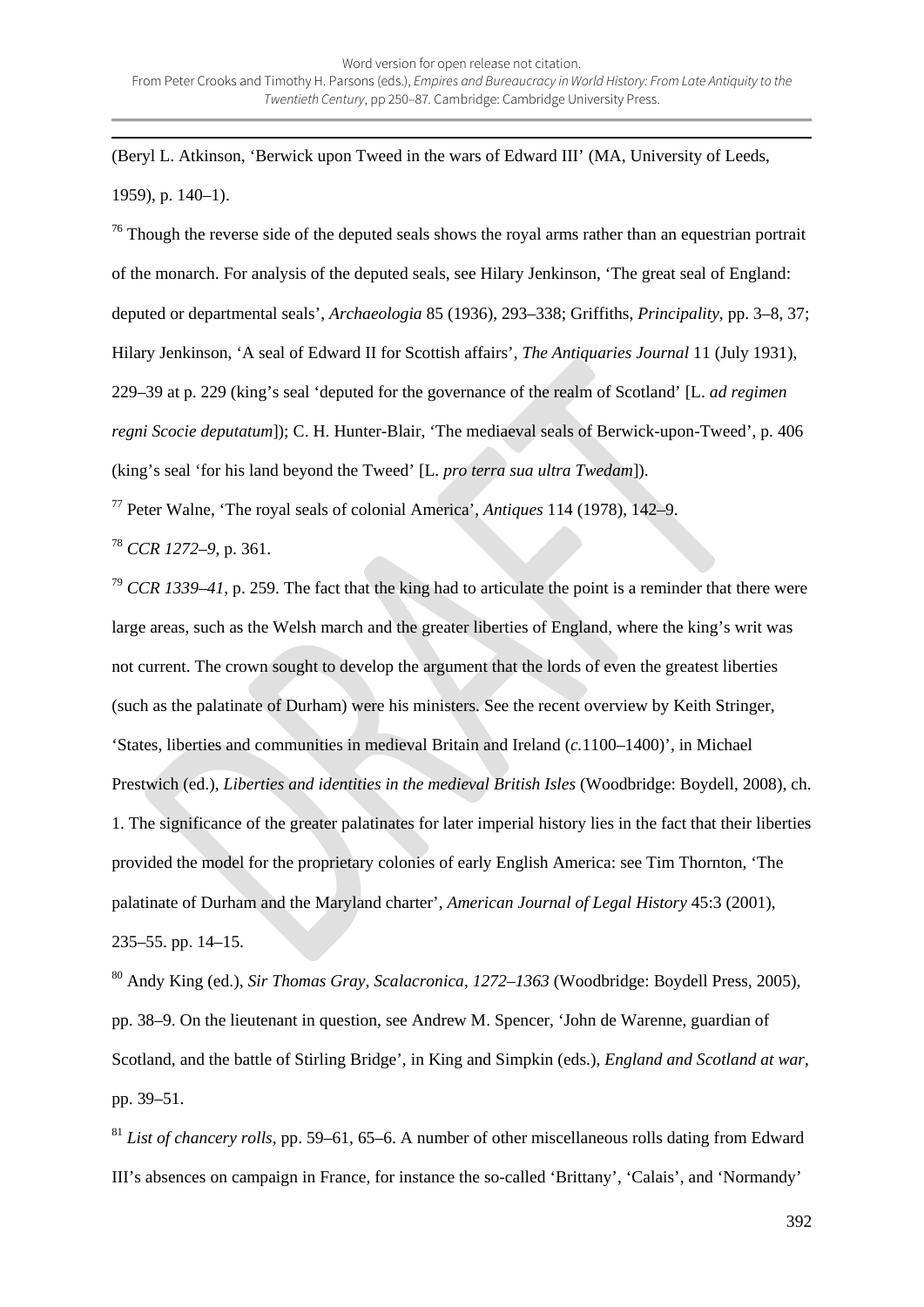rolls, have been printed in calendar form as part of the series of English patent rolls (W. M. Ormrod,

'A problem of precedence: Edward III, the double monarchy, and the royal style', in James S.

<span id="page-42-6"></span>Bothwell (ed.), *The age of Edward III* (York, 2001), p. 139 n. 24).

 $\overline{a}$ 

<span id="page-42-1"></span><span id="page-42-0"></span><sup>82</sup> C 61, TNA. For an edition of the Gascon rolls of Edward II, see Yves Renouard (ed.), *Gascon rolls, 1307–17* (Paris, 1966). The complete series of Gascon rolls (which also contain some entries for Ponthieu) are currently being calendared for publication [\(www.gasconrolls.org,](http://www.gasconrolls.org/) accessed 18 June 2014).

<sup>83</sup> C 77, TNA. See *Calendar of various Chancery Rolls: supplementary close rolls, Welsh rolls, scutage rolls*, *1277–1326* (London, 1912), pp. 157–361.

<span id="page-42-7"></span><sup>84</sup> C 71, TNA; *Rotuli Scotiae in turri Londinensi et in domo capitulari Westmonasteriensi asservati*, ed. D. Macpherson *et al.,* 2 vols. (London, 1814), quotation at vol. I, p. 1.

<span id="page-42-8"></span><span id="page-42-2"></span><sup>85</sup> C 64, TNA. The earlier rolls, which begin in Aug. 1417, are printed in *Rot. norm*. For a calendar of the later rolls (which continue until Henry V's death and the start of the 'double monarchy' of Henry VI changed the constitutional situation), see the 'Calendar of the Norman rolls', *DKR* 41 (1880), 678– 810; *DKR* 42 (1881), 313–473.

<span id="page-42-5"></span><span id="page-42-4"></span><span id="page-42-3"></span><sup>86</sup> The 'Irish rolls' referred to in *List of chancery rolls*, p. xi, are actually memoranda concerning affairs in Ireland that were transmitted to the administration at Westminster. Some of these memoranda are printed in J. Ayloffe (ed.), *Calendar of the ancient charters* […] (1772), 444–62.  $87$  A task that can now only be accomplished patchily because the surviving archives of these administrations suffered serious losses, even in the Middle Ages. For the fate of the archives of Gascony captured by the French when they took the island of Oléron in 1294, see G. P. Cuttino, 'The archives of Gascony under English rule', *American Archivist* 25:3 (1962), 315–21. There are no extant examples of the rolls kept by the chancellor of Berwick to record documents issued under the seal of the lands beyond the Tweed (Atkinson, 'Berwick upon Tweed', p. 23). The archival history of the Irish chancery is described in Peter Crooks, 'Reconstructing the past: the case of the Irish chancery rolls', in Felix M. Larkin and N. M. Dawson (eds.), *Lawyers, the law and history: Irish Legal History Society discourses and other papers, 2006–2011* (Dublin: Four Courts, 2013), 281–309.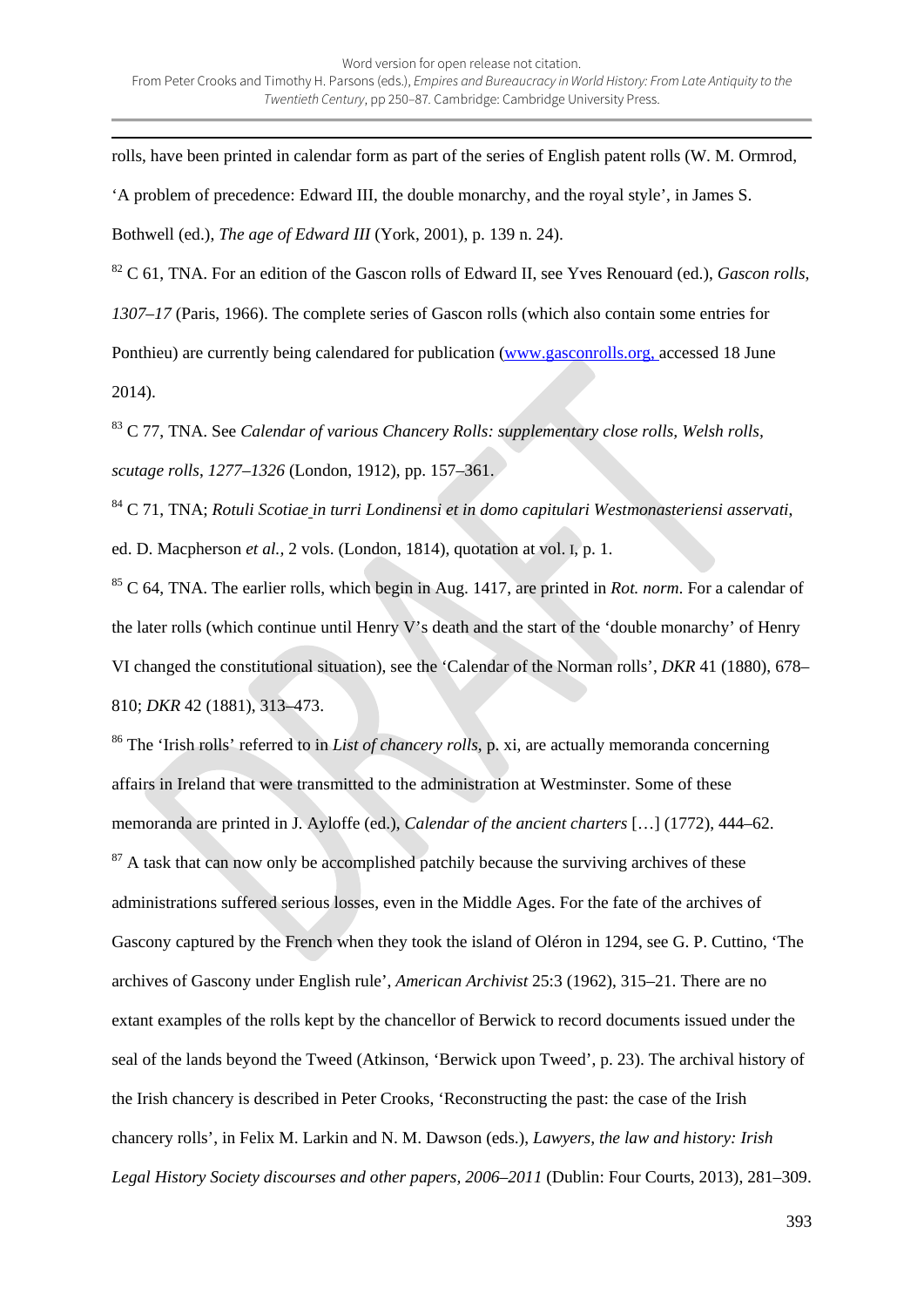For a reconstruction of the Irish chancery rolls, which were destroyed in 1922, see

[www.tcd.ie/chancery,](http://www.tcd.ie/chancery) accessed 18 June 2014.

 $\overline{a}$ 

 $88$  Contrast the 'parchment imperialists' of the medieval German Reich: see Scales, above, pp.  $++$ .

<span id="page-43-3"></span><sup>89</sup> Pierre Chaplais, *English diplomatic practice in the Middle Ages* (London: Hambledon, 2003), p.

107; *EHD,* vol. IV, no. 19, quotation at p. 66.

 $90$  Michael Prestwich, 'England and Scotland during the wars of independence', in Michael Jones and M. G. A. Vale (eds.), *England and her neighbours, 1066–1453: essays in honour of Pierre Chaplais* (London: Hambledon, 1989), pp. 181–216.

<sup>91</sup> Edouard Perroy (ed.), *The diplomatic correspondence of Richard II*, CS, 3rd series, XLVIII (London, 1933), no. 34.

<sup>92</sup> Robin Frame, 'English officials and Irish chiefs in the fourteenth century', *EHR* 90:357 (1975),

<span id="page-43-0"></span>748–77, esp. 751, 775 (repr. in Frame, *Ireland and Britain*); Katharine Simms, *From kings to warlords: the changing political structures of Gaelic Ireland in the later Middle Ages* (Woodbridge: Boydell, 1987), pp. 34–40.

<sup>93</sup> Edmund Curtis (ed.), *Richard II in Ireland, 1394–5, and submissions of the Irish chiefs* (Oxford: Clarendon Press, 1927), instrument VII (text p. 68, trans. p. 158); letter 10 (text p. 131, trans. p. 211). <sup>94</sup> H. Rothwell (ed.), *The chronicle of Walter of Guisborough*, CS, 3rd series, LXXXIX (1957), p. 251; a writ of 17 July 1306 refers to the 'rolls of the exchequer [which] were burnt in the said castle of Carnervan [*sic*] during the war in Wales' (*CCR 1302–*7, p. 397). See John Griffiths, 'The revolt of Madog ap Llywelyn, 1294–5', *Caernarvonshire Historical Society Transactions* 16 (1955), 14. The Welsh burned the records at Conwy during the revolt of Owain Glyn Dŵr (M. M. N. Stansfield, 'Prosopography and the Principality of Wales, 1284–1536: the second stage', *Medieval Prosopography* 12:2 (1991), 1–33, at 17). In Ireland, An Calbhach Ó Conchobair Failge (a leader of the O Connors of Offaly) captured the castle of Kildare in 1294 and 'burned the rolls and tallies of the county' (J. T. Gilbert (ed.), *Chartularies of St. Mary's Abbey, Dublin* […], 2 vols. (London: RS, 1884), vol. II, p. 323).

<span id="page-43-2"></span><span id="page-43-1"></span><sup>95</sup> Stones, *Anglo-Scottish relations*, pp. 152–3.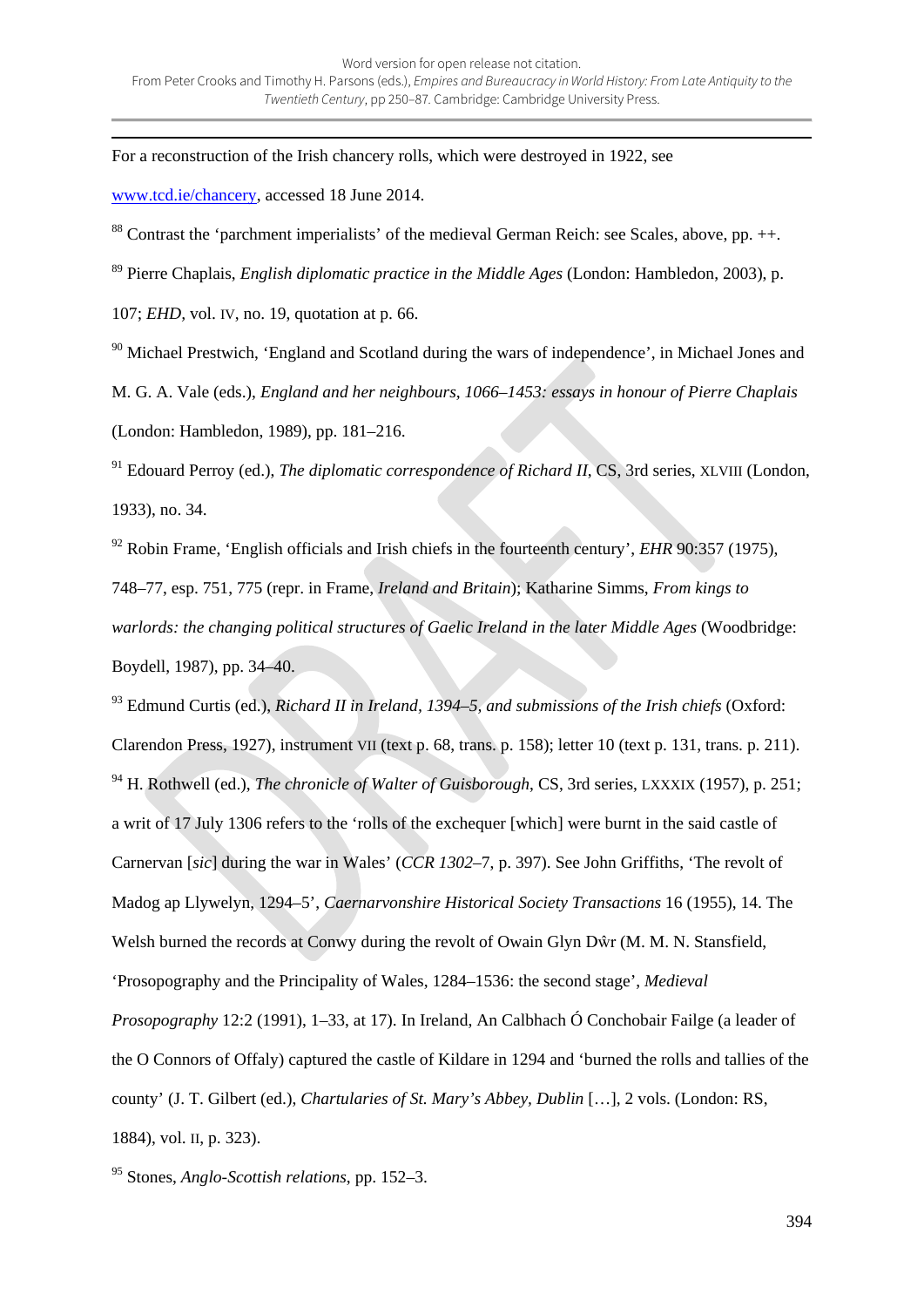$\overline{a}$ <sup>96</sup> *Gesta Henrici Quinti*, p. 55 n. 44; Anne Curry, 'The impact of war and occupation on urban life in Normandy, 1417–1450', *French History* 1:2 (1987), 159.

<span id="page-44-5"></span> $97$  As Sir Francis Palgrave (1788–1861) referred to the Public Record Office founded at Chancery

<span id="page-44-6"></span>Lane in 1838 (Aidan Lawes, *Chancery Lane, 1377–1977: 'The strong box of the empire'* (Kew: PRO

Publications, 1996), p. 19).

<span id="page-44-7"></span><sup>98</sup> See Jean-Philippe Genet, *La genèse de l'état moderne: culture et société politique en Angleterre* 

(Paris, 2003), p. 115, for the creation of a 'mémore écrite'. On Hardyng, see Alfred Hiatt, *The making* 

<span id="page-44-0"></span>*of medieval forgeries: false documents in fifteenth-century England* (London: BL and University of

<span id="page-44-8"></span>Toronto Press, 2004), pp. 106–7. Hardyng's forgeries are listed in E. L. G. Stones and Grant G.

<span id="page-44-1"></span>Simpson (eds.), *Edward I and the throne of Scotland, 1290–1296: an edition of the record sources for* 

*the Great Cause* (Oxford: Oxford UP, 1978), vol. II, pp. 385–6.

<span id="page-44-2"></span> $99$  Nicholas Vincent, 'The great lost library of England's kings: royal use and ownership of books,

1066–1272', Kathleen Doyle and Scot McKendrick (eds.), *1000 Years of royal books and* 

*manuscripts* (Chicago: University of Chicago Press, 2014), p. 82.

and Simpson (eds.), *Edward I and the throne of Scotland*, vol. I, p. 36.

<sup>100</sup> Stones, *Anglo-Scottish relations*, pp. 192–3.

<span id="page-44-3"></span><sup>101</sup> Stones and Simpson (eds.), *Edward I and the throne of Scotland*, esp. vol. I, appendix 3, pp. 209– 10.

<span id="page-44-4"></span> $102$  For the information-gathering exercises of Edward I in Gascony (1273–4), the Channel Islands (1274), and Wales (1280), see esp. Sandra Raban, 'Edward I's other inquiries', in Michael Prestwich, R. H. Britnell and Robin Frame (eds.), *Thirteenth century England IX: proceedings of the Durham conference, 2001* (Woodbridge: Boydell, 2003), 43–57.

<sup>103</sup> *CCR 1318–23*, p. 319. Discussion in G. P. Cuttino, *English diplomatic administration, 1259–1339*  (London: Oxford UP, 1940), p. 78; V. H. Galbraith, 'The tower as an exchequer record office in the reign of Edward II', in A. G. Little and F. M. Powicke (eds.), *Essays in medieval history presented to Thomas Frederick Tout* (Manchester: Manchester UP, 1925), pp. 231–47, esp. 234–5, 244. <sup>104</sup> G. P. Cuttino, *English diplomatic administration, 1259–1339* (London: Oxford UP, 1940); Stones

395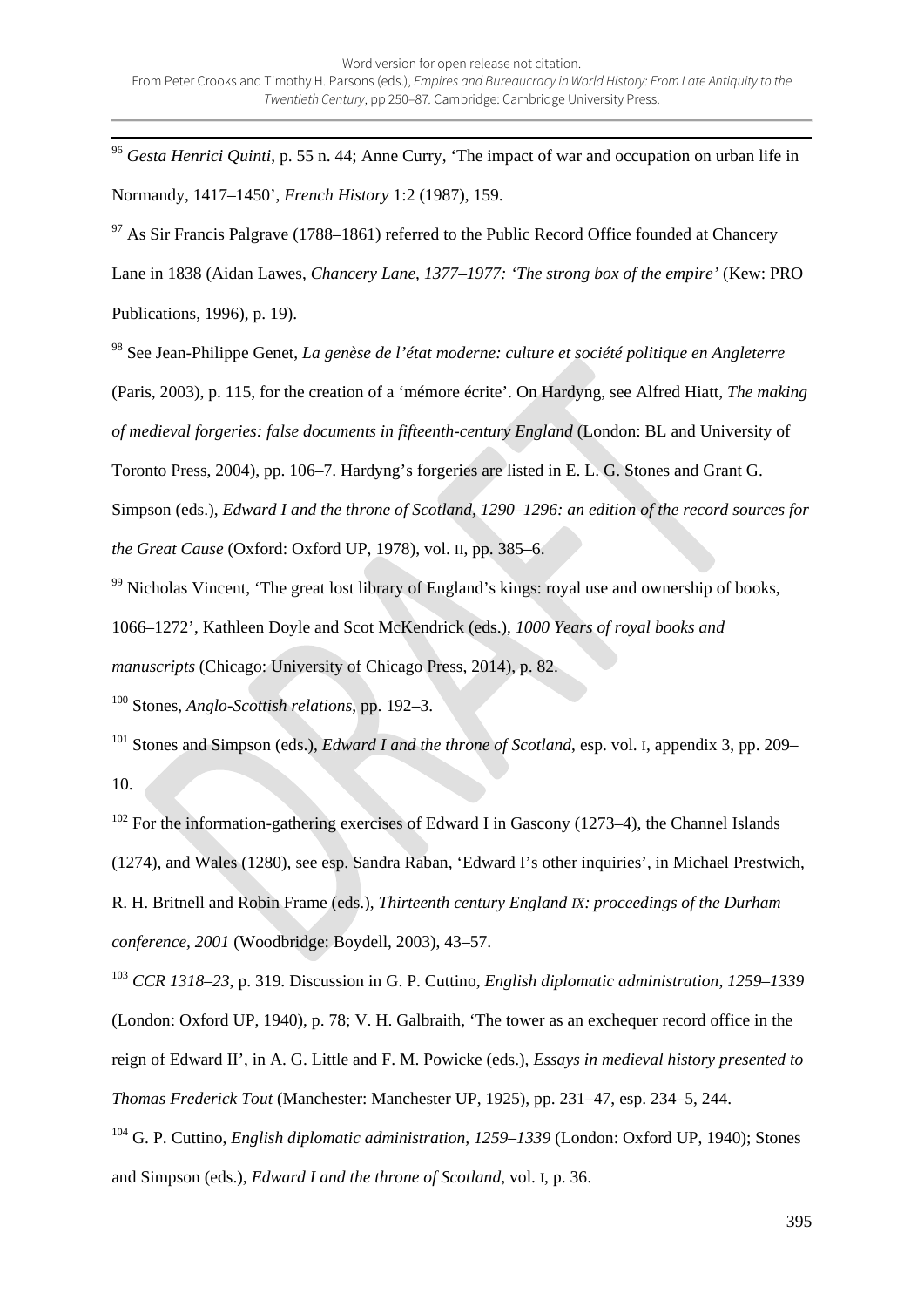<span id="page-45-4"></span> $105$  The distinction is a fuzzy one: the problem of Scotland within English diplomacy is considered in J.-P. Genet, 'Scotland in the later Middle Ages: a province or a foreign kingdom for the English?', in Hannah Skoda and Robert Shaw (eds.), *Contact and exchange in later medieval Europe: essays in honour of Malcolm Vale* (Woodbridge: Boydell, 2012), ch. 8.

<span id="page-45-5"></span><sup>106</sup> E 36/274*–*5, TNA (compiled between *c*. 1282 and *c.*1305). The Welsh section of *Liber A* is printed

<span id="page-45-6"></span>in J. Goronwy Edwards (ed.), *Littere Wallie preserved in* Liber A *in the Public Record Office*

(Cardiff: UP Board, 1940). For the missing Scottish section of *Liber A*, see below, n. 114.

 $\overline{a}$ 

<sup>107</sup> *Gascon register A (series of 1318–1319)*, ed. by G. P. Cuttino with the collaboration of J.-P.

Trabut-Cussac, 3 vols. (Oxford: Oxford UP, 1975); G. P. Cuttino (ed.), *The Gascon calendar of 1322*, CS 3rd series, LXX (London: RHS, 1949). Later in the century, inquisitions concerning the laws of Calais were copied on to the 'French rolls' of the kings of England (Le Patourel, 'L'administration anglaise de Calais', in Le Patourel, *Feudal empires*, ch. 14, at p. 233).

<span id="page-45-7"></span><span id="page-45-0"></span><sup>108</sup> *CPR 1321–*4, p. 7; Mark Buck, *Politics, finance and the church in the reign of Edward II: Walter Stapeldon, treasurer of England* (Cambridge: Cambridge UP, 1983), pp. 167–8.

<span id="page-45-1"></span><sup>109</sup> F. C. Palgrave (ed.), *The antient kalendars and inventories of the treasury of His Majesty's Exchequer*, 3 vols. (London, 1846).

<span id="page-45-2"></span><sup>110</sup> Palgrave (ed.), *Antient kalendars*, vol. I, esp. pp. 116, 118, 122. Similar *signa* also appear in *Liber*  A, the Welsh *signa* being reproduced in facsimile in Edwards (ed.), *Littere Wallie*, frontispiece and facing p. 139. The Irish *signa* (Figs. 11.5–6, reproduced from E 36/274, fos. 38r and 435r, TNA) are discussed in H. F. McClintock, *Old Irish and highland dress* (Dundalk: Dundalgan Press, 1950), pp. 23–5.

 $111$  For the wider context of 'ethnographic illustration' in the Middle Ages, see Robert Bartlett, 'Illustrating ethnicity in the Middle Ages', in Mirian Eliav-Feldon, Benjamin Isaac and Joseph Ziegler

(eds.), *The origins of racism in the West* (Cambridge: Cambridge UP, 2009), ch. 6.

<sup>112</sup> Seymour Phillips, *Edward II* (New Haven and London: Yale UP, 2010), p. 445.

<span id="page-45-3"></span><sup>113</sup> Stones and Simpson (eds.), *Edward I and the throne of Scotland*, vol. I, pp. 45–7, 81–2; vol. II, pp. 378–80.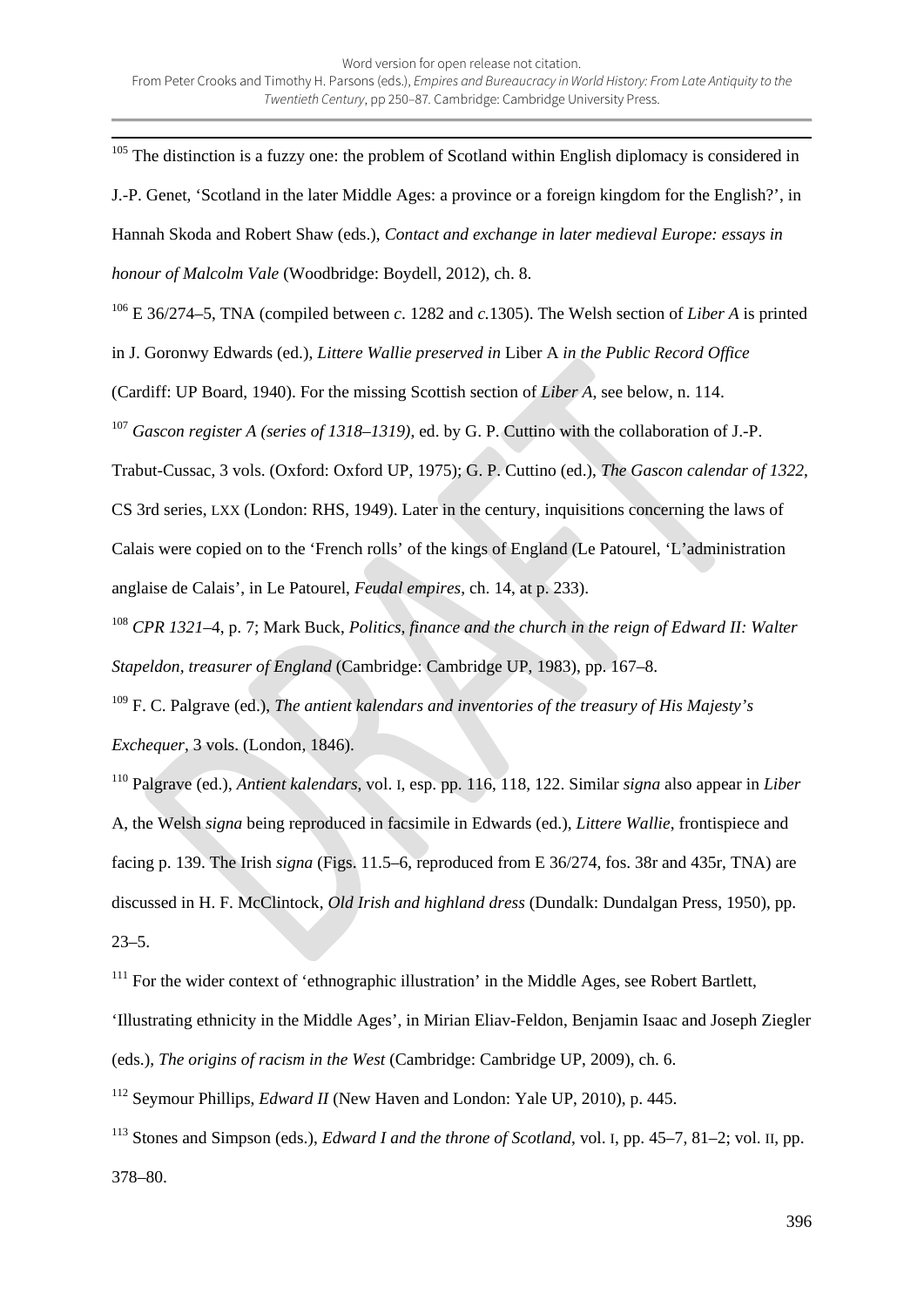<span id="page-46-4"></span><sup>114</sup> As a result the Scottish section of *Liber A* is now missing, but a list of its contents survives and is printed in Stones and Simpson (eds.), *Edward I and the throne of Scotland*, vol. I, appendix IV (pp. 211–12). See also E. L. G. Stones, 'The appeal to history in Anglo-Scottish relations between 1291 and 1401, part II', *Archives* 9 (1969).

<span id="page-46-5"></span><sup>115</sup> *Gesta Henrici Quinti*, pp. 138–9 (L. *petitis pro parte Regis per legitima documenta que intitulantur in codice recordorum*).

<sup>116</sup> Curtis (ed.), *Richard II in Ireland*, prints the submissions taken from the memoranda roll: E

<span id="page-46-6"></span>159/171, TNA. The original deeds survive as C 47/10/25, TNA.

 $\overline{a}$ 

<sup>117</sup> Henry F. Berry (ed.), *Statutes and ordinances, and acts of the parliament of Ireland, King John to* 

*Henry V* (Dublin: HMSO, 1907), pp. 564–5; Elizabeth Matthew, 'Henry V and the proposal for an Irish crusade', in Smith (ed.), *Ireland and the English world*, ch. 11.

<sup>118</sup> The anecdote occurs in the apothegms of Sir Francis Bacon (d. 1626): *The works of Francis* 

<span id="page-46-7"></span>*Bacon,* […] *lord chancellor of England*, ed. J. Spenning, R. L. Ellis and D. D. Heath, 14 vols.

(London: Longmans, 1861–1879), vol. VII, p. 130–1.

<span id="page-46-8"></span><span id="page-46-0"></span><sup>119</sup> David Harvey, 'Space as a keyword', in Harvey, *Spaces of global capitalism* (London: Verso, 2006), ch. 3. For an application of Harvey's ideas to imperial history, see Alan Lester, 'Relational space and life geographies in imperial history: George Arthur and humanitarian governance', *Journal of the Canadian Historical Association* 21:2 (2010), 29–46.

<span id="page-46-1"></span><sup>120</sup> *Admin. Ire.*, p. 58. On royal control of office-holders more generally, see Frédérique Lachaud, *L'éthique du pouvoir au moyen âge: l'office dans la culture politique (Angleterre, vers 1150–1330)*  (Paris: Éditions classiques Garnie, 2010), pp. 544–56.

<span id="page-46-2"></span> $121$  For the financial offices in English France between 1416 and 1449, see above, n. 65; and Neil Murphy, 'War, government and commerce: the towns of Lancastrian France under Henry V's rule, 1417–22', in Gwilym Dodd (ed.), *Henry V: new interpretations* (Woodbridge: York Medieval Press, 2013), ch. 10.

<span id="page-46-3"></span><sup>122</sup> Mary C. Hill, *The king's messengers, 1199–1377: a contribution to the history of the royal household* (London: Edward Arnold, 1961), p. 107.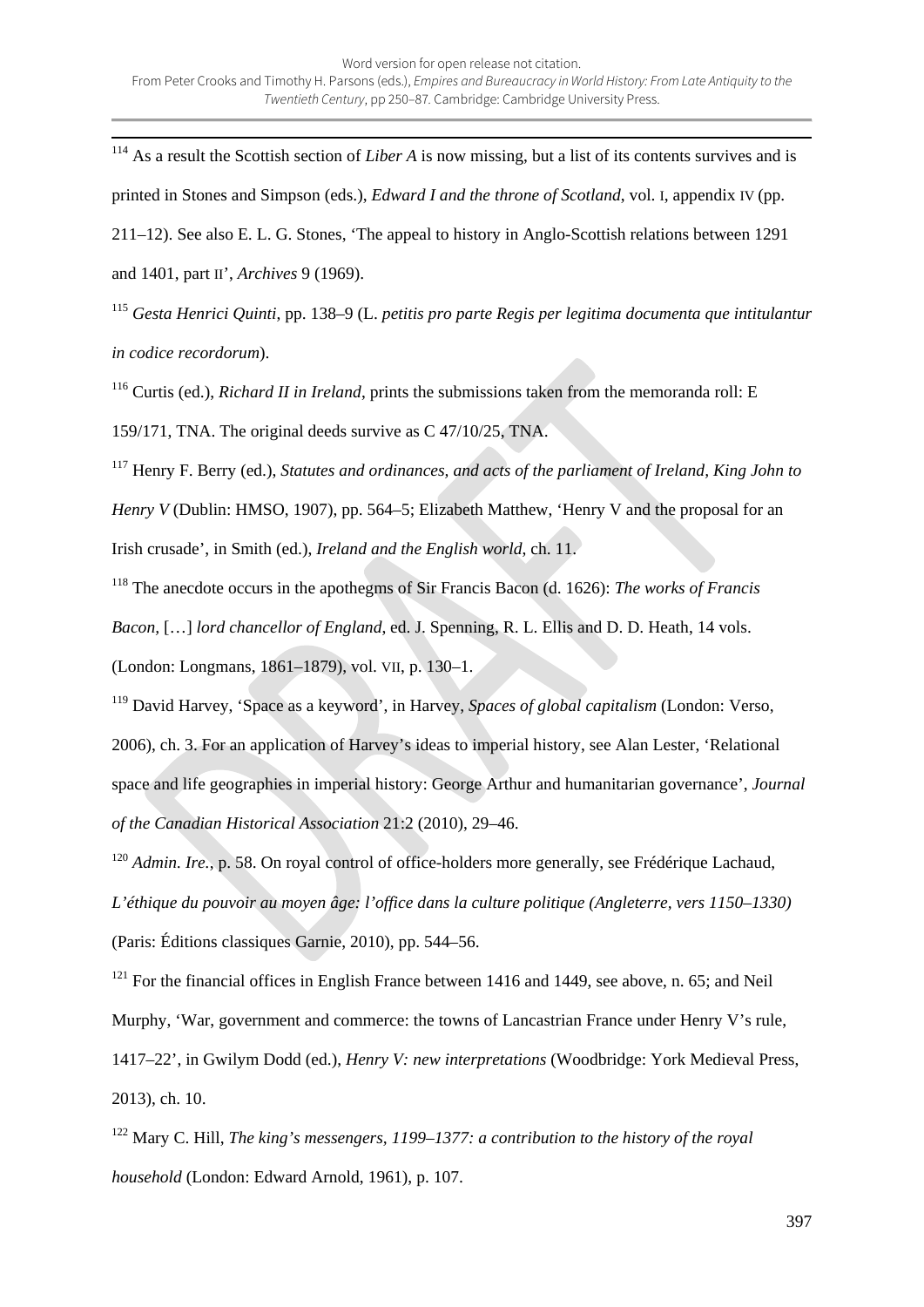<span id="page-47-4"></span> $123$  James F. Willard, 'The dating and delivery of letters patent and writs in the fourteenth century', *BIHR* 10:28 (1932), 1–11: 'When there was need of haste the chancery and exchequer could act quickly' (at 11).

 $124$  The return crossing from the Americas to Spain was considerably longer than the outward voyage: for a table showing voyage times from Andalusia to the Indies, see Mark A. Burkholder and Lyman L. Johnson, *Colonial Latin America*, 7th edn (Oxford: Oxford UP, 2010), p. 95. See also J. H. Elliott, 'King and *patria* in the Hispanic world', in Elliott, *SEWW*, p. 174; Storrs, below, p. ++.

 $125$  Dorothy M. Broome, 'Exchequer migrations to York in the thirteenth and fourteenth centuries', in A. G. Little and F. M. Powicke (eds.), *Essays in medieval history presented to Thomas Frederick Tout*

(Manchester: Manchester UP, 1925), pp. 295–7.

 $\overline{a}$ 

 $126$  C. A. J. Armstrong, 'Some examples of the distribution and speed of news in England at the time of the Wars of the Roses', *England, France and Burgundy in the fifteenth century* (London:

Hambledon, 1983), pp. 107, 113. For other examples of a postal system on the roads from London to Scotland and Wales, see J. R. Alban and C. T. Allmand, 'Spies and spying in the fourteenth century', in C. T. Allmand (ed.), *War, literature and politics in the late Middle Ages* (Liverpool, 1976), pp. 73– 101, at 85–6.

<span id="page-47-0"></span><sup>127</sup> Aubrey Gwynn, 'The black death in Ireland', *Studies* 23:93 (1935), 34.

<sup>128</sup> Frame, *English lordship*, pp. 114–19, esp. Table 9. For the voyage time to Bordeaux, see Yves Renouard, 'Ce que l'Angleterre doit à l'Aquitaine', in Charles-Edmond Perrin (ed.), *Études d'histoire mediévale* (Paris: SEVPN, 1968), p. 872).

<span id="page-47-1"></span> $129$  A digitized and searchable version of the map is accessible online at [www.goughmap.org,](http://www.goughmap.org/) accessed 18 June 2014. For discussion of the roads, see Brian Paul Hindle, 'The road network of medieval England and Wales', *Journal of Historical Geography* 2:3 (1976), 207–21.

<span id="page-47-3"></span><span id="page-47-2"></span> $130$  Keith D. Lilley, Christopher D. Lloyd and Bruce M. S. Campbell, 'Mapping the realm: a new look at the Gough map of Britain (*c.*1360)', *Imago Mundi* 61:1 (2010), 2. See also Daniel Birkholz, *The king's two maps: cartography and culture in thirteenth-century England* (London and New York: Routledge, 2004), who places the map in the reign of Edward I.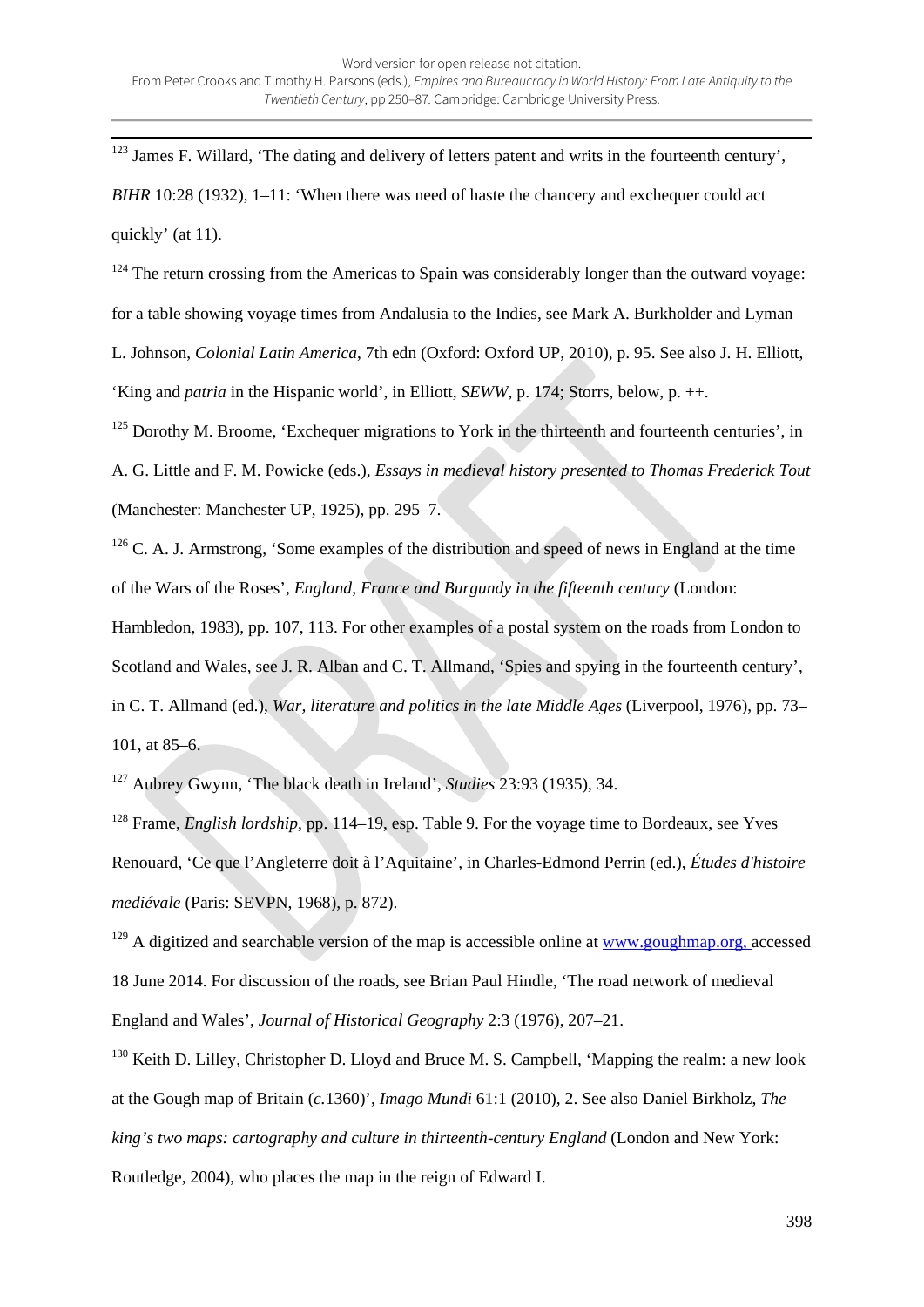$\overline{a}$ <sup>131</sup> Keith D. Lilley, 'Mapping Plantagenet rule through the Gough map of Great Britain', in Ingrid

Baumgärtner and Martina Stercken (eds.), *Herrschaft verorten: politische Kartographie des* 

*Mittelalters und der frühen Neuzeit* (Chronos, 2012), pp. 77–97.

 $132$  Lilley *et al.*, 'Mapping the realm', 2.

<span id="page-48-0"></span><sup>133</sup> Philomena Connolly, "The head and comfort of Leinster": Carlow as the administrative capital of

Ireland, 1361–1394', in Thomas McGrath (ed.), *Carlow: history and society* (Dublin: Geography

<span id="page-48-1"></span>Publications, 2008), ch. 12.

<sup>134</sup> James Graves (ed.), *A roll of the proceedings of the king's council in Ireland* […]*, 1392–93*

<span id="page-48-2"></span>(London: Rolls Series, 1877), pp. 11–12.

<sup>135</sup> Smith (ed.), *Ireland and the English world.* Cf. Miles Ogborn, *Global lives: Britain and the world, 1550–1800* (Cambridge: Cambridge UP, 2008).

<span id="page-48-3"></span><sup>136</sup> Paul Brand (ed.), 'Parliament of Edward I, roll 6, Item 23', in *PROME*, accessed 18 June 2014).

<sup>137</sup> The procedure is outlined in *Admin. Ire.*, pp. 57–64. For Gascony, see E. C. Lodge, 'The

constables of Bordeaux in the reign of Edward III', *EHR* 50:198 (1935), 225–41.

<span id="page-48-4"></span><sup>138</sup> See Crooks, 'State of the union', 23–6; Green, 'Lordship and principality', 27 n. 118 (on 'colonial staff'); Frame, 'Rediscovering medieval Ireland', 11–12.

<sup>139</sup> Griffiths, *Principality*, p. 317–18. The financial officers in Wales, Berwick, Calais (from 1360) and Harfleur (1417–19) also presented accounts at the Westminster exchequer.

<span id="page-48-5"></span><sup>140</sup> *CCR 1324–7*, p. 77.

<sup>141</sup> Atkinson, 'Berwick upon Tweed in the wars of Edward III', p. 126; Frame, *English lordship*, p. 92 and n. 47. In addition, Power also held office in Ireland as escheator and justice of the common bench (*Admin. Ire.*, pp. 101, 108, 127, 158; Griffiths, *Principality*, pp. 317–18).

 $142$  T. Runyan, 'The constabulary of Bordeaux: the accounts of John Ludham (1372–73) and Robert de Wykford (1373–5)', *Mediaeval Studies*, 36 (1974), esp. 224–6.

<sup>143</sup> Chaplais, 'Le sceau de la cour de Gascogne', in Chaplais, *Essays*, ch. 9, p. 25.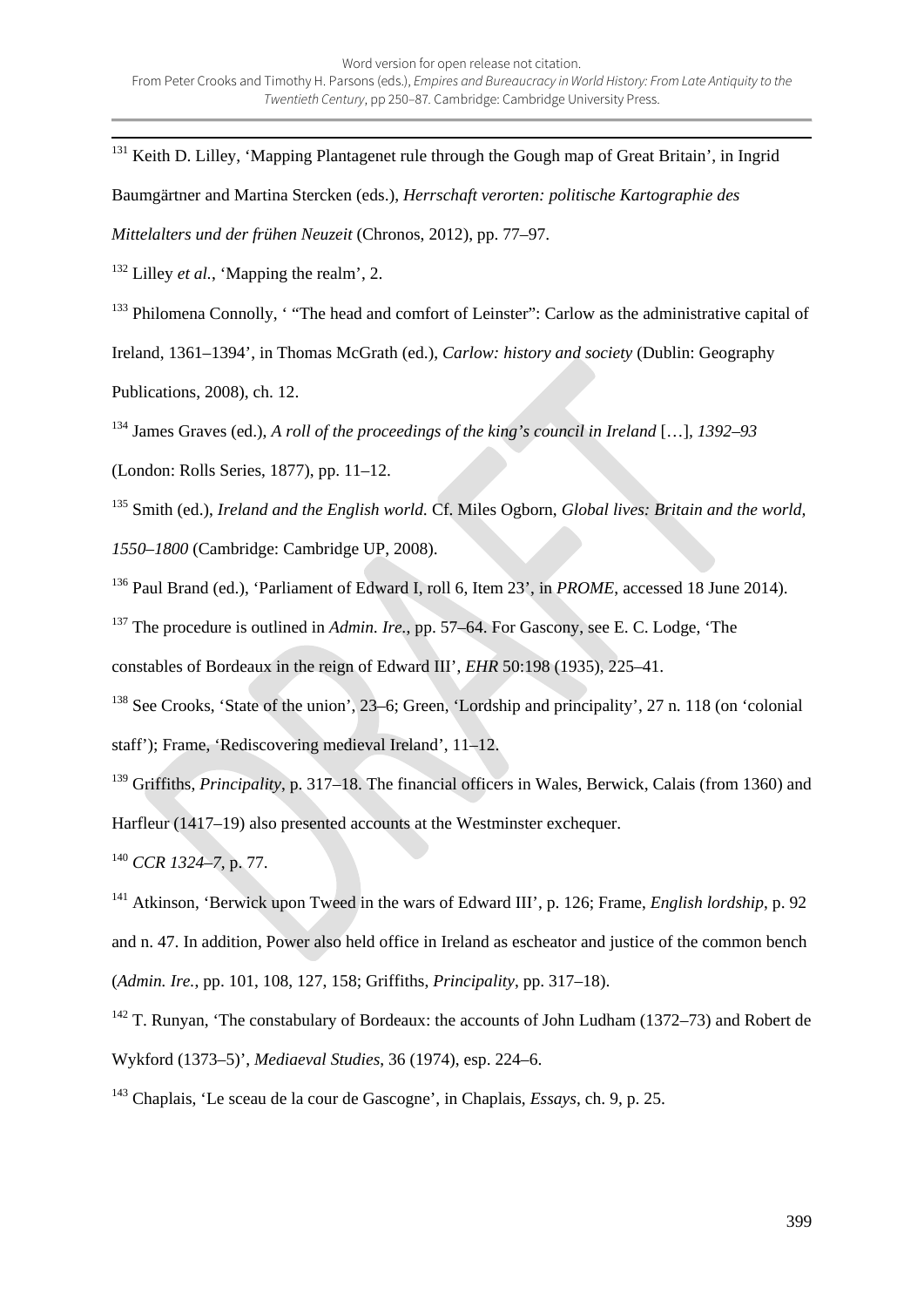<span id="page-49-2"></span><sup>144</sup> J. S. Roskell, 'William Allington of Horseheath', *Parliament and politics in late medieval England*, vol. III (London: Hambledon, 1981), pp. 317–29; W. M. Palmer (ed.), *Monumental inscriptions and coats of arms from Cambridgeshire* (1932), p. 85.

<span id="page-49-3"></span><sup>145</sup> *Titi Livii Foro-Juliensis,Vita Henrici Quinti, regis Angliae*, ed. Thomas Hearne (Oxford, 1716), p. 33.

<sup>146</sup> David Rundle, 'The unoriginality of Tito Livio Frulovisi's *Vita Henrici Quinti*', *EHR* 123:504 (2008), 1128 (quotation).

<span id="page-49-4"></span><sup>147</sup> Carpenter, 'War, government and governance', in Clark (ed.), *Fifteenth Century VII*, p. 22. <sup>148</sup> Contrast Prestwich, *Plantagenet England*, p. 77 ('the greatest test that was faced was that of

organizing war').

 $\overline{a}$ 

<span id="page-49-5"></span> $149$  A point noted by Anne Curry in her study of Normandy under English occupation in the second quarter of the fifteenth century: Anne Curry, 'Pour ou contre le roi d'angleterre? La discipline militaire et la contestation du pouvoir en Normandie au XVe siècle', in Catherine Bougy and Sophie Poirey (eds.), Images de la contestation du pouvoir dans le monde normand:  $X^e$ -XVIII<sup>e</sup> siècle: actes du *colloque de Cerisy-la-Salle, 29 septembre-3 octobre 2004* (Caen: Université de Caen-Basse Normandie, 2007), pp. 147–62.

<span id="page-49-6"></span><sup>150</sup> R. R. Davies, 'The English state and the Celtic peoples', in Wong & Sayer, *British state*, p. 160. Susan Reynolds uses similar weberian terminology in her study of lay collective solidarities in Europe between 900 and 1300 to describe 'a change from traditional and patrimonial government to bureaucratic government, with attitudes towards it—reasonably enough—lagging behind' (Reynolds, *Kingdoms and communities in Western Europe, 900–1300*, 1st edn (Oxford: Clarendon Press: Oxford, 1984), p. 334).

<span id="page-49-0"></span><sup>151</sup> Davies, *Domination*, p. 120.

<sup>152</sup> Davies, *Domination*, p. 121.

<span id="page-49-1"></span><sup>153</sup> Davies, *Empire*, p. 201; Davies, 'The failure of the first British empire? England's relations with Ireland, Scotland and Wales, 1066–1500', in Nigel Saul (ed.), *England in Europe, 1066–1453* (London, 1994), p. 131.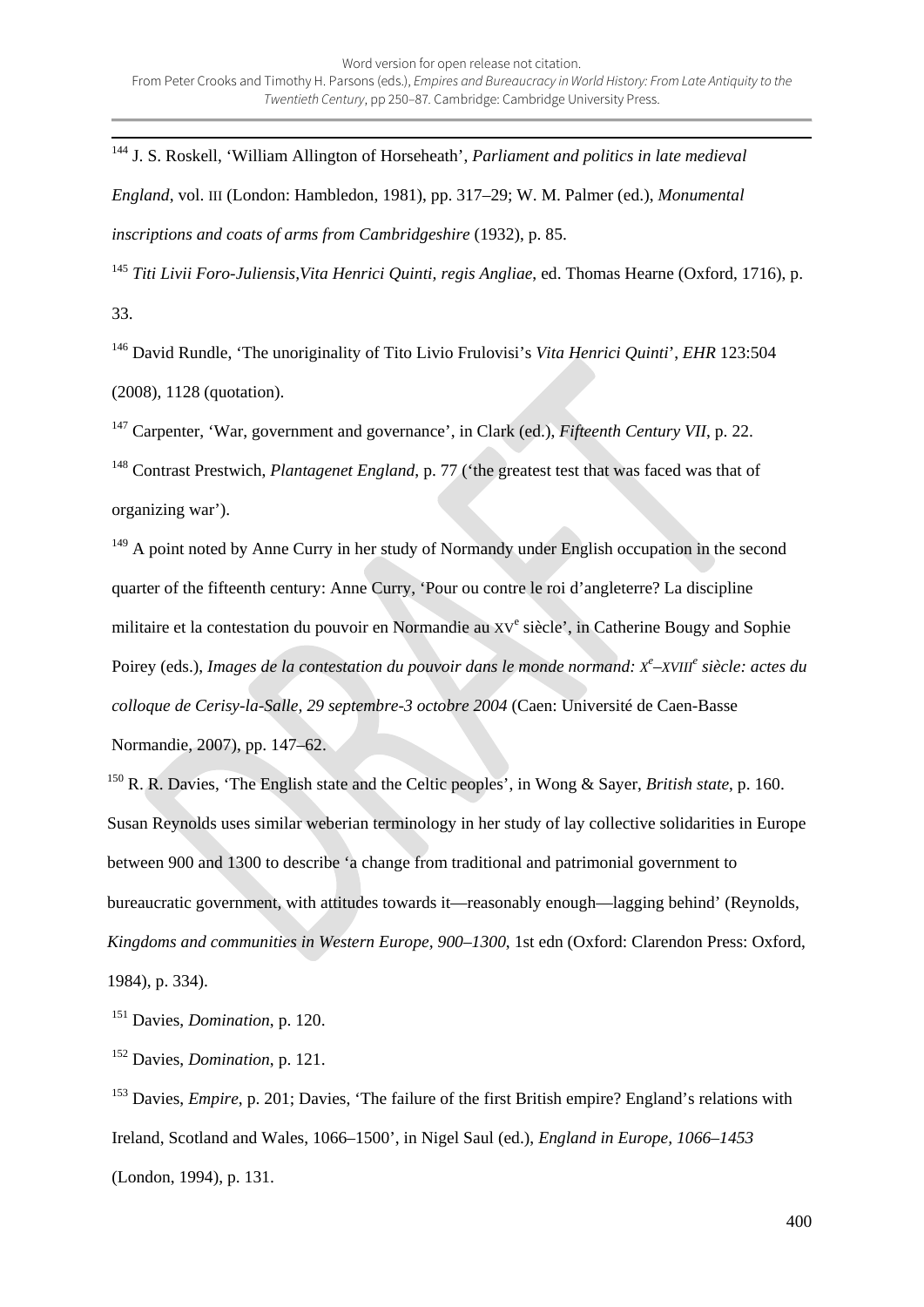<span id="page-50-3"></span><sup>154</sup> Davies, *Empire*, ch. 7.

 $\overline{a}$ 

<sup>155</sup> Davies, 'English state', in Wong & Sayer, *British state*, p. 165 (quotation); and see also R. R. Davies, 'The medieval state: the tyranny of a concept?', in Wong and Sayer, *British state*, pp. 294– 314.

<span id="page-50-5"></span><span id="page-50-4"></span><sup>156</sup> T. F. Tout, *The place of Edward II in English history: based upon the Ford lectures delivered in the University of Oxford in 1913* (Manchester: Manchester UP), pp. 34, 206.

<sup>157</sup> For the distinction, see Reynolds, 'Empire', 152; Burbank & Cooper, *Empires*, p. 8; introduction, above, pp. ++.

<sup>158</sup> Davies, *Domination*, p. 126 (quotation); and see also Davies' comments on the 'integrationist and uniformist' language of the 'unitary state' ('English state', in Wong and Sayer, *British state*, esp. p. 165).

<sup>159</sup> For this phrase, see Barkey, above, p. ++; Barkey, *Empire of difference*.

<sup>160</sup> Davies, 'English state', in Wong and Sayer, *British state*, p. 169.

<sup>161</sup> G. L. Harriss, 'Political society and the growth of government in late medieval England', *P&P* 138

(1993), 28–57; Chris Given-Wilson, 'The problem of labour in the context of English government,

*c.*1350–1450', in James Bothwell, P. J. P. Goldberg and W. M. Ormrod (eds.), *The problem of labour in fourteenth-century England*, ed. (Woodbridge: York Medieval Press, 2000), pp. 85–100.

<span id="page-50-0"></span><sup>162</sup> M. Dominica Legge, *Anglo-Norman Letters and Petitions from All Souls MS 182* (Oxford: Basil Blackwell, 1941), no. 230. Compare the first letter of Joan of Arc to the English (dated *c.*22 March 1429) in which she calls on John duke of Bedford, 'who call[s] himself regent of France', to leave the kingdom of France, together with his commanders, threatening that any Englishmen who remained in France would be killed (Craig Taylor (ed.), *Joan of Arc: La Pucelle* (Manchester: Manchester UP, 2006), no. 4, pp. 74–5).

<span id="page-50-2"></span><span id="page-50-1"></span><sup>163</sup> Janet Coleman, 'A political analysis of literary works, *c.*1280–1400: ideology and the perception of "the state" in England', in J.-P. Genet (ed.), *Culture et idéologie dans la genèse de l'état moderne* (Rome: École française de Rome, 1985), pp. 433–62.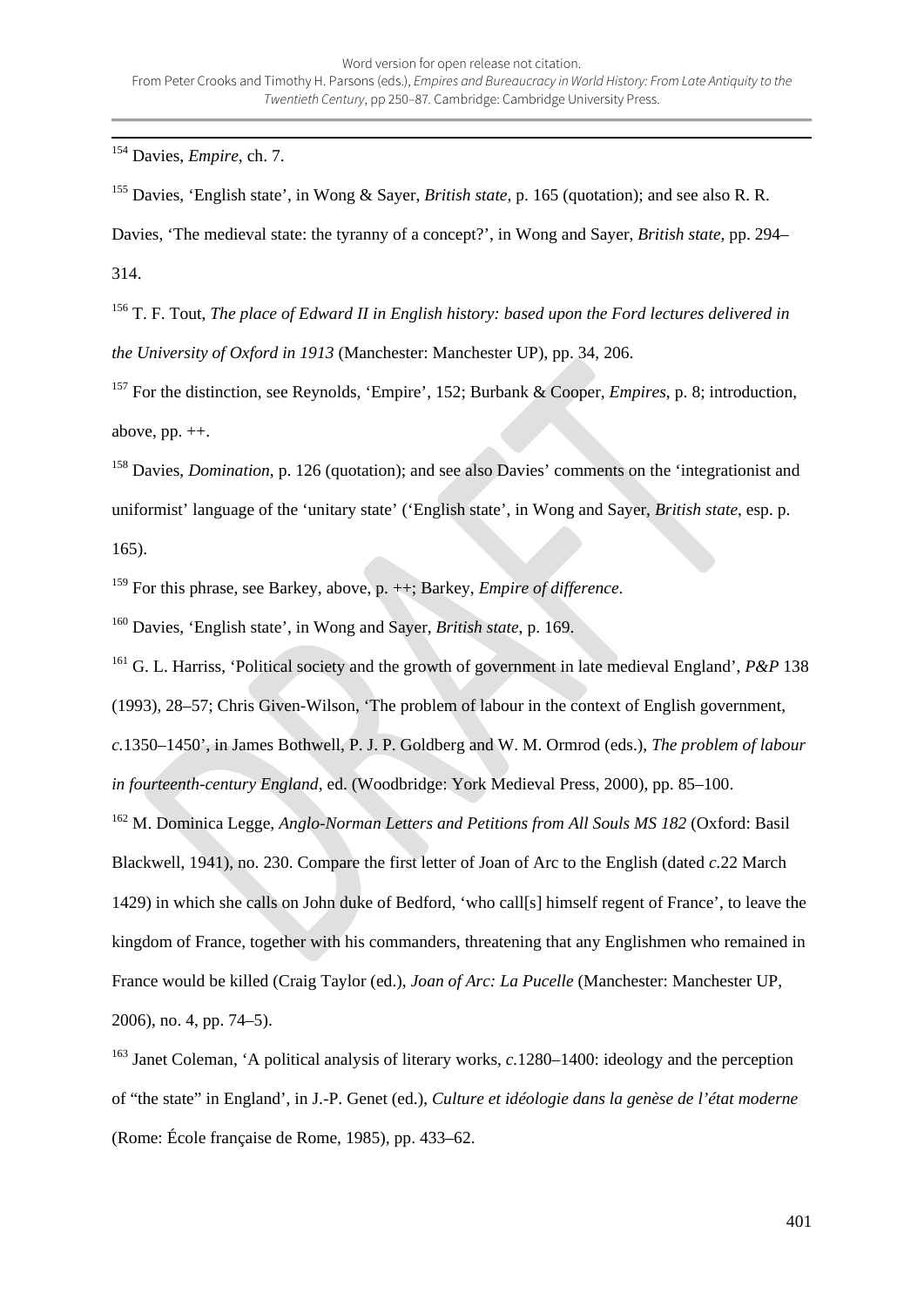<sup>164</sup> G. W. S. Barrow, *Robert Bruce and the community of the realm of Scotland*, 1st edn (1965), p.

110. Watson, *Under the hammer*, p. 55, notes that the very effectiveness of Cressingham made him unpopular.

<sup>165</sup> *Chronicle of Walter of Guisborough*, ed. Rothwell, p. 303; Henry Summerson, 'Cressingham,

Hugh of (d. 1297), administrator and justice', *ODNB*.

 $\overline{a}$ 

<sup>166</sup> Stones, *Anglo-Scottish relations*, no. 33, esp. pp. 122–3.

<span id="page-51-0"></span><sup>167</sup> See Prestwich, *Plantagenet England*, pp. 236–9, which takes a more sceptical view of Edward I's success in fostering 'consensus and acquiescence' in the ordinance of 1305 than Watson, *Under the hammer*, p. 220. For Edward I's brutalities after 1306, see Matthew Strickland, 'Treason, feud and the growth of state violence: Edward I and the "war of the earl of Carrick", 1306–7', in Chris Given-Wilson, Ann Kettle and Len Scales (eds.), *War, government and society in the British Isles, c.1150– 1500* (Woodbridge: Boydell, 2008), pp. 84–113.

<span id="page-51-3"></span><span id="page-51-2"></span><span id="page-51-1"></span><sup>168</sup> Shealy, 'The English administration of Ponthieu, 1229–1369' (Ph.D.), pp. 59–60; E. Howard Shealy, 'The persistence of particularism: the county of Ponthieu in the thirteenth and fourteenth centuries', in J. S. Hamilton and Patricia J. Bradley (eds.), *Documenting the past: essays in medieval history presented to George Petty Cuttino* (Woodbridge: Boydell, 1989), pp. 35–6.

<span id="page-51-5"></span><span id="page-51-4"></span><sup>169</sup> Vale, *Origins of the Hundred Years War*, pp. 73–4; Malcolm Vale, 'Nobility, bureaucracy and the "state" in English Gascony, 1250–1340: a prosopographical approach', in F. Autrand (ed.), *Genèse de l'état modern: prosopographie et histoire* (Paris, 1985), esp. pp. 309–10.

<span id="page-51-6"></span><sup>170</sup> Trabut-Cussac, *L'administration anglaise en Gascogne*, pp. 175–91, 194–211; Ruddick, 'Gascony and the limits', in Smith (ed.), *Ireland and the English world*, pp. 72, 77.

<sup>171</sup> Malcolm Vale, 'Language, politics and society: the uses of the vernacular in the later Middle Ages', *EHR* 120: 485 (2005), 28. On the dissemination by the royal administration of Anglo-French to Gascony, Scotland, Wales and Ireland, see Serge Lusignan, *La langue des rois au moyen âge: le français en France et en Angleterre* (Paris: Presses universitaires de France, 2004), pp.180–5.

<sup>172</sup> See Green, 'Lordship and principality', esp. p. 8. More generally, see Eleanor C. Lodge, *Gascony under English rule* (London: Menthuen, 1926), ch. ch. 5.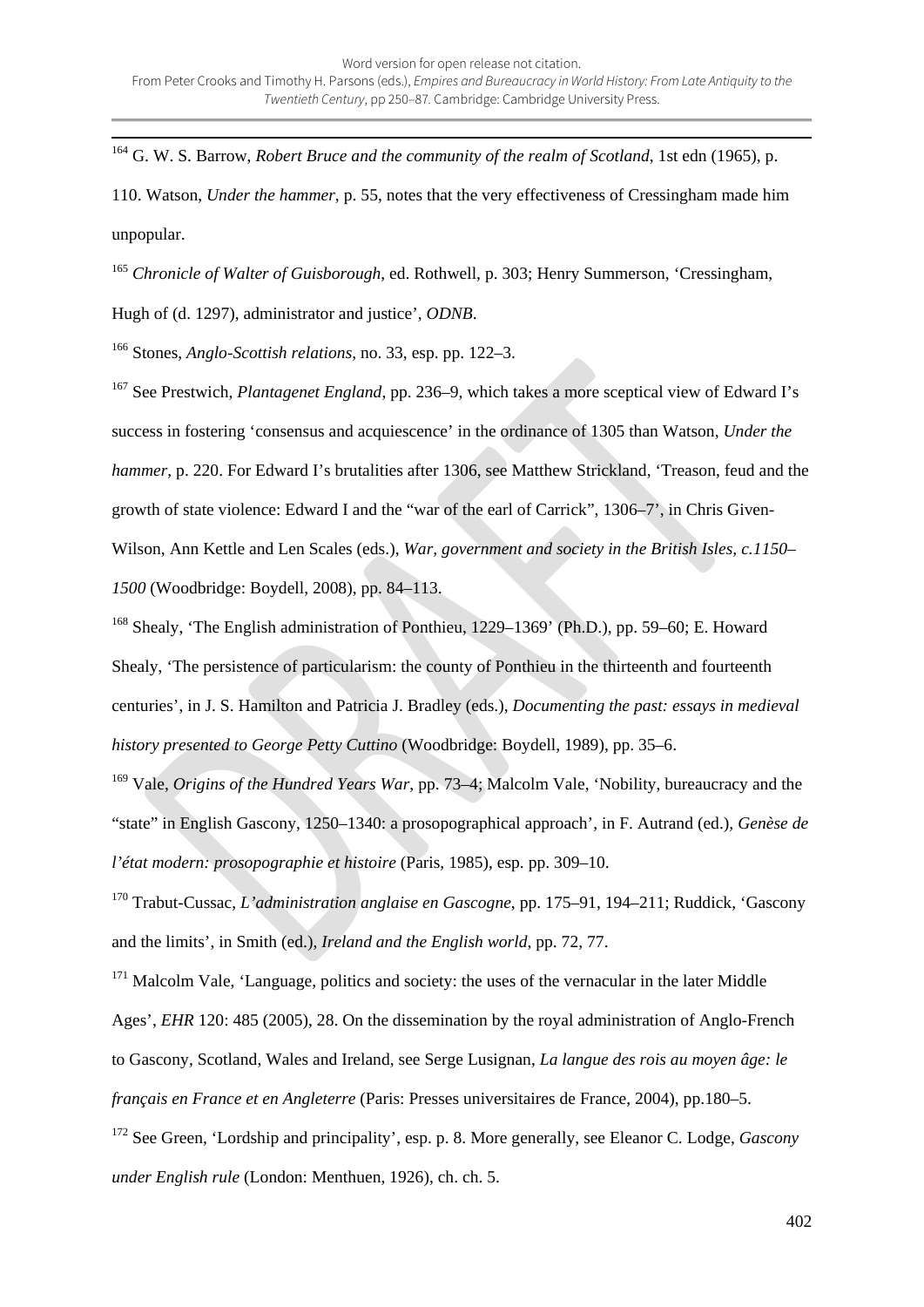<span id="page-52-3"></span> $173$  Richard A. Newhall, 'Henry V's policy of conciliation in Normandy', in C. H. Taylor (ed.), *Anniversary essays in medieval history by students of Charles Homer Haskins* (Boston, 1929), pp. 205–29, at p. 207.

<span id="page-52-4"></span><sup>174</sup> Allmand, *Lancastrian Normandy*, p. 17; Curry, 'La chambre des comptes', in Contamine and Mattéoni (eds.), *Les chambres des comptes*, pp. 91–125.

<span id="page-52-5"></span> $175$  W. T. Waugh, 'The administration of Normandy,  $1420-1422$ ', in A. G. Little and F. M. Powicke (eds.), *Essays in medieval history presented to Thomas Frederick Tout* (Manchester: Manchester UP, 1925), 349–59, esp. 351–2.

<sup>176</sup> B. J. H. Rowe, 'The estates of Normandy under the duke of Bedford, 1422–1435', *EHR* 46:184 (1931), 561.

 $177$  Juliet Barker, 'The foe within: treason in Lancastrian Normandy', in Peter Coss and Christopher

Tyerman (eds.), *Soldiers, nobles and gentlemen: essays in honour of Maurice Keen* (Woodbridge:

Boydell, 2009), pp. 305–20, at p. 309.

 $\overline{a}$ 

<sup>178</sup> Shirley (ed.), *Parisian journal*, p. 289.

<sup>179</sup> C. T. Allmand, 'A note on denization in fifteenth century England', *Medievalia et Humanistica*  (1966), 127–8.

<sup>180</sup> Henry Ellis (ed.), *Registrum vulgariter nuncupatum "The Record of Caernarvon"* (London: Record Commission, 1838), pp. 131–2.

<span id="page-52-0"></span><sup>181</sup> As Griffith observes: 'At the lower levels the English had long discovered that Welsh-speaking Welshmen were more satisfactorily governed by fellow Welshmen' (Griffiths, *Principality*, p. xviii). See also Stansfield, 'Prosopography and the principality of Wales, 1284–1536', 28.

<span id="page-52-1"></span><sup>182</sup> Helen Fulton, 'Class and nation: defining the English in late-medieval Welsh poetry', in Ruth Kennedy and Simon Meecham-Jones (eds.), *Authority and subjugation in writing of medieval Wales*  (Basingstoke: Palgrave Macmillan, 2008), pp. 191–212.

<span id="page-52-2"></span><sup>183</sup> David Johnston, 'Iolo Goch and the English: Welsh poetry and politics in the fourteenth cnetury', *Cambridge Medieval Celtic Studies* 12 (1986), 73–98, at 98.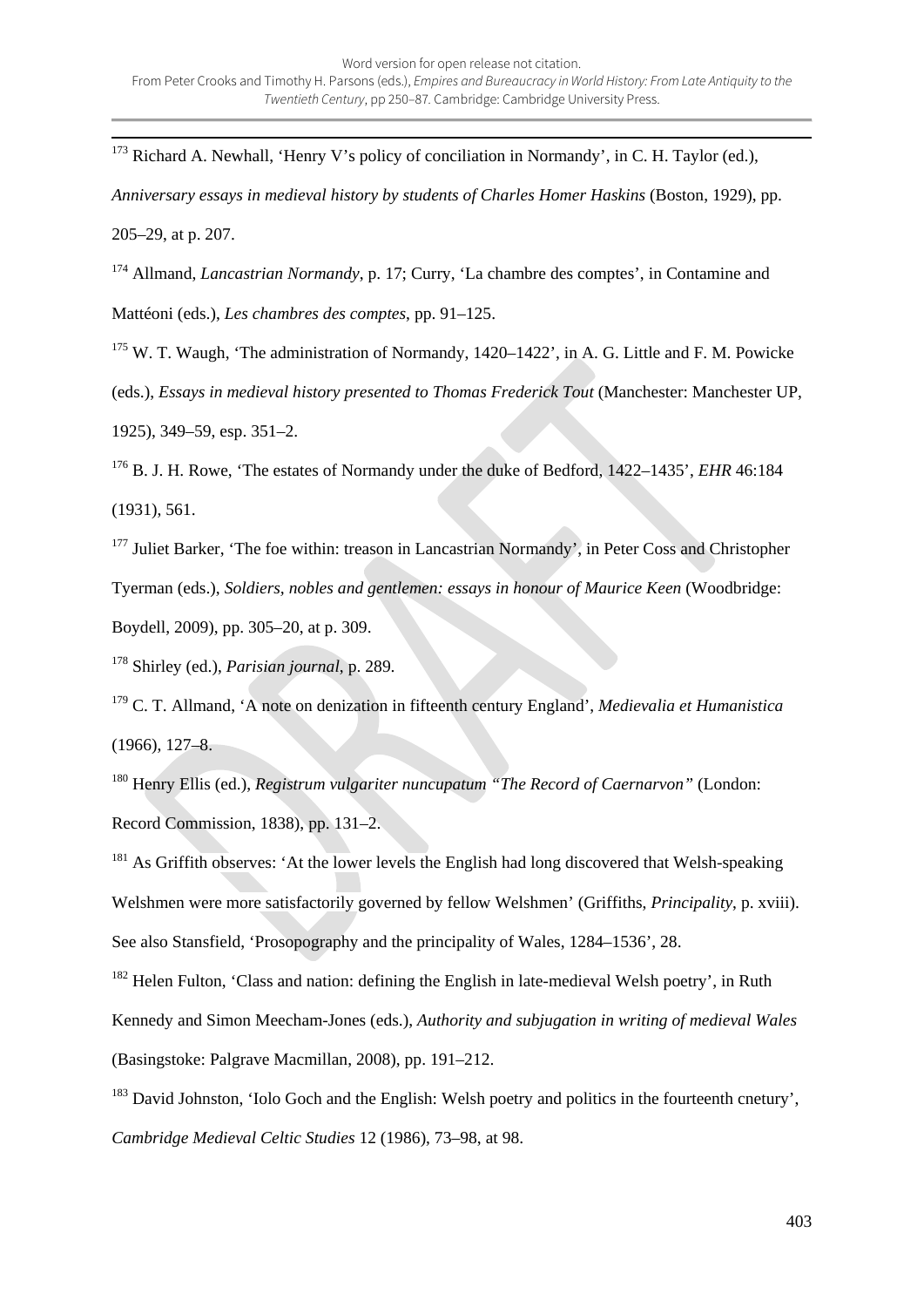<span id="page-53-7"></span><sup>184</sup> Glyn Roberts, 'Wales and England: antipathy and sympathy, 1282–1485', *WHR* 1:4 (1963), 375– 96 (quotation at p. 386).

 $\overline{a}$ 

<sup>185</sup> *Statutes of the realm*, 4 Henry IV, c. 32. The French text appears also in Ellis (ed.), *Record of Caernarvon*, pp. 239–40. See R. R. Davies, *The revolt of Owain Glyn Dŵr* (Oxford: Oxford UP, 1995), pp. 286–7. The statute amplifies the ordinances issued on 18 March 1401 (*Foedera* [O], vol. VIII, p. 184); the calendared version of this record simply states that 'certain offices in north Wales shall be held by Englishmen only' (*CPR 1399–1401*, pp. 469–70).

<span id="page-53-0"></span><sup>186</sup> Frame, *English lordship*, ch. 3; Frame, 'Rediscovering medieval Ireland'; Crooks, 'Reconstructing the past'.

<span id="page-53-2"></span><span id="page-53-1"></span><sup>187</sup> On the application of English law to Ireland in 1210, see Gillingham, above, pp. ++; and also Paul Brand, 'Ireland and the literature of the early common law', in Brand, *The making of the common law*  (London: Hambledon, 1992), pp. 445–63, which usefully shows how the need to issue legal guidelines (e.g. registers of writs) to the newly-acquired lordship of Ireland stimulated the process of legal definition of the common law itself.

<sup>188</sup> Frame, *Political development*, p. 214, brings out the contrast between Ireland and Wales.

<span id="page-53-3"></span><sup>189</sup> Robin Frame, 'Ireland after 1169: barriers to acculturation on an "English" edge', in Keith J. Stringer and Andrew Jotischky, *Norman expansion: connections, continuities and contrasts* (Ashgate, 2013), esp. pp. 118–19.

 $190$  The variable texture of English power in Ireland is the theme of a seminal essay by Robin Frame: 'Power and society in the lordship of Ireland, 1272–1377', *P&P* 76 (1977), 3–33 (repr. in Frame, *Ireland and Britain*).

<span id="page-53-4"></span><sup>191</sup> Robin Frame, 'Exporting state and nation: being English in medieval Ireland', in Scales & Zimmer *Power*, pp. 143–65; Peter Crooks, 'Representation and dissent: "parliamentarianism" and the structure of politics in colonial Ireland, *c.*1370–1420', *EHR* 125:512 (2010), 1–34.

<span id="page-53-6"></span><span id="page-53-5"></span> $192$  Mark Hennessy, 'Making Ireland English in the thirteenth century: the evidence of the Irish lay subsidy of 1292', in Patrick J. Duffy and William Nolan (eds.), *At the anvil: essays in honour of William J. Smyth* (Dublin: Geography Publications, 2012), pp. 81–91.